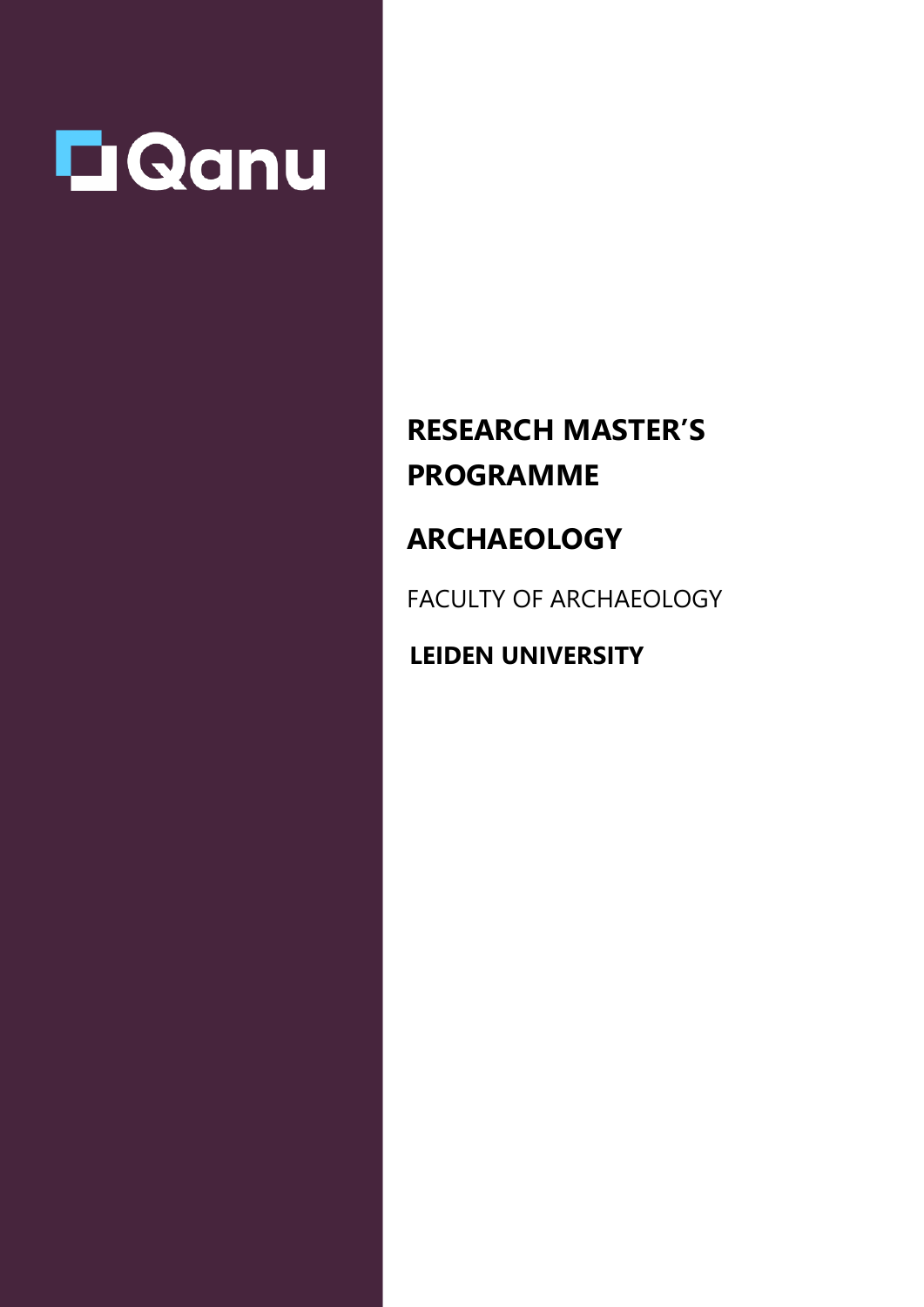Qanu Catharijnesingel 56 3511 GE Utrecht The Netherlands

Phone: +31 (0) 30 230 3100 E-mail: support@qanu.nl Internet: www.qanu.nl

Project number: Q0771

### © 2021 Qanu

Text and numerical material from this publication may be reproduced in print, by photocopying or by any other means with the permission of Qanu if the source is mentioned.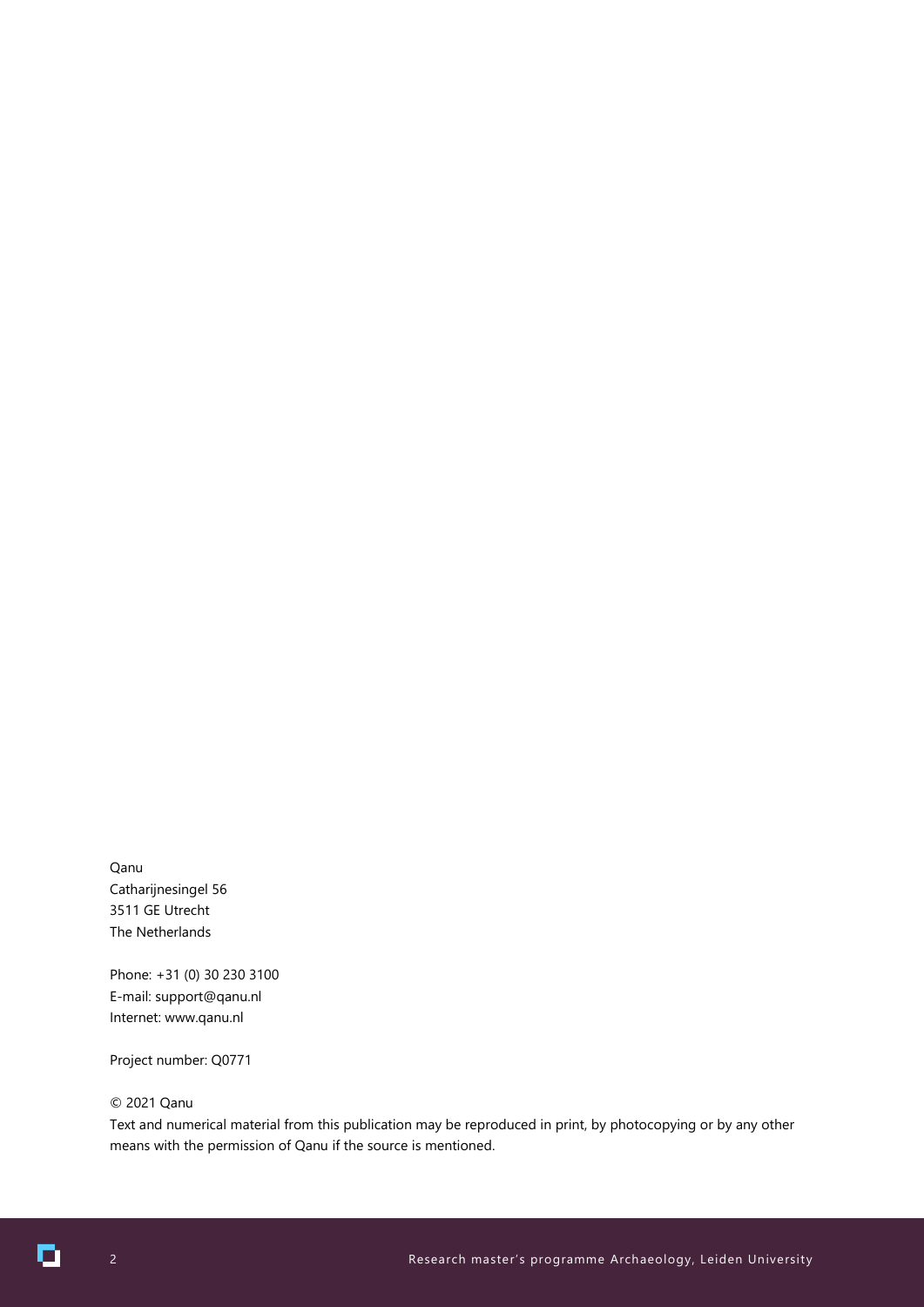# **CONTENTS**

| REPORT ON THE RESEARCH MASTER'S PROGRAMME ARCHAEOLOGY OF LEIDEN UNIVERSITY 5     |
|----------------------------------------------------------------------------------|
|                                                                                  |
|                                                                                  |
|                                                                                  |
|                                                                                  |
|                                                                                  |
| DESCRIPTION OF THE STANDARDS FROM THE ASSESSMENT FRAMEWORK FOR LIMITED FRAMEWORK |
|                                                                                  |
|                                                                                  |
|                                                                                  |
|                                                                                  |
|                                                                                  |
|                                                                                  |

This report was finalised on 26 July 2021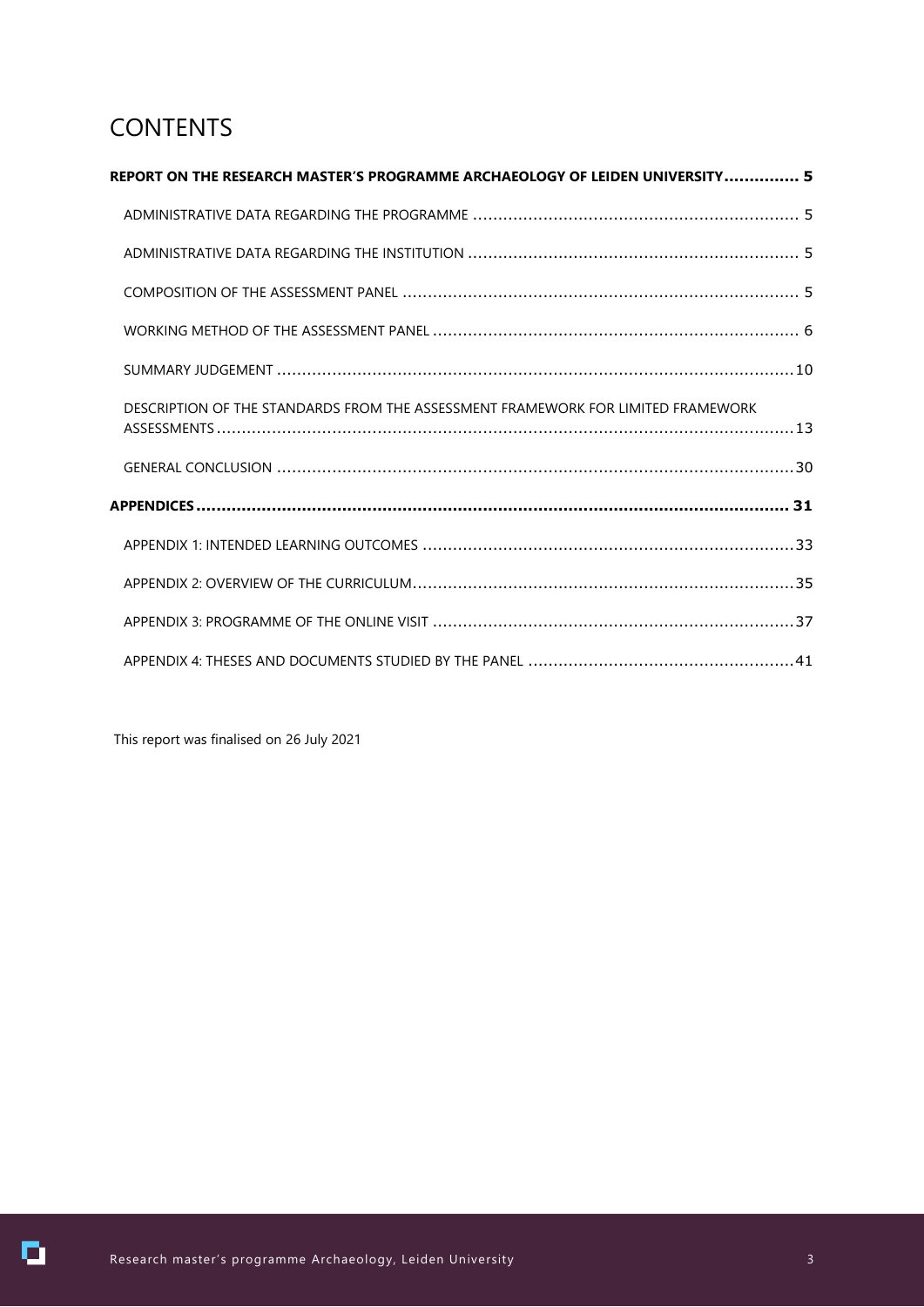<span id="page-3-0"></span>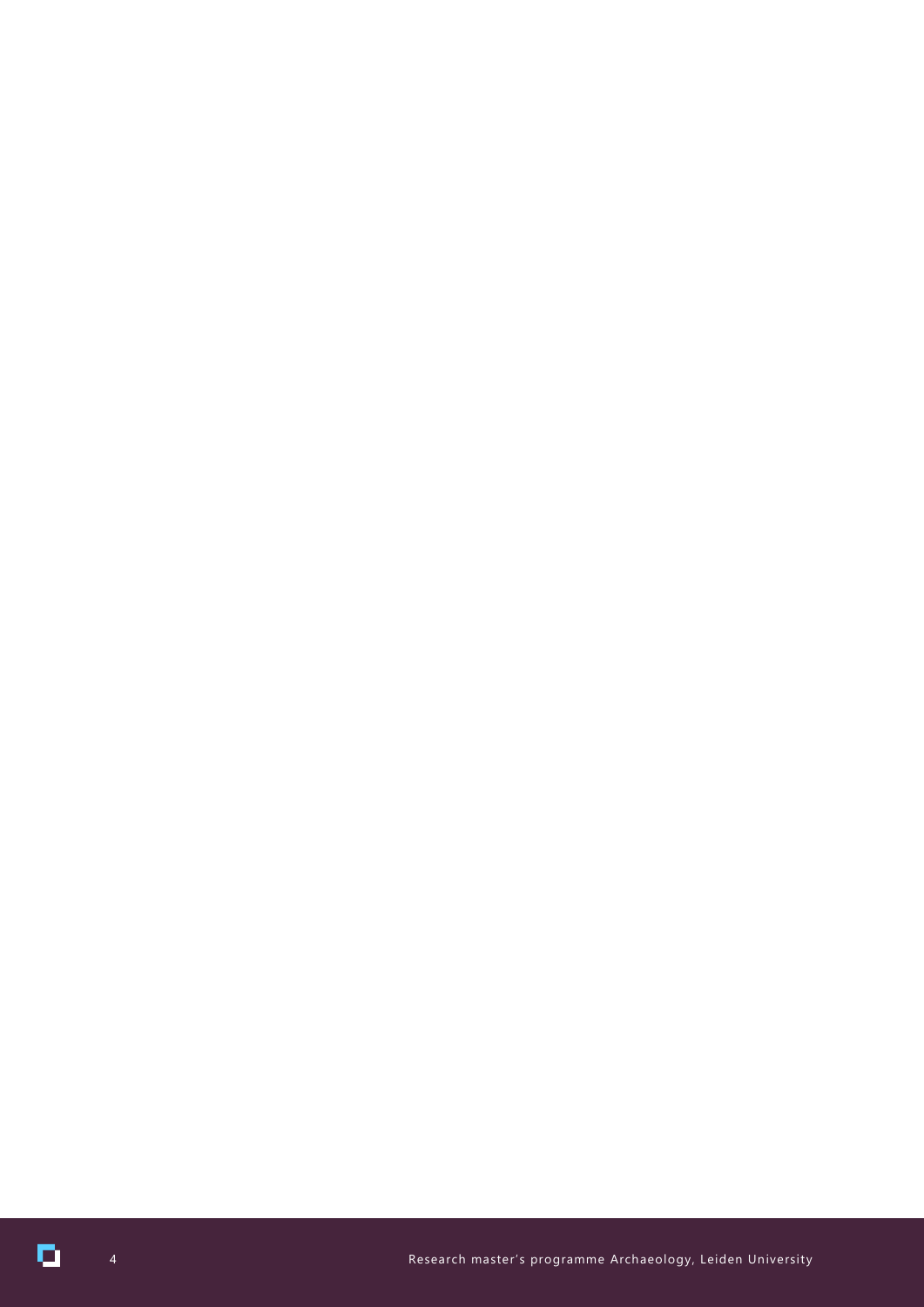# **REPORT ON THE RESEARCH MASTER'S PROGRAMME ARCHAEOLOGY OF LEIDEN UNIVERSITY**

This report makes use of the NVAO's *Assessment Framework for the Higher Education Accreditation System of the Netherlands* (September 2018) and the *Specification of Additional Criteria for Research Master's Programmes* (May 2016). It takes the criteria for limited programme assessments as its starting point, supplemented by the additional aspects for research master's programmes.

# <span id="page-4-0"></span>ADMINISTRATIVE DATA REGARDING THE PROGRAMME

## **Research master's programme Archaeology**

| Name of the programme:        | Archeologie (research)                                 |
|-------------------------------|--------------------------------------------------------|
| International name:           | Archaeology (research)                                 |
| CROHO number:                 | 60133                                                  |
| Level of the programme:       | master's level                                         |
| Orientation of the programme: | academic research master                               |
| Number of credits:            | 120 EC                                                 |
| Specialisations:              | none                                                   |
| Location:                     | Leiden                                                 |
| Mode of study:                | full time                                              |
| Language of instruction:      | English                                                |
| Submission deadline NVAO:     | 01/11/2020, extension submission date until 31/10/2021 |
|                               | due to legislation WHW art, 5.16 lid 4                 |

The online assessment of the research master's programme Archaeology of Leiden University took place on 3-5 February 2021.

# <span id="page-4-1"></span>ADMINISTRATIVE DATA REGARDING THE INSTITUTION

Name of the institution: Name of the institution: Status of the institution: subsidised Result institutional quality assurance assessment: positive

# <span id="page-4-2"></span>COMPOSITION OF THE ASSESSMENT PANEL

The NVAO has approved the composition of the panel on 2 June 2020. The panel that assessed the research master's programme Archaeology consisted of:

- Prof. dr. K. (Kristoffel) Demoen, professor Ancient Greek Literature at Ghent University (Belgium) [panel chair Vrije Universiteit Amsterdam and Leiden University];
- Em. prof. dr. J.F. (John) Healey, emeritus professor in Semitic Studies at the University of Manchester (United Kingdom);
- Em. prof. dr. phil. J.U. (Jens-Uwe) Hartmann, professor Indian and Iranian Studies at the Ludwig-Maximilians-Universität in München (Germany);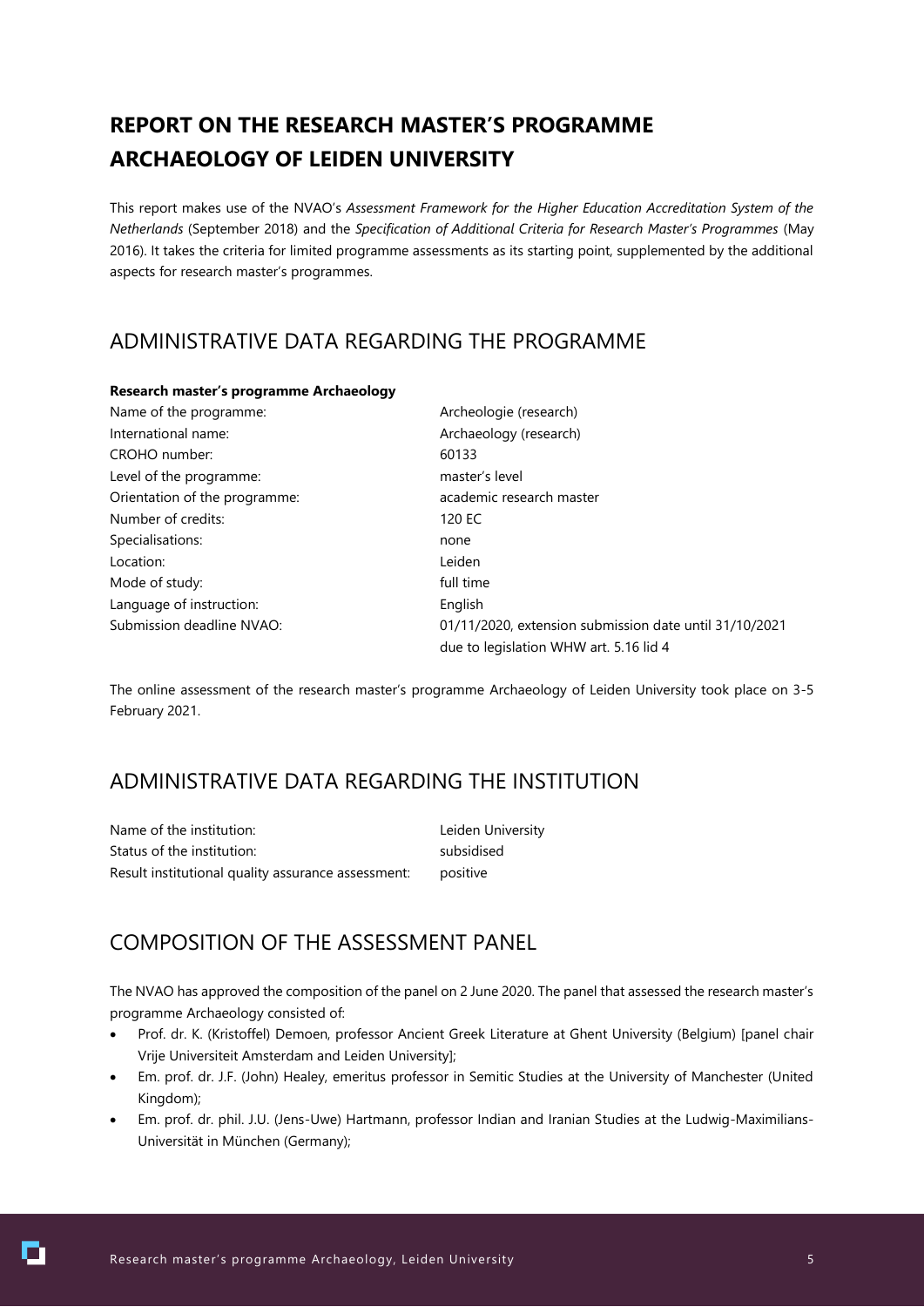- Prof. dr. T. (Thomas) Meier, professor for Pre- and Protohistory and director of the Käte Hamburger Center for Apocalyptic and Post-Apocalyptic Studies at Heidelberg University (Germany);
- Prof. dr. E.H.M. (Helena) Houvenaghel, professor Spanish Language and Culture at Utrecht University;
- Dr. G. (Gerhard) Anders, senior lecturer African Studies and International Development at the Centre of African Studies of the University of Edinburgh (United Kingdom);
- Y.P. (Yannick) de Raaff, MA, recent graduate research master Archaeology at the University of Groningen [student member].

The panel was supported by Dr. E. (Els) Schröder, who acted as secretary and project coordinator. Dr. I. (Irene) Conradie and V. (Victor) van Kleef MA supported the panel and secretary as notulists during the site visit.

# <span id="page-5-0"></span>WORKING METHOD OF THE ASSESSMENT PANEL

The online site visit to the research master's programme Archaeology at the Faculty of Archaeology of Leiden University was part of the cluster assessment Archaeology, Classics and Ancient Civilizations and Region Studies. The following universities participated in this cluster assessment: University of Groningen, University of Amsterdam, Leiden University and Vrije Universiteit Amsterdam.

On behalf of the participating universities, quality assurance agency Qanu was responsible for logistical support, panel guidance and the production of the reports. Dr. E. (Els) Schröder was project coordinator for Qanu. Dr. E. (Els) Schröder (Leiden University, University of Groningen and Vrije Universiteit Amsterdam) and V. (Victor) van Kleef MA, (University of Amsterdam) acted as secretaries in the cluster assessment. Dr. I. (Irene) Conradie acted as notulists during the site visit at Leiden University.

The nine programmes of the four universities were scheduled to be assessed between April 2020 and June 2020. Unfortunately, the COVID-19 outbreak made site visits impossible, and all assessments, except that of the Vrije Universiteit Amsterdam, were rescheduled for more suitable dates in the second half of 2020 and 2021. The project coordinator and the representatives of the programmes agreed to schedule digital assessments.

## *Panel members*

The members of the assessment panel were selected based on their expertise, availability and independence. The panel consisted of the following members:

- Prof. J. (Jacqueline) Mulville, professor in Bioarchaeology and Director of Research and Impact at the School of History, Archaeology and Religion of Cardiff University (United Kingdom) [panel chair University of Amsterdam and University of Groningen];
- Prof. dr. K. (Kristoffel) Demoen, professor Ancient Greek Literature at Ghent University (Belgium) [panel chair Vrije Universiteit Amsterdam and Leiden University];
- Dr. G. (Gerhard) Anders, senior lecturer African Studies and International Development at the Centre of African Studies of the University of Edinburgh (United Kingdom);
- Dr. K. (Kim) Beerden, University Lecturer at the Institute for History of Leiden University;
- Prof. dr. M.B.H. (Martin) Everaert, professor Linguistics at Utrecht University;
- Em. prof. dr. phil. J.U. (Jens-Uwe) Hartmann, professor Indian and Iranian Studies at the Ludwig-Maximilians-Universität in München (Germany);
- Prof. dr. J. (Johannes) Haubold, professor of Classics at Princeton University (United States);
- Em. prof. dr. J.F. (John) Healey, emeritus professor in Semitic Studies at the University of Manchester (United Kingdom);
- Prof. D. (Dan) Hicks, professor of Contemporary Archaeology at Oxford University (United Kingdom);
- Prof. dr. E.H.M. (Helena) Houvenaghel, professor Spanish Language and Culture at Utrecht University;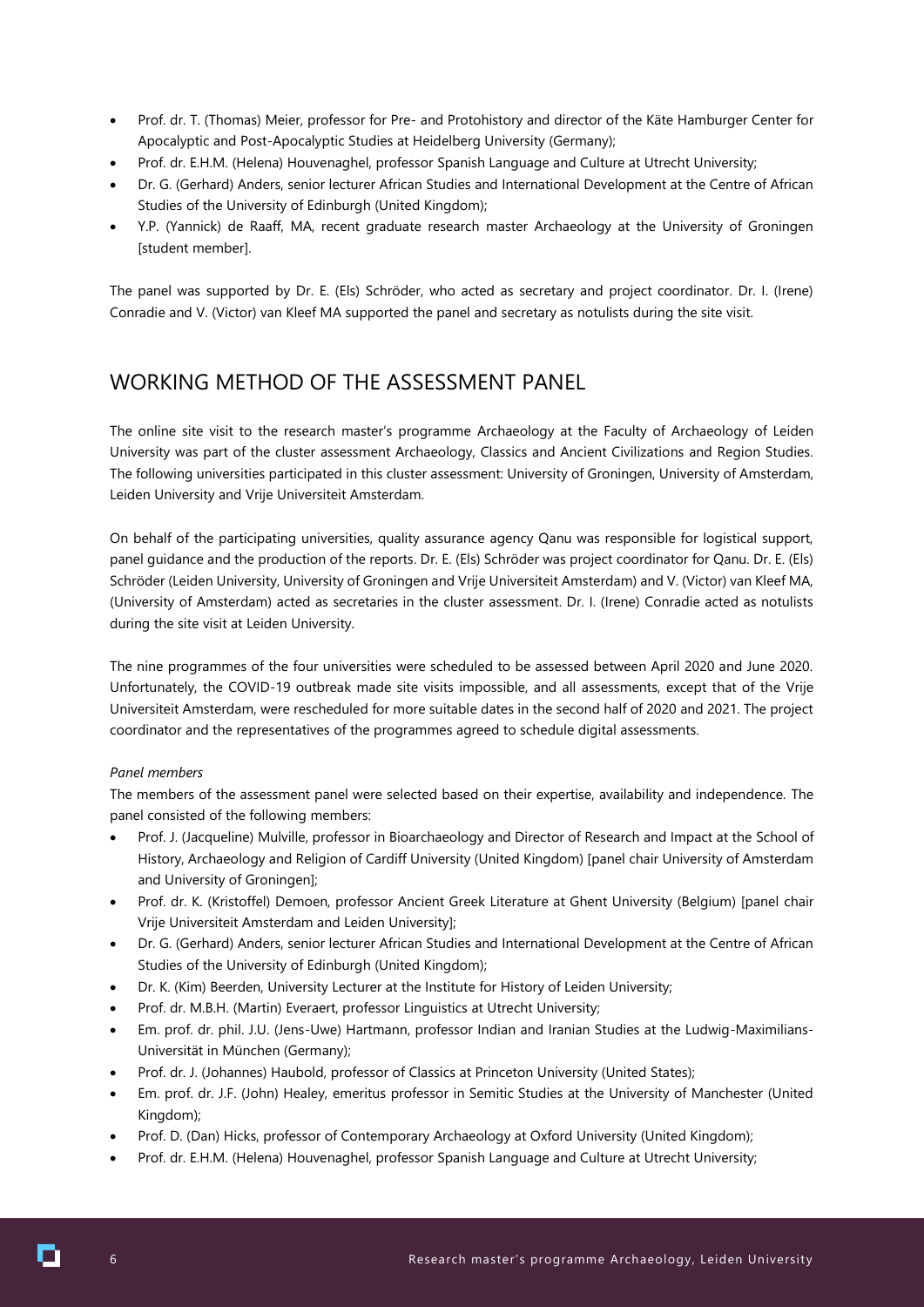- Prof. dr. T. (Thomas) Meier, professor for Pre- and Protohistory and director of the Käte Hamburger Center for Apocalyptic and Post-Apocalyptic Studies at Heidelberg University (Germany);
- Prof. dr. E.M. (Eric) Moormann, professor of Classical Archaeology at Radboud University;
- Prof. dr. J. (Jeroen) Poblome, professor Classical Archaeology and director of the Sagalassos Archaeological Research Project (Belgium);
- Y.P. (Yannick) de Raaff, MA, recent graduate research master Archaeology at the University of Groningen [student member].
- R. (Rory) Granleese, BA, research master student Archaeology at Leiden University [student member].

#### *Preparation*

Planning for the cluster assessment started in October 2019. On 13 March 2020, Prof. dr. K. Demoen was briefed by Qanu on his role as panel chair, the assessment framework, the working method, and the planning of the site visits and reports. Prior to the assessment, the panel members received instructions on the use of the assessment framework and the planning of the (online) site visits and reports.

Before the online site visit to the Leiden University, Qanu received the self-evaluation report of the programme and sent it to the panel. In January 2020, the panel received a report on the measures taken to assure the quality of teaching and assessment during the Covid-19 pandemic. The thesis selection consisted of fifteen theses and their assessment forms for the programme, based on a provided list of graduates between 2016 and 2019. In addition, the panel studied two theses that were completed in 2020.

#### *Online assessment*

At the end of March 2020, it became clear that due to COVID-19, all universities would be closed until further notice. Leiden University indicated an interest in organising a digital site visit. The project coordinator asked the panel chair, Prof. dr. K. Demoen, whether he would be willing to lead a digital assessment. He consented to chairing a digital assessment on 3 April 2020. The panel members involved also confirmed their consent in partaking in a digital assessment. Their messages of consent have been archived by Qanu and can be provided upon request.

For Leiden University, it was decided that the online assessment of the programme would take place on 3, 4 and 5 February 2021, but only if the panel chair confirmed that no hindrances were found in the documentation that would require an actual site visit based on the study of existing documents, a so-called 'go/no go-decision'. After studying the existing documentation, the panel chair communicated a 'go' to the project coordinator/secretary on 1 December 2020.

After studying the self-evaluation report, theses and assessment forms, the panel members formulated their preliminary findings and questions. The project coordinator/secretary collected all initial questions and remarks and distributed them amongst all panel members. Two preparatory panel meeting were organised. A first on 10 December 2020, a second on 18 January 2021. During these meetings, the panel discussed its initial findings based on the self-evaluation report and the theses, as well as the division of tasks during the site visit.

The project coordinator/secretary composed a schedule for the online assessment in consultation with the policy officers of the Faculty of Humanities and the Faculty of Archaeology at Leiden University and the panel chair. Prior to the assessment, the Programme Board selected representative partners for the various interviews. See Appendix 3 for the final schedule. Also, a digital protocol was drawn up by Leiden University with input from the project coordinator/secretary and panel chair. This protocol discussed the ways in which communication during the interviews would be organised to guarantee that all interviewees and panel members would be able to speak freely and add whatever seemed important to the conversation. Leiden University provided the necessary software to enable a digital site visit and development dialogue, including a fall-back option in case the digital environment malfunctioned. This fall-up option was never used.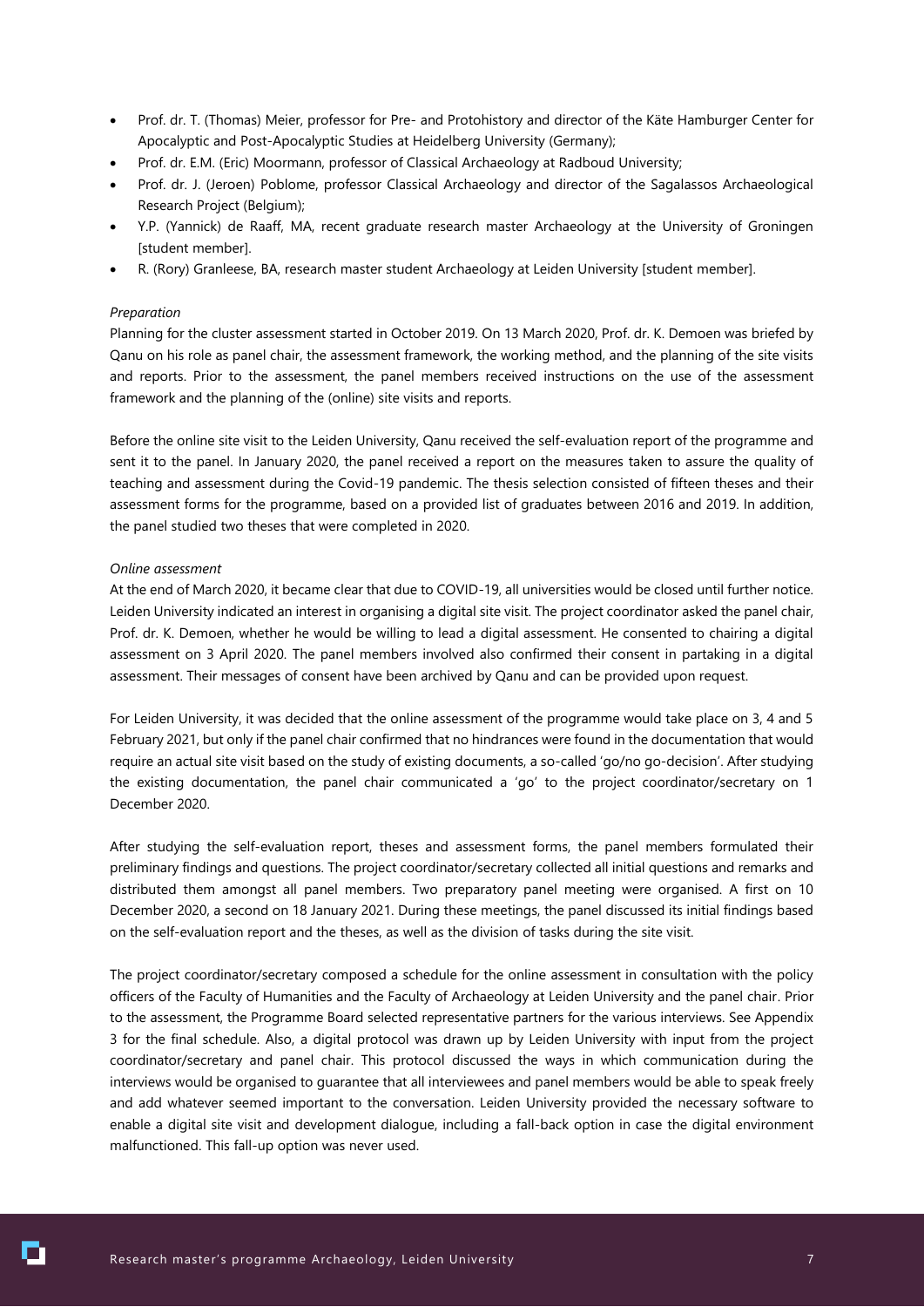#### *Site visit*

The site visit to Leiden University took place on 3, 4 and 5 February 2021 by digital means. Before and during the site visit, the panel studied the additional documents provided by the programme. An overview of these materials can be found in Appendix 4. The panel conducted interviews with representatives of the programme: students and staff members, the programme's Board, alumni and representatives of the Board of Examiners and Faculty. It also offered students and staff members an opportunity for a confidential discussion during a consultation hour ahead of the digital site visit. Qanu stipulated a digital environment for this meeting in order to guarantee privacy. No requests for a private consultation were received. The panel used the final part of the site visit to discuss its findings in an internal meeting. Afterwards, the panel chair presented its preliminary findings and general observations. This last digital time slot could be accessed by anyone wishing to attend.

#### *Development dialogues*

Five digital development dialogues were scheduled at the following dates:

- 2 March 2021: research master's programme African Studies;
- 3 March 2021: research master's programmes Middle Eastern Studies and Asian Studies (combined);
- 8 March 2021: research master's programme Latin American Studies;
- 18 March 2021: research master's programmes Classics and Archaeology (separate discussions).

For the dialogues, the programmes at Leiden University prepared an agenda. At least three representatives of the panel took part in each dialogue. The outcomes of the development dialogue have been drawn up separately, and confirmed by the panel representatives. These documents are not part of the application for accreditation.

#### *Consistency and calibration*

In order to ensure the consistency of assessment within the cluster, various measures were taken:

- 1. The panel composition ensured regular attendance of key panel members, including the chairs;
- 2. The coordinator was present at the start of all site visits as well as at the panel discussion leading to the preliminary findings for all site visits within the cluster assessment;
- 3. Calibration meetings were scheduled on 25 September 2020 and 17 December 2020, in which the two chairs discussed the approach to digital assessment and how to reach conclusions regarding the quality of the assessed programmes.

#### *Working method during site visit*

For Qanu, a team of NVAO-accredited secretaries was appointed to take notes during the site visit in parallel sessions. Involved were: Dr. I. (Irene) Conradie (notulist during the site visit), V. (Victor) van Kleef, MA (notulist during the site visit) and Dr. E. (Els) Schröder (project coordinator/secretary). The notulists attended the preparatory meetings (December 2020/January 2021). During the site visit, the notulists and secretary attended the relevant panel discussions and the presentation of the findings. The meetings of the various interviews were shared, prior to writing the reports. The project coordinator acted as active secretary, assuring overview during the site visit. She is also the secretary of all six reports. For a division of task, see the programme for the site visit (Appendix 3).

#### *Report*

After the site visit, the project coordinator/secretary wrote a draft report based on the panel's findings and submitted it to a colleague at Qanu for peer assessment. Subsequently, she sent the report to the panel. After processing the panel members' feedback, the project coordinator/secretary sent the draft report to the Faculty in order to have it checked for factual irregularities. The project coordinator/secretary discussed the ensuing comments with the panel chair and changes were implemented accordingly. The report was then finalised and sent to the Faculty and University Board.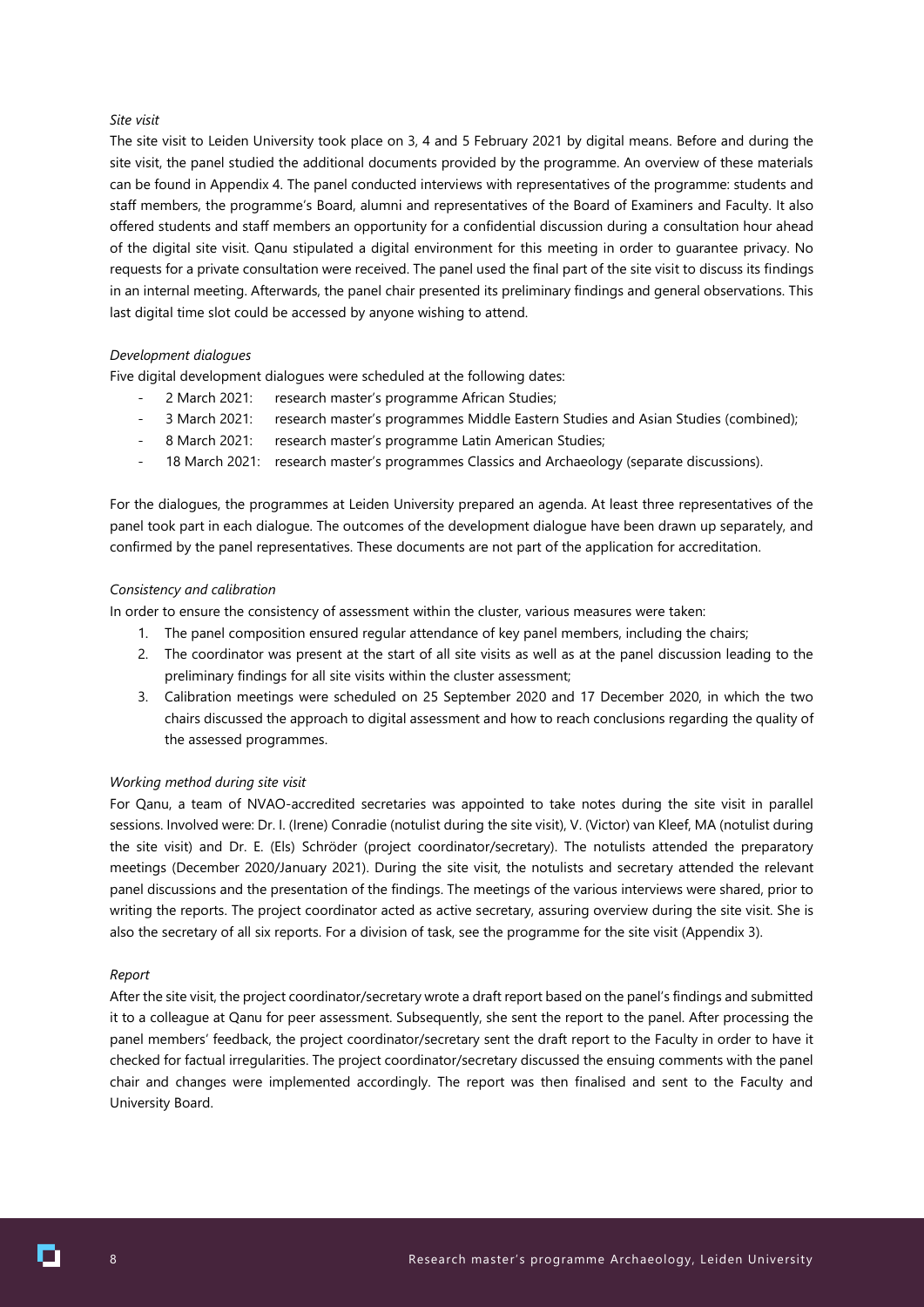#### *Definition of judgement standards*

In accordance with the NVAO's *Assessment Framework for the Higher Education Accreditation System of the Netherlands* (September 2018) for limited programme assessments, the panel used the following definitions for the assessment of the standards:

#### **Generic quality**

The quality that, from an international perspective, may reasonably be expected from a higher education Associate Degree, Bachelor's or Master's programme.

#### **Meets the standard**

The programme meets the generic quality standard.

#### **Partially meets the standard**

The programme meets the generic quality standard to a significant extent, but improvements are required in order to fully meet the standard.

#### **Does not meet the standard**

The programme does not meet the generic quality standard.

The panel used the following definitions for the assessment of the programme as a whole:

#### **Positive**

The programme meets all the standards.

#### **Conditionally positive**

The programme meets Standard 1 and partially meets a maximum of two standards, with the imposition of conditions being recommended by the panel.

#### **Negative**

In the following situations:

- The programme fails to meet one or more standards;
- The programme partially meets Standard 1;
- The programme partially meets one or two standards, without the imposition of conditions being recommended by the panel;
- The programme partially meets three or more standards.

For research master's programmes, the aspects as listed in the *Specification of Additional Criteria for Research Master's Programmes* (May 2016) are considered as supplementary to the criteria in this framework and are assessed accordingly.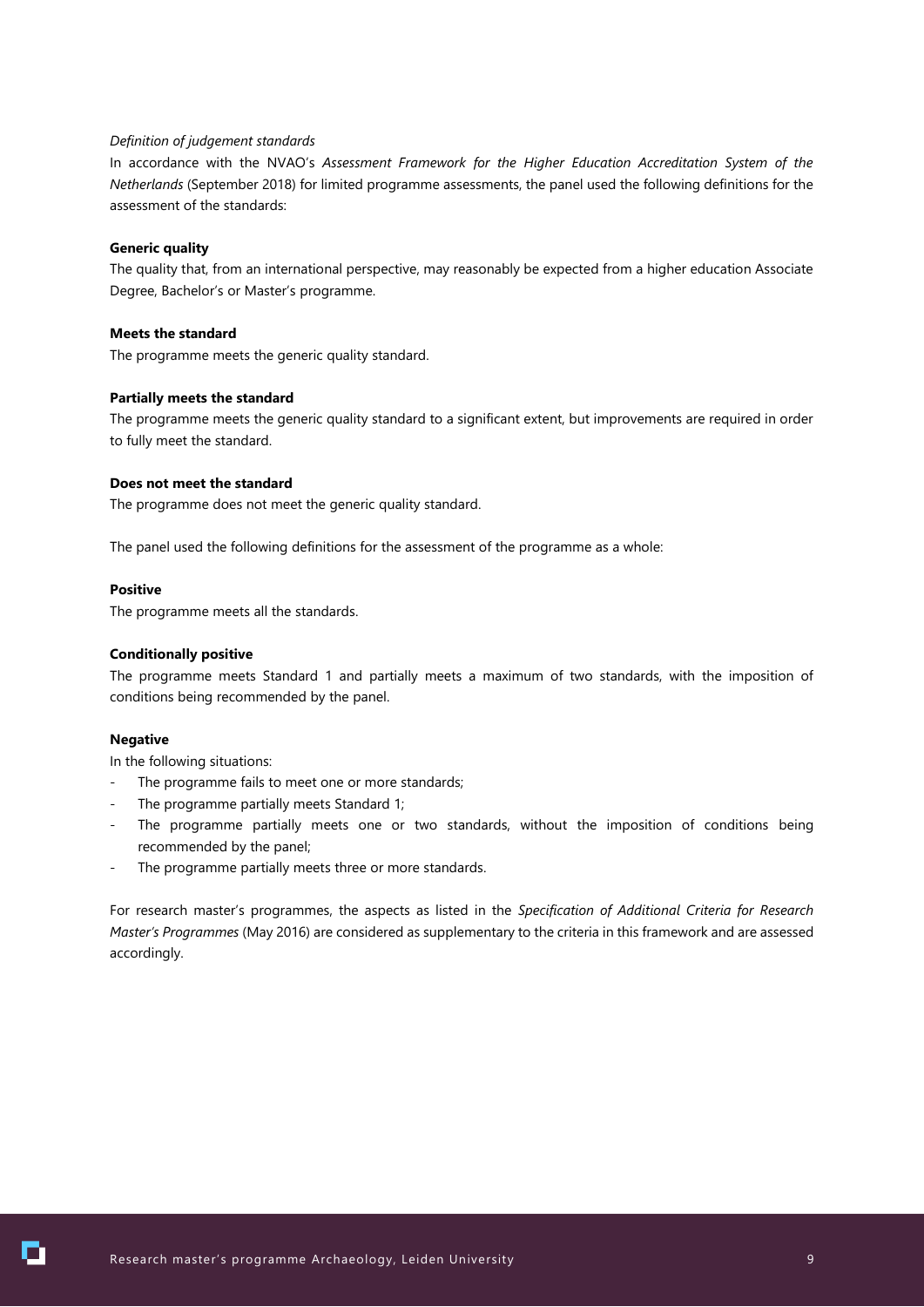# <span id="page-9-0"></span>SUMMARY JUDGEMENT

The research master's programme Archaeology offers a two-year research-oriented programme of 120 EC. The Faculty of Archaeology and its research form the stimulating research environment in which the research master students receive their training. In 2018, the Faculty was reviewed according to the Standard Evaluation Protocol and was scored 'very good' (2) on all criteria. For research quality, the overall quality of the research falling within its remit qualifies as 2 (the research unit conducts very good, internationally recognised research) with clear elements of 1 (the research unit has been shown to be one of the most influential research groups in the world in its particular field). The panel finds that the organisational embedding of the programme in the Faculty with its very strong reputation for research is clearly beneficial to the setup of the programme, connecting students with a research environment that in many areas should be considered world-leading. It recommends that the Faculty of Archaeology explores whether extended collaboration between some of the Leiden University research master's programmes that engage with the past and material culture could be beneficial to their students' education.

#### *Standard 1*

The research master's programme in Archaeology at Leiden University stands out because of its broad coverage on the one hand, and its specific focus reflected by its thematic specialisations on the other, many of which are unique in continental Europe. One of the programme's assets is its clear transdisciplinary and multidisciplinary aims, which are an integral part of its profile and substantiated in its intended learning outcomes (ILOs). The programme combines these transdisciplinary and multidisciplinary aims with a substantive focus on theory, skills training, methodology and pays attention to the societal context and ethical-social aspects that are connected to archaeological research. In this way, the students receive a solid theoretical training and acquire relevant transferable skills to become capable and dedicated researchers and reflexive professionals. According to the panel, the ILOs are a very good representation of the programme's profile and aims. They demonstrate the research orientation that can be expected of a research master's degree programme, and represent the level aimed for in the Dublin descriptors for the master's degree level. The panel suggests formulating an ILO that includes publishability of all or parts of the thesis as a programme goal.

The education offered is closely connected to the research of the Faculty of Archaeology, which is at the heart of many of the developments that the field of Archaeology is currently undergoing. As a result, the students receive an up-to-date education. To continue following upcoming trends, the panel recommends adding to the current orientation a more explicit focus on social and economic inequality, power relations and suppression, as well as discontinuities like collapse, disaster and extinction. The panel wants to commend the research master's explicit orientation towards societal responsibility, and its clear presentation of the transferable skills attained upon graduation. These should offer the graduates a good connection to the expectations of the professional and academic field and at the same time will help them articulate to prospective employers what skills they have acquired along with their discipline-related knowledge. Based on its findings, the panel considers graduates of the research master's programme well-equipped for a future career, both within archaeological research and outside academia, that requires the analytical, research and communication skills offered by the research master's programme.

#### *Standard 2*

Based on its findings, the panel concluded that the research master's programme Archaeology offers its students a high-quality research environment with excellent facilities and good access to resources and staff. In its opinion, it seems that research master students fully benefit from the excellent facilities available and make use of them in an appropriate way to conduct research. The panel verified that the old curriculum was of the required level and that the transition from the old to the new curriculum was duly monitored and adequately organised. The new curriculum introduced in 2018 is of the required standard for a research master's degree programme: it offers a coherent design, and the contents pay attention to interdisciplinary and transdisciplinary approaches, including recent trends in the research field. According to the panel, the programme's curriculum strikes a good balance between individual freedom of choice and directed learning that is in line with the requirements of a research master's degree with this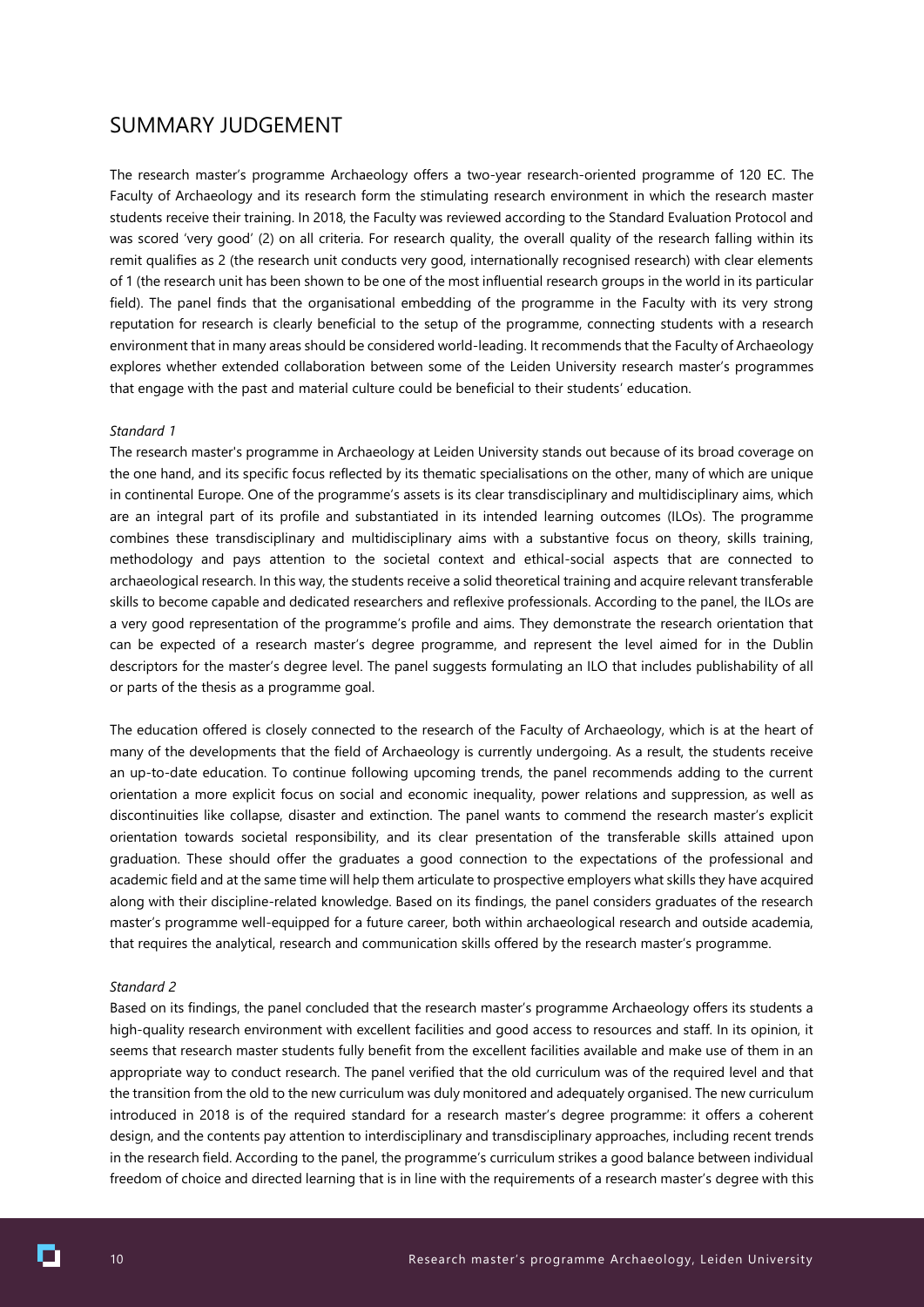design. Ethics, methodology and skills training are incorporated as integral parts of the students' training and also appropriately addressed in the relevant laboratory settings and in preparation for fieldwork, if applicable. The students complete a fully independent research cycle in their thesis trajectories.

The panel concluded that the programme responded adequately to the recommendations of the 2015 panel, notably with respect to the concern raised regarding the time spent on the thesis trajectory. Deadlines and guidelines have been introduced alongside raising awareness amongst staff and students of the need to complete it within the set time constraints. It met a dedicated team of staff members and teachers, who all take continuous improvement of its curriculum very seriously and work together with students to do so. The panel ascertained that the programme rose to the challenges presented by the Covid-19 pandemic. It met a positive attitude and 'can do' mentality among the students and staff members in reaction to the situation, which it found a credit to the programme.

The existing selection and admittance criteria strike the right balance. They aim to attract candidates with a strong academic record while also allowing for diversification of the intake. To the panel, diversity of intake is key for the creation of a rich teaching-learning environment. Hence, the choice of English as the language of instruction and an English programme name are considered appropriate and of added value. The staff members are adequately trained, in terms of both their teaching qualifications and language skills, to provide the necessary quality for establishing such a multicultural and international teaching-learning environment. The programme also benefits from their up-to-date research expertise and experience. The staff's diverse multidisciplinary and interdisciplinary research projects and interests feed into the curriculum and offer a challenging environment for students to realise the intended learning outcomes. The staff members are highly committed and easily accessible for students, offering valuable guidance and good support throughout their studies. The panel appreciates the clear signs of investment in the development of the staff's teaching practices. It wants to encourage the programme to continue diversifying its teaching staff in line with the quick developments in the field of Archaeology, including the involvement of young researchers alongside established senior members of staff. This would widen the intellectual, thematic and methodological scope of the programme and help to cover new trends in the quickly developing field of archaeology.

The panel verified that the programme is feasible for students starting in September or February. Good guidance and study planning lie at the heart of this success. The panel was pleased to hear that the Admissions Committee is trying to identify students wishing to go abroad, allowing for an integral planning and taking the students' wishes with respect to exchange seriously. Semi-formal collaborations with like-minded and research-oriented programmes, within both the Netherlands and Europe, may also be a good step forward to create an additional exchange of ideas and would help the programme to keep up with the trend towards specialisation and diversification in archaeology. To cater to collaborations like these, the programme schedule may need to offer some added flexibility to the students. The panel wants to offer two additional points of advice. First, the students commented on a frail sense of community amongst some of them. At the moment, it is unclear whether these unconnected students form a recognizable group (for example, international students or the February intake). The panel is convinced the programme tries to form a lively and supportive research community and noted many good initiatives to try to create and maintain a sense of community. It may be helpful to map those falling off the radar better in order to improve communication or target those groups. Second, the panel recommends listing publications based on thesis research to make the achieved level of publishability more visible.

#### *Standard 3*

Over the period of assessment, the Faculty of Archaeology professionalised in terms of its system of assessment and assessment practices. In this process the Faculty adopted guidelines, namely the 'Tips for Testing' manual, provided by the Faculty of Humanities, a sharing of information that indicates a raised awareness of the need for a shared quality culture within the university. The Board of Examiners has been key in taking the lead in the professionalisation of the assessment culture at the Faculty. The panel verified that the BoE fulfils its role in the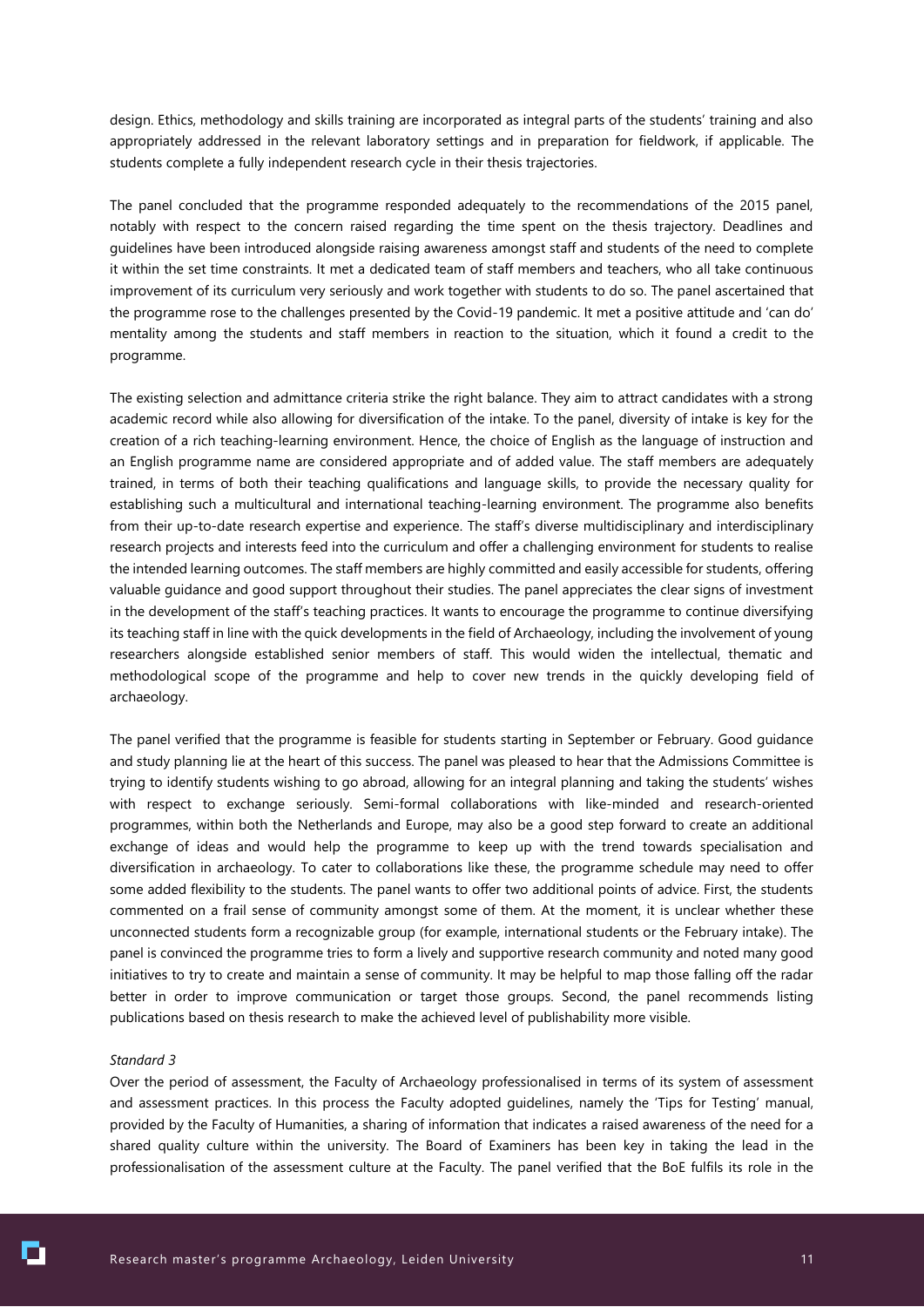quality assurance of assessment very well, and has the checks and balances in place to monitor and assure the quality of the assessment and the degree level. It supports the BoE's request for added time compensation for the Board's secretary. It concludes that the programme has a sound assessment system, which enables a verifiable way of guaranteeing a good fit between the module objectives, testing methods and degree level. It praises the solid implementation of constructive alignment within the programme, which ensures that all ILOs are assessed within the curriculum. The variety of assessment methods used in the programme is in line with the aims and orientation of a research master's degree.

The thesis assessment procedure is well-designed, employing two academic examiners who assess the thesis independently and seek consensus afterwards. These procedures and the existing thesis assessment forms, which make use of detailed grading criteria, seem to function well. The panel suggests two adjustments to the current third assessment form, which is shared with the students. The first is to increase the transparency of the assessment by including some additional free text, which ideally should contain the arguments for the justification of the grade. The second is to include a comment on the publishability of all or parts of the thesis. In addition, the programme is advised to communicate more clearly to students about what is intended by the current thesis word count, and encouraged to consider a strict application of the word limit. The use of the full range of the grading scale may be explored. The panel insists on adjusting the current grade descriptor for the highest grade, as the current level aimed for is unfeasible.

#### *Standard 4*

Graduates of the research master's programme Archaeology successfully achieve the ILOs at the intended level. The panel concluded that they have acquired advanced knowledge at the master's level in the necessary disciplines and complete the full research cycle in an independent manner. In this way, the graduates convincingly meet the additional criteria for a research master's programme. To the panel, this demonstrates that the programme realises a good fit between the students' qualities and its aims. Alumni are in demand and find suitable employment. In particular, the high percentage of students continuing in PhD positions (65%) is notable; those who did not continue in academic research often pursued a career as a heritage consultant or were hired in a traineeship. Alumni consider their training beneficial for their current work environment. These testimonies strengthen the panel's positive impression of the programme's achievement level. It considers the high employability rate in academia as well as the positive attitude of students and alumni regarding the skills acquired additional evidence of the programme's good success rate, fitting for a research master's degree.

The panel assesses the standards from the NVAO's *Assessment Framework for the Higher Education Accreditation System of the Netherlands* for limited programme assessments, in accordance with the aspects included in the *Specification of Additional Criteria for Research Master's Programmes*, in the following way:

#### *Research master's programme Archaeology*

| Standard 1: Intended learning outcomes    | meets the standard |
|-------------------------------------------|--------------------|
| Standard 2: Teaching-learning environment | meets the standard |
| Standard 3: Student assessment            | meets the standard |
| Standard 4: Achieved learning outcomes    | meets the standard |
|                                           |                    |
| General conclusion                        | positive           |

The chair, Prof. dr. K. Demoen, and the secretary of the panel, Dr. Els Schröder, hereby declare that all panel members have studied this report and that they agree with the judgements laid down in it. They confirm that the assessment has been conducted in accordance with the demands relating to independence.

Date: 26 July 2021

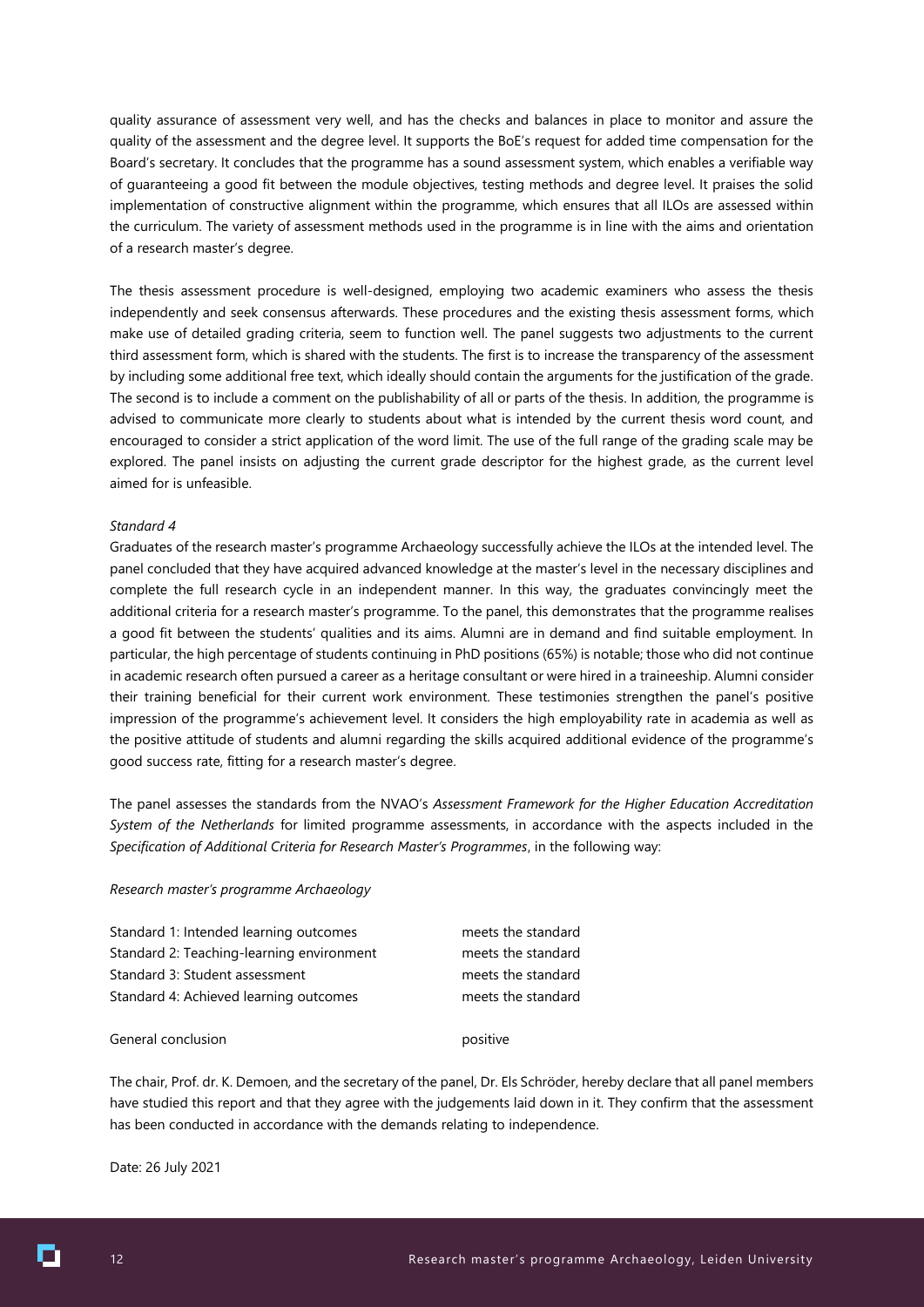# <span id="page-12-0"></span>DESCRIPTION OF THE STANDARDS FROM THE ASSESSMENT FRAMEWORK FOR LIMITED FRAMEWORK ASSESSMENTS

#### **Standard 1: Intended learning outcomes**

The intended learning outcomes tie in with the level and orientation of the programme; they are geared to the expectations of the professional field, the discipline, and international requirements.

#### **Findings**

The research master's programme Archaeology at Leiden University aims to educate and deliver independent specialists, able to develop innovative inter- or transdisciplinary research projects relevant to present-day societal issues. Within the programme, the students learn to formulate original research questions, and collect and process a diverse array of data from a variety of provenances. The panel considers these objectives fitting for a researchoriented degree within the field of Archaeology. The students develop the skills to carry out high-level research in the archaeological domain as dedicated researchers and reflexive professionals. The panel appreciates the clearly outlined academic and non-academic career path foreseen by the programme for its graduates, which is also reflected in a focus on transferable skills in the programme's intended learning outcomes (ILOs).

The students receive their education at the Faculty of Archaeology, one of the largest archaeological institutes in the world. At the Faculty of Archaeology, the discipline is studied using perspectives from all major domains: humanities, social sciences and natural sciences. This combination of different approaches and interdisciplinarity forms the core of the Faculty's research programmes, which are closely linked to the Faculty's education programmes. The panel considers the aims and profile of the research master programme distinctive. Within the Netherlands, the Faculty of Archaeology is unique in terms of its size, scope and organisation. Due to its size, the Faculty offers a broad range of area and thematic specialisations, many of which are unique in continental Europe. The panel considers the broad coverage crucial for the leading international position of the Faculty. It is also impressed by the clear transdisciplinary and multidisciplinary aims, as communicated in the programme's profile and substantiated in its ILOs.

According to the self-evaluation report, the programme specifically aims to connect its students to the rapid developments within the field of Archaeology (under the influence of developments in the theoretical debates); methodical innovations in the field of natural sciences (such as in the field of isotope and ancient DNA studies); archaeological field research (such as the application of drones and geophysical techniques); and current societal issues (such as sustainability, human-induced climate changes, and identity in times of globalisation and global migration). Hence, the research and education provided by the research master's programme closely connect to the research themes formulated by the Faculty, which embody research that is at the heart of many of these developments.

The research themes are: 1) Human Niche Construction; 2) The Human Body; 3) Urban Pasts: Managing Diversity and Inequality; 4) Interaction and Identity; and 5) Crafting Societies in the Past and Present. These themes have been chosen for their transversal character, cross-cutting research through all departments of the Faculty and combining disciplines by employing multidisciplinary, interdisciplinary and transdisciplinary approaches. As a result, the students encounter different approaches during their studies and are trained to combine archaeological data with data from other disciplines such as historical data, anthropological data, chemical analysis, geological and ecological data, a-DNA and isotope analysis. The programme offers a solid theoretical training, and attention is paid to reflexivity on the ethical and social aspects of research in archaeology.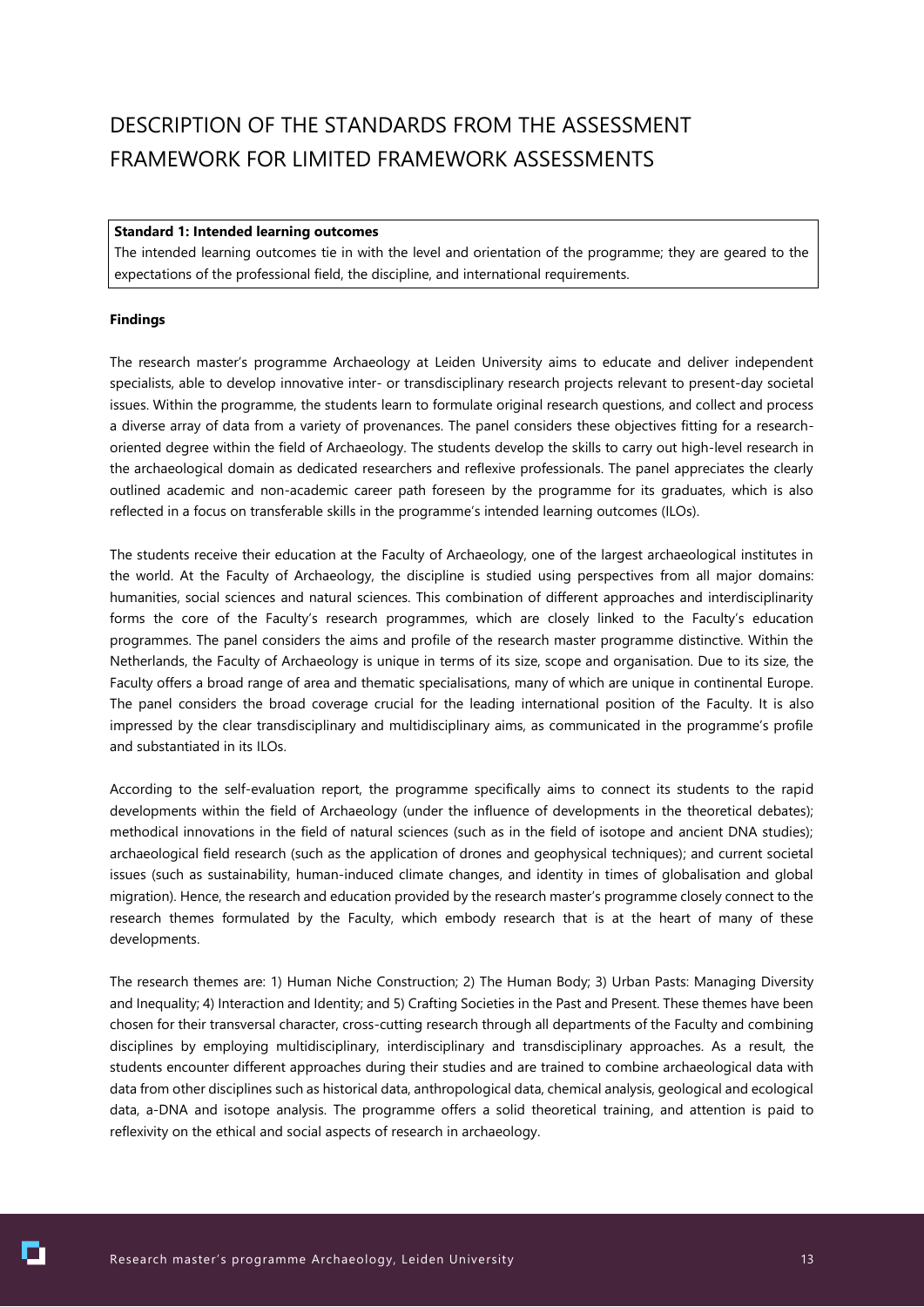The panel considers the five thematic foci very much in line with current international debates in Archaeology and concludes that the programme is on top of international trends. Hence, the students receive an excellent start for their further careers. To continue following upcoming trends triggered by current societal problems all over the globe, the panel recommends adding a more explicit focus on social and economic inequality, power relations and suppression, as well as discontinuities like collapse, disaster and extinction.

#### *Intended learning outcomes*

The panel studied the ILOs, which have been revised and updated (see Appendix 1). The relation to the Dublin Descriptors is implied rather than clearly outlined. The panel concluded, however, that all competences in the ILOs are defined at the required master's degree level and that the ILOs are thus in line with international requirements. They explicitly refer to the additional learning outcomes for research master students in comparison to master students. Hence, the differences in positioning of the two master degrees offered by the Faculty of Archaeology are very transparent, with the research master's programme clearly research-oriented in character. This is partly reflected in the outcomes formulated for the attainment of skills. Research master students are expected to be able to critically reflect on the work of others, take a position in debates, formulate recommendations for further research, present to a specialised audience and function independently within research teams and networks. The expected level of English proficiency is also explicitly outlined. The panel considers this explicit set of skills appropriate and in line with the expectations of the professional and academic field in which the graduates will be expected to continue their careers. It wants to praise the transparent way in which the ILOs referring to the attainment of transferable skills are formulated.

The research-oriented nature of the research master's degree is also substantiated in the ILOs referring to the attainment level in theoretical context and social orientation. For example, one ILO states that graduates of the research master's programme are 'capable of applying theories and methods in a broader discipline-transcending academic framework and in new, multidisciplinary contexts'. Another example is the attention paid to ethics as part of the research master's ILOs. A research master graduate is expected to be 'capable of reflecting on the ethicalsocial aspects of Archaeology and able to debate the latest archaeological developments and their significance to society, the field of Archaeology and their own research, and can communicate and discuss this from an international globalizing perspective'. The panel heard from staff members during the site visit that publishability of all or parts of the thesis is, indeed, one of the aims for the thesis. It may therefore be a good idea to substantiate this aim in the ILOs, which it recommends. In its view, the explicit orientation towards societal responsibility, as concretised in the ILOs, is a rare asset for a research master's programme.

#### **Considerations**

From the panel's perspective, the research master's programme in Archaeology at Leiden University stands out because of its broad coverage on the one hand, and its specific focus reflected by its thematic specialisations on the other, many of which are unique in continental Europe. The education offered is closely connected to the research of the Faculty of Archaeology, which is at the heart of many of the developments that the field of Archaeology is currently undergoing. As a result, the students receive an up-to-date education. To continue following upcoming trends, the panel recommends adding to the current orientation a more explicit focus on social and economic inequality, power relations and suppression, as well as discontinuities like collapse, disaster and extinction.

One of the programme's assets is its clear transdisciplinary and multidisciplinary aims, which are an integral part of its profile and substantiated in its ILOs. The programme combines these transdisciplinary and multidisciplinary aims with a substantive focus on theory, skills training, methodology and pays attention to the societal context and ethical-social aspects that are connected to archaeological research. In this way, the students receive a solid theoretical training and acquire relevant transferable skills to become capable and dedicated researchers and reflexive professionals. According to the panel, the ILOs are a very good representation of the programme's profile and aims. They demonstrate the research orientation that can be expected of a research master's degree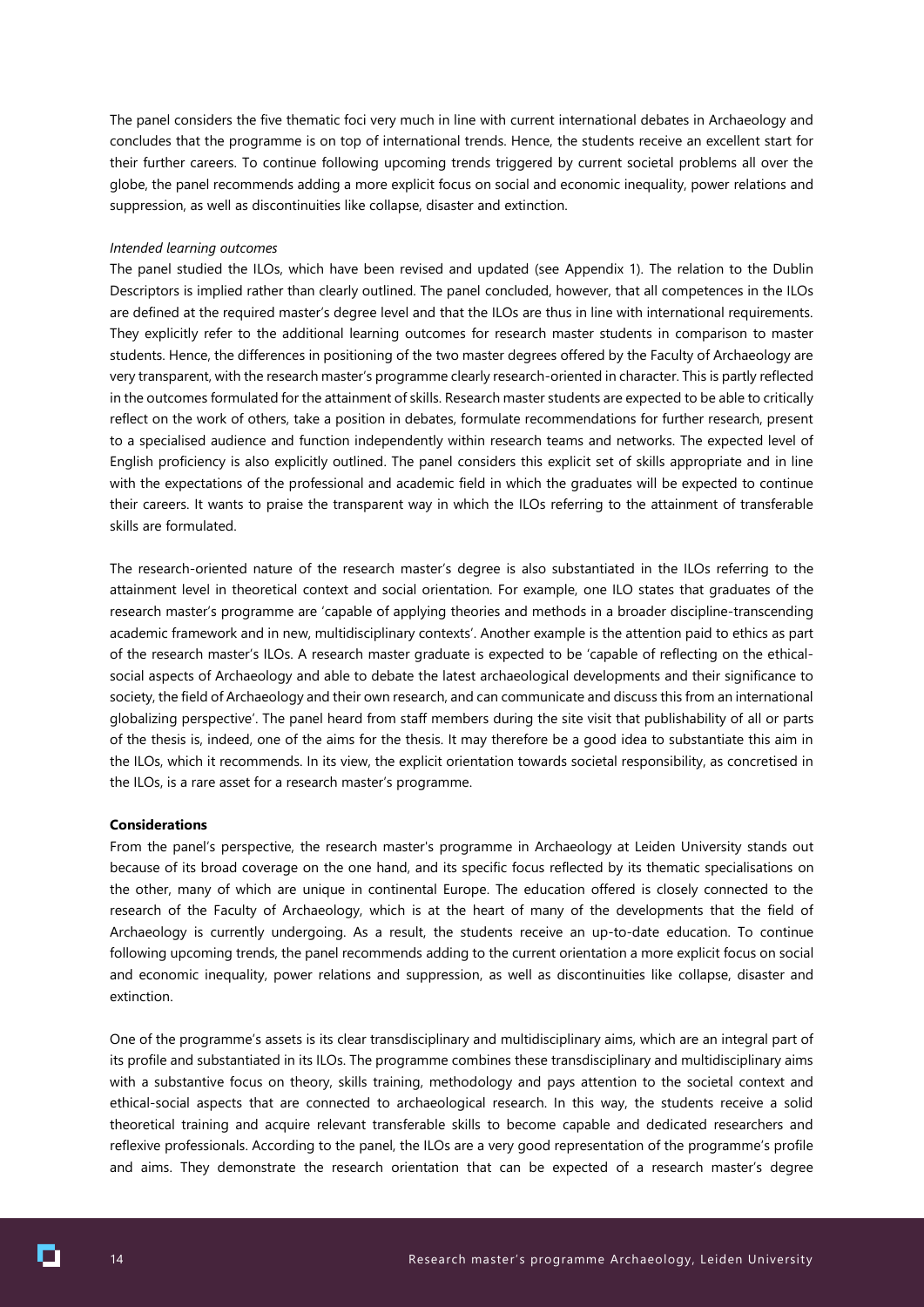programme, and represent the level aimed for in the Dublin descriptors for the master's degree level. The panel suggests formulating an ILO that includes publishability of all or parts of the thesis as a programme goal.

The panel wants to commend the research master's explicit orientation towards societal responsibility, and its clear presentation of the transferable skills attained upon graduation. These should offer the graduates a good connection to the expectations of the professional and academic field and at the same time will help them articulate to prospective employers what skills they have acquired along with their discipline-related knowledge. Based on its findings, the panel considers graduates of the research master's programme well-equipped for a future career, both within archaeological research and outside academia, that requires the analytical, research and communication skills offered by the research master's programme.

#### **Conclusion**

*Research master's programme Archaeology:* the panel assesses Standard 1 as 'meets the standard'.

#### **Standard 2: Teaching-learning environment**

The curriculum, the teaching-learning environment and the quality of the teaching staff enable the incoming students to achieve the intended learning outcomes.

#### **Findings**

#### *Admission, intake and programme language*

The panel found that the research master's programme Archaeology has a good selection procedure in place that should be able to admit suitable candidates. Students with a bachelor's degree equivalent to European standards in Archaeology or an equivalent programme that includes archaeological courses (such as History, Classics, Heritage Studies or Natural Sciences) can request admission to the Research Master's programme. Applications are evaluated by the Admissions Committee, consisting of two staff members, assisted by a secretary. Motivation, proven English proficiency and study results are all taken into account. The required English proficiency level is an IELTS score of at least 7.0 and/or a TOEFL internet-based score of 100 and/or the acquisition of a Cambridge English: Advanced (CAE)/ Cambridge English: Proficiency (CPE) certificate with a score of 185. Prospective students should have an average grade of 7.5 (Dutch grading system) for their second and third bachelor's year; their thesis should be awarded at least an 8.0 (Dutch grading system) or the applicant should send in a research proposal of excellent quality.

The Admissions Committee bases its decision on these formal quality requirements and on its evaluation of a student's motivation letter, two reference letters, and either an interview or a supporting statement from the proposed supervisor, in those cases in which an applicant has already discussed his/her application prior to sending it in. If a supervisor has not yet been approached or identified, the Committee uses the motivation letter, reference letters and supervisor choice form to make the best possible match between a candidate and a supervisor prior to setting a date for an admission interview. If the preferred expertise is not present within the faculty, and no other match can be made, the candidate might be rejected. Occasionally, students who have already started on the oneyear master's programme request a switch to the research master's programme, usually after having been "headhunted" by professors who identify a special talent. These applications are carefully considered and checked. If accepted, the courses already completed as part of the one-year master's programme can be included as electives in their research master's programme to a certain extent, to avoid unnecessary delay. When this option is considered, the Board of Examiners is always involved to check whether a student's individual study path still meets the requirements of the research master's ILOs.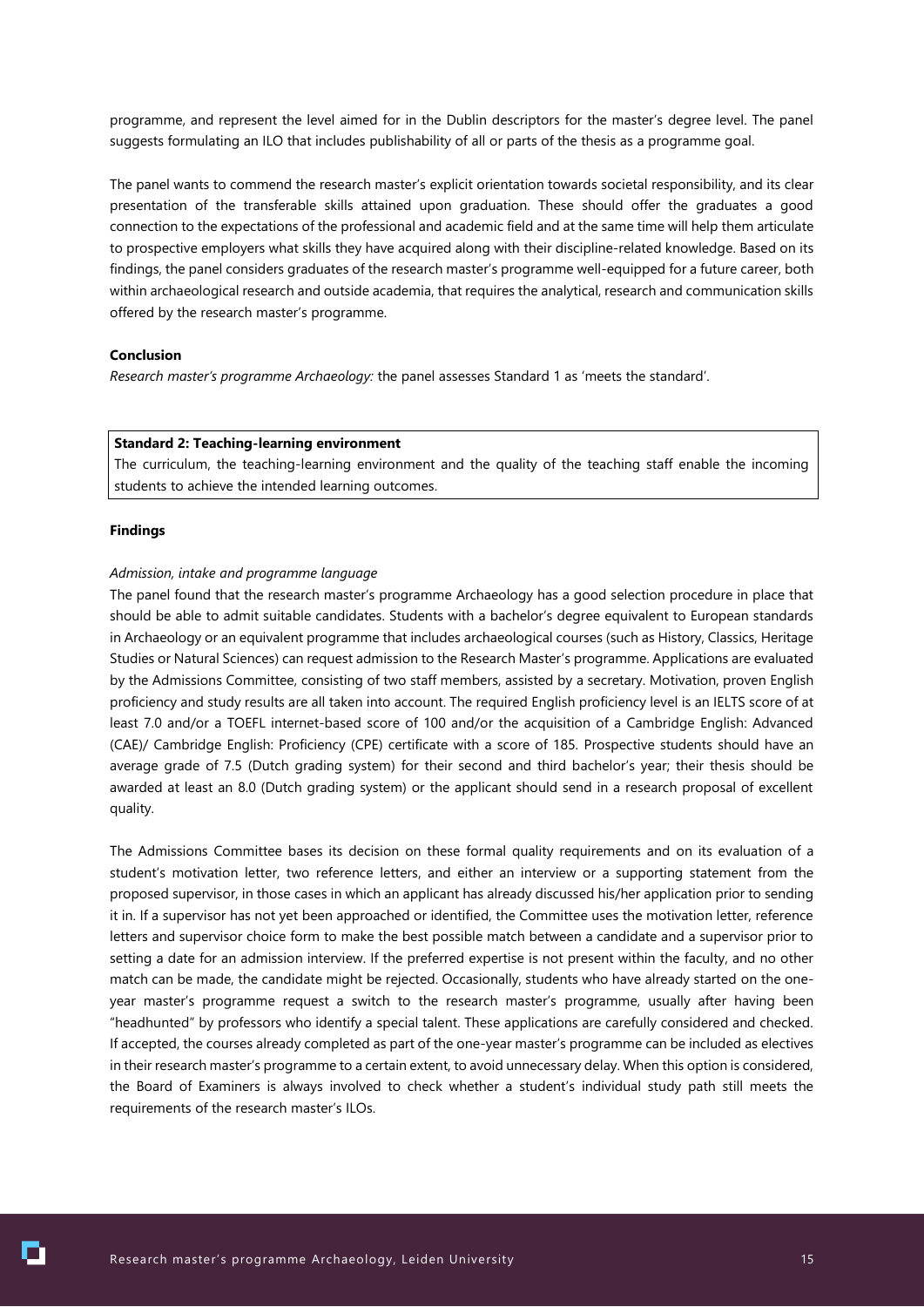According to the panel, the programme's admission procedures are in order. It appreciates that these procedures also leave some allowance for the Admissions Committee to sometimes look beyond just a good study record. In particular, the option to send in a very strong and promising research proposal combined with an interview allows students an option to demonstrate their potential that may not have been fully developed during their bachelor's degree programme. The students also appreciated this openness of the programme and the option to change between the two master's programmes of the Faculty of Archaeology, if appropriate. They felt, however, that these allowances could be better communicated, in particular in the information provided to students coming from degree programmes outside Leiden University. They considered the programme's admission procedure to be fair and clear. In particular, they appreciated the chance to discuss their application and research ideas with a proposed supervisor prior to being selected, allowing them to see whether they considered themselves a good fit as well.

The programme offers two enrolment moments: a September and a February start. Numbers fluctuate from year to year, with between 8 and 19 admissions per year for the period of assessment. Generally, the group of students starting in September is larger than that starting in February. At both starting moments, the Faculty organises an introduction period to familiarise the new students with the community and opportunities available. The research master's programme has an increasingly international intake. Students from a non-Dutch background, both EU and non-EU, rose from 21% of all admissions in 2015-2016 to 67% of all admissions in 2019-2020, averaging 43% of all admissions in the period of assessment. The programme clearly succeeds in attracting students from all over the world and could thus rightly claim to offer an international classroom to its student population, bringing the benefits of multicultural perspectives and multiple viewpoints.

This international classroom is facilitated by the programme's language policy. The research master's programme Archaeology adopted English as its language of instruction and carries an English programme name. This seems fully appropriate to the panel. Staff teaching in the programme often received their academic training outside of the Netherlands, or are of foreign nationality. To benefit from all expertise available in these fields of study, English seems a reasonable choice. The students may also reasonably expect to move abroad or work closely together with foreign colleagues in international collaborations, both during their studies and upon graduation. In academic research and archaeological fieldwork abroad, English is considered a *lingua franca* and widely used in daily communication*.* Many professional positions that graduates aim for upon graduation demand good communication and writing skills in English. Hence, the panel considers the programme's choice for English of added value for the quality of the teaching-learning environment and beneficial for the students' future career prospects.

#### *Curriculum design and content*

The research master programme is a two-year programme of 120 EC, which results in a research master's degree in Arts or Science; the appropriate degree is based on the candidate's personal programme and thesis research topic. This decision is left to the Board of Examiners, which carefully checks the individual study path of every student and determines the appropriate degree.

The programme's curriculum has been changed extensively since the previous assessment, the panel found. In recent years, research in Archaeology has changed considerably. The foci of the research debate have become more interdisciplinary, and the research master's programme embraced this new approach. To do justice to the Faculty's broad and rapidly evolving research, the programme abandoned its former fixed specialisations and introduced a new curriculum in 2018. In the assessment, the panel focussed on the new curriculum as this is now more relevant in terms of offering recommendations. It verified, however, that the old curriculum with the seven specialisations (namely: Transformation of the Roman World, Archaeological Heritage in a Globalising World, Religion and Society of Native American Cultures, Prehistoric Farming Communities in Northwest Europe, Bioarchaeology, Town and Country in the Mediterranean Region and the Near East, and Human Origins) was fit for the purpose, as also evidenced by the achievement level of the graduates (see Standard 4). The panel also found that the change of curriculum did not result in additional delays or connection problems for the students, as good guidance and guidelines were in place to help them to complete their studies during the transition period.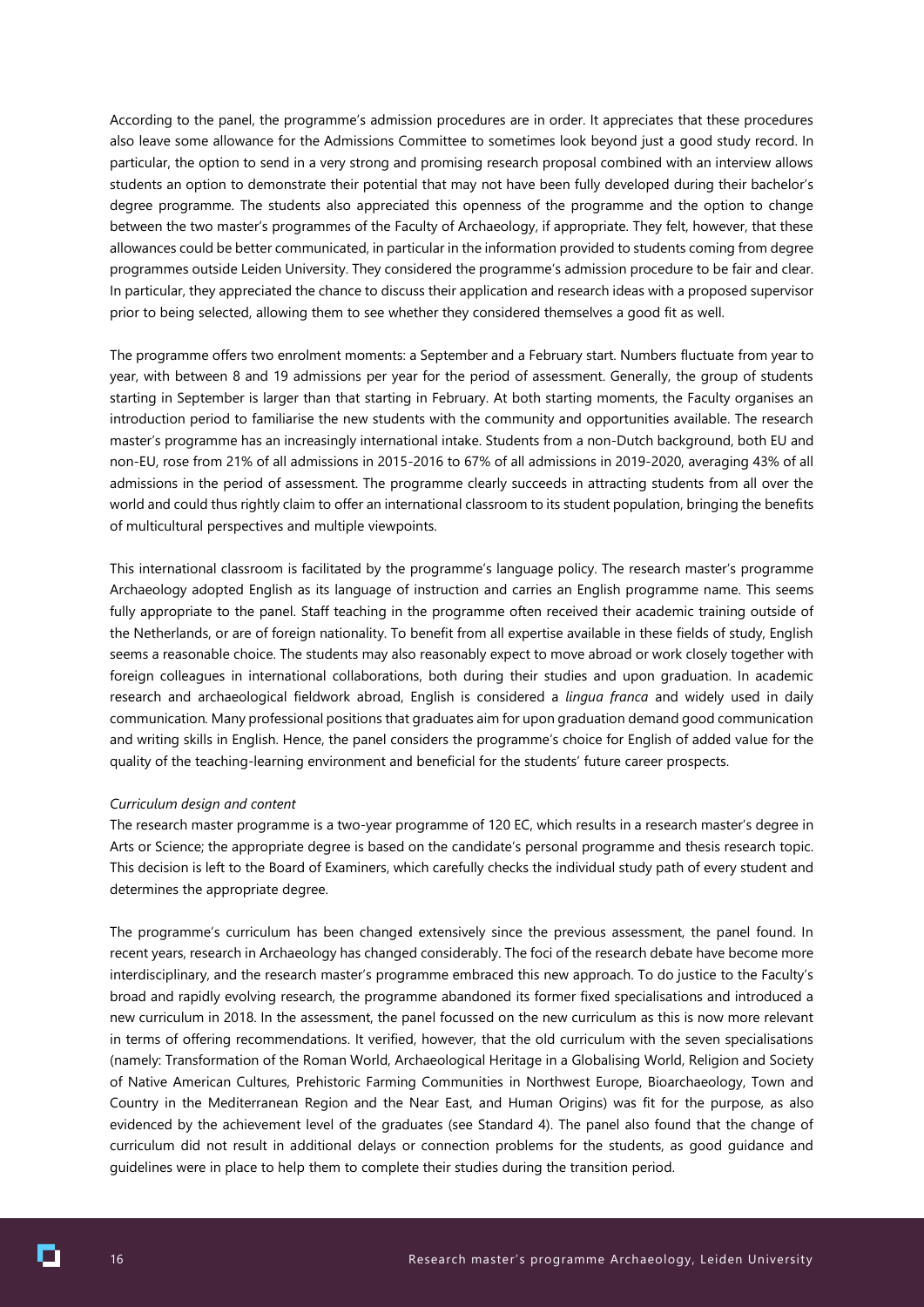The new curriculum allows for a more personal study programme and also for changes to the curriculum being offered on an annual basis. The programme is able to include new research lines and projects more swiftly. As a result, the curriculum offers both a good grasp of the broad research expertise available at the Faculty of Archaeology and the option to push the boundaries of the available research in new directions within the Leiden research foci. The students can explore different fields of research, enabling them to acquire a completely new and interdisciplinary approach, leading to new insights and research niches that give them new opportunities to contribute to the body of knowledge. For example, they can immerse themselves in Classical and Mediterranean Archaeology, Prehistoric Archaeology, Heritage and Museum Studies, Computer-based Archaeology or Palaeobotany - or any combination of them. The panel approves of the new curriculum design; it seems particularly fitting for a research-oriented programme that tries to deliver the academics of tomorrow to closely follow and adapt to the changes in the research field.

The curriculum includes a general component, in which the main theoretical framework and skills are studied; and an individual specialisation, in which these skills are applied. The students follow four compulsory courses (25 EC in total), one of which is shared with students from the one-year master's programme. In addition, they follow a research seminar, which they choose out of a list of available options that reflect the Leiden research foci (10 EC). They also follow two electives (10 EC in total) and four modular courses (20 EC in total). Aside from these coursebased components, they are required to take up two teaching assistantships (10 EC in total) and broaden their education by attending and participating in conferences and workshops (10 EC in total). The final curriculum component consists of the thesis trajectory (35 EC). The panel studied the curriculum and the wide offer of courses. It concludes that the curriculum delivers its aims: the students are offered specialisation, training in a set of relevant transferable skills, and engagement with various fields of archaeology, encountering and employing transdisciplinary and interdisciplinary approaches.

The compulsory courses teach a general theoretical framework and the skills to construct a research plan and research proposal. They also offer training in interdisciplinary approaches, theory and methods, which is included throughout the compulsory courses in an integrated manner. In the first year, the students learn to critically analyse and evaluate theories and methods in the *Advanced Archaeological Theory* course (5 EC). This course is taught to all master students at the Faculty from both the one-year and research master's programmes. In this way, cohortbuilding takes place while also making sure that all students obtain their respective degrees with a relevant and upto-date theoretical framework. The ILOs and assessment for this shared course are tailored to the different needs of the two programmes. In addition to gaining knowledge about models and theory, research master students are expected to apply the taught models in broader contexts or to develop new models. The other compulsory courses are taught exclusively to research master students. They include the first-year thematic course *Advanced Themes in Archaeology* (5 EC), in which a global theme is discussed in different contexts and by different lecturers. In the second year, the students pay attention to more science-philosophical debates in the compulsory *Epistemology of Archaeology* course (5 EC). The panel found these compulsory modules fitting in terms of content, level and orientation, and appreciated the way in which theory, methodology and changes in the discourse of Archaeology were combined to give students a solid grounding in recent trends and insights into the field.

The students follow two research seminars during their two-year programme. In the first year, they all attend a general research seminar in which they work together on a joint project proposal, encouraging a more interdisciplinary perspective (10 EC). In the second year, they split up into smaller groups. They pick a research seminar out of a list of available options and work on a highly specialised topic, which may lead to an actual project proposal and eventually to funding. In this way, they are prepared for the competitive academic funding culture that also asks for valorisation of the research. The panel appreciates this setup, which allows them to practise writing proposals and papers while also engaging in group work and peer-feedback practices. This enhances cooperative skills and an interdisciplinary attitude, and urges them to reflect on what the value of their research is to society. It seems an excellent preparation for what lies ahead of those students who want to enter the academic job market and also teaches valuable transferable skills to those entering a career outside academia.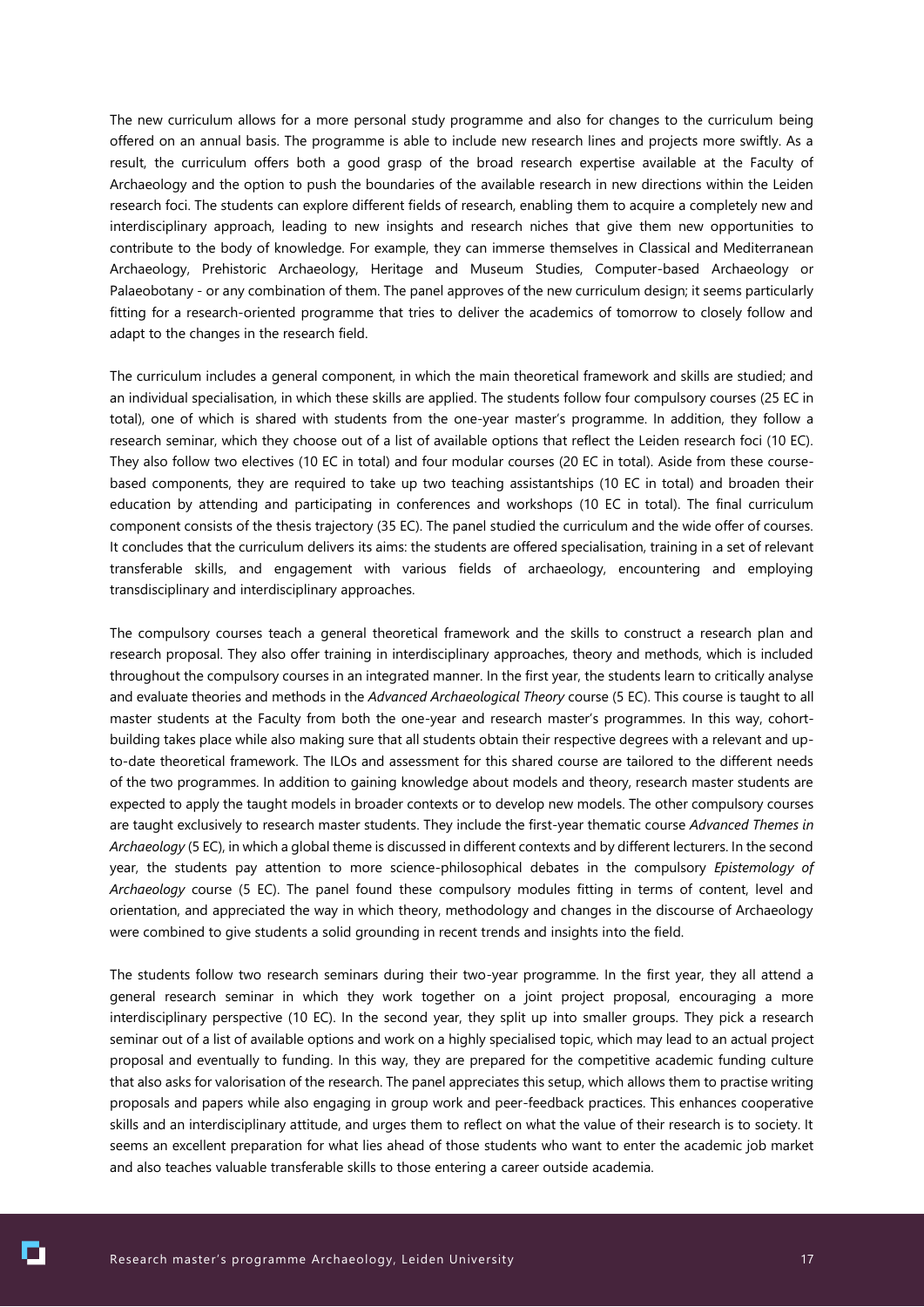Alongside compulsory courses and the research seminar, the students follow four modular courses (20 EC in total) and two electives (10 EC in total). These modular and elective courses are open to both research master students and one-year master students. They allow for specialisation in a specific field of expertise, contribute to the students' understanding of current research and methodologies in different specialisms, and offer focused skills training related to their intended field of study. The difference between the two types of courses is found in the course objectives and assessment. The ILOs and assessments of the modular courses differ for the two groups of students. For research master students, these course ILOs specifically aim to incorporate an interdisciplinary and researchoriented element. Assessment is more directed towards the testing of analytical and comparative skills. Elective courses have shared ILOs and assessment for both master programmes and tend to be more directed towards a specific training, such as the training in lab skills. This is in line with the panel's expectations for a research master's degree. In its opinion, the programme strikes a good balance between individual freedom of choice and directed learning. If relevant to their individual study path, the students may also apply to take their electives elsewhere or to include an internship in their programme. When they opt for these alternatives to the regular Leiden courses, the alternative courses or assignments are carefully checked against the ILOs and the requirements of the degree level by the Board of Examiners.

The students confirmed that the ILOs for the research master's programme differed from those for the one-year master's course in both the *Advanced Archaeological Theory* course and the modular courses. They appreciated the chance to engage with students from the one-year master's programme, as it meant introducing new perspectives and approaches to spike their interests and fuel discussions. They also realised that by opening up modular courses to both student groups, more courses could be run simultaneously and a greater variety of topics offered. Nevertheless, they had some critical observations regarding the shared courses. At times, they felt that it was hard to get into courses of their choice as they had to compete with one-year master students for a place or that the difference in aims for the two master programmes was not transparent enough. In their view, *Advanced Archaeological Theory* that was now attended by all 80 master students of both the September and February intake of the two master programmes was too crowded for informed debate or interaction with the lecturer. The panel heard from staff members and the Programme Board that these concerns had also been raised internally and that they were currently looking into a good way to address them. The panel considers them, for now, as teething problems of a new curriculum.

The programme considers the acquisition of teaching skills a necessary preparation for an academic career, as many vacancies for academic staff cite teaching experience as a prerequisite. The panel concurs, but would define the usefulness of acquiring teaching skills more broadly. Teaching, as an experience and skill, is also relevant for a professional career: conveying knowledge in a didactic setting has its uses beyond the confines of the university. In the programme, each research master student must teach in at least two undergraduate courses. The first course is generally a first-year, undergraduate course, in which the research master student hosts the tutorials and gives feedback on assignments. They are coached by experienced PhD students in tandem with the lecturer. The second course may be picked by the student from a list, and should be more challenging; for instance, hosting a discussion session, developing a test or an assignment (and feedback), or giving a guest lecture. Again, they teach under the supervision of the course convenor.

The panel checked during the site visit with the students whether they felt sufficiently supported during their teaching assignments. They indicated that they were well-supported throughout the process. They were properly prepared and received instruction, training and feedback both during their teaching assignments and after finishing the assistantships. They considered their teaching assignments a challenging learning experience that some found easier to combine with other study obligations than others, as it is also a very personal learning journey. Bypassing personal talents in teaching, most felt that they were sufficiently coached and monitored. They also confirmed they knew whom to approach for help and objective advice when experiencing difficulties in their relationship with the course convenor or PhD student they worked with in a course. The panel concluded that the teaching assistantships are included in the programme with the aim of being a proper learning experience for the students. The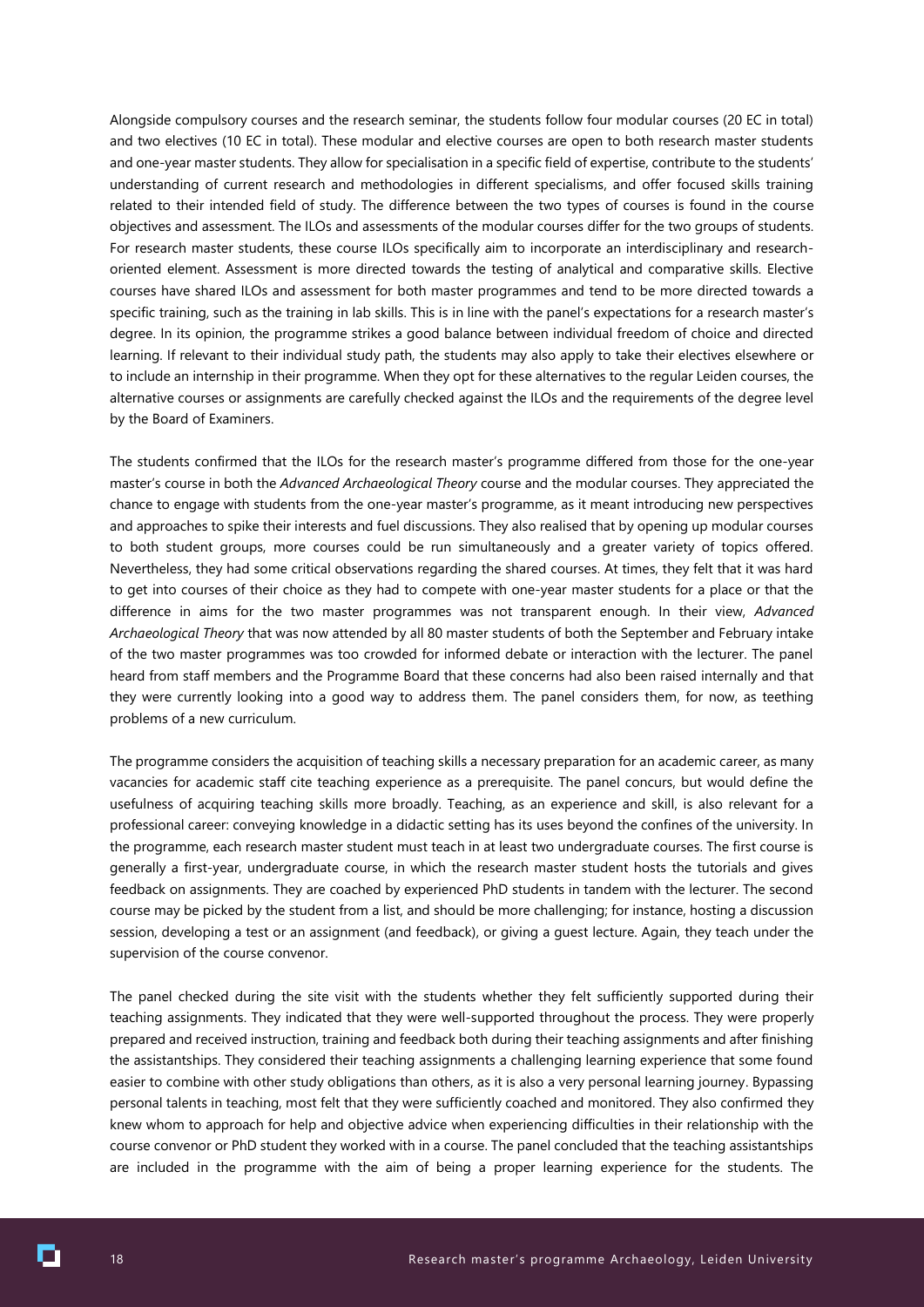assistantships are also embedded in an institutional context that offers sufficient safeguards to facilitate the research students' own learning journey.

The requirement to attend and/or participate in workshops and conferences is considered a good way to develop academic and professional skills by the panel. The students choose their engagements individually and are advised by their supervisor. Their choices are then approved for credits by the Board of Examiners. The Archaeology Research School ARCHON offers an overview of optional workshops and conferences and encourages research master students to attend, and speak at, international conferences. The students can also attend workshops offered through the National Research School for Classical Studies in the Netherlands, OIKOS. They are strongly encouraged to attend international congresses in their field of expertise; funding is available for those presenting a paper or poster at an international conference. During the pandemic, many of these events were organised online. Attendance was thus still possible and encouraged by the programme, as it also offered an additional way for the students to interact with scholars and researchers since informal meetings at the Faculty had been reduced by the circumstances of the pandemic.

During the site visit, the panel also discussed an observation mentioned in the student chapter, namely that it is considered difficult to include an internship or to participate in an international exchange programme. Internships could now be included as part of the students' electives. In some cases, the Board of Examiners had agreed upon research internships. The panel confirmed that internships do not easily fit into the programme, however. This is considered partly a deliberate choice. The one-year master's programme offers a more directed allowance for internships, whereas the research master's programme is research-oriented first. The panel accepts this position.

With respect to international exchange, the Programme Board indicated that there are some collaborations with other programmes, for example with the University of Aarhus, that allow study abroad. In the last two years, the programme explicitly raised the possibility of going abroad during the admission interviews. This allowed the programme to identify early those students who hoped to go on exchange. Subsequently, individual study planning could take this wish directly into account. The students confirmed that going abroad was raised in the interviews, and this was considered very helpful. It also made them aware of the need to act upon the wish to go abroad at the start of their studies. To the panel, this seemed very helpful.

The Panel Board agreed, however, that it was a challenge to cater for international exchange within the research master's programme. The obvious route to go would be to build semi-formal exchange programmes with similar programmes and research institutes of international renown. The panel fully agrees and encourages steps in this direction, e.g., within the framework of the League of European Research Universities (LERU). It also favours the development of a network of semi-formal collaborations of mutual expertise not only with other faculties of Leiden University, but also with other universities in the Netherlands (for example, Delft University of Technology, the University of Amsterdam and the Vrije Universiteit Amsterdam seem to be especially suitable). Such collaborations would enhance the sustainability of the programme to keep up with future diversifying and specialising trends in Archaeology. To allow the students to benefit from such collaborations and opportunities, some rearrangement of the programme's schedule will be necessary to enable and encourage them to take courses at other faculties, other Dutch universities or abroad.

The panel heard that guidance and support in creating an individual study path are considered crucial, both by staff members and students. This is particularly true in respect to planning. The panel noted the hands-on approach of the Admissions Board in this respect. It wondered whether those students starting in February encountered additional challenges to their schedules as the compulsory courses run only once a year. As a result, their schedules seem in some aspects less coherent than those of the September intake. According to the students whom the panel met, which included one student who had started in February, this was true to a certain extent. The programme of those starting in September had a more natural flow. Nevertheless, because of the attention to individual planning, it was not considered a hindrance to successful completion. It just needed careful consideration. Naturally, doubling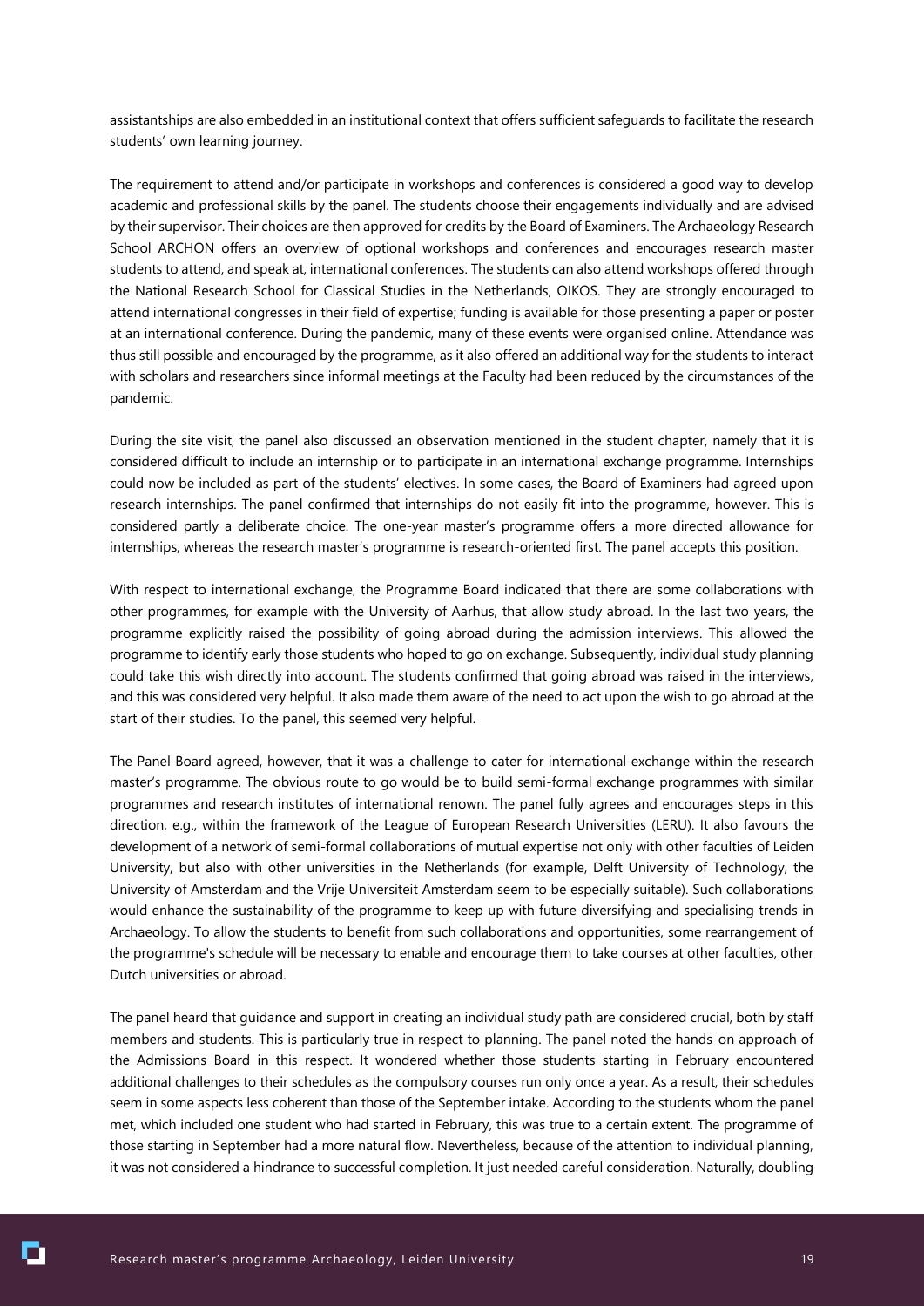up courses would be ideal, the students confirmed. They also saw advantages to the current setup, though. As the intake of research master students was already relatively small, they preferred sharing their compulsory courses with both cohorts to maximise community building and exchange of ideas. These observations satisfied the panel with respect to the February intake. It therefore concludes that the programme is feasible for both cohorts.

#### *Thesis trajectory and career preparation*

The thesis trajectory starts in the first year. The students are required to write an in-depth research proposal for which they review the existing body of knowledge, identify suitable methods and approaches, and present a research design (15 EC). In the second year, they conduct the research and write up the thesis (20 EC). The research should contain innovative and critical analyses of complex data, lead to new theoretical or methodical approaches, and relate to a broad scientific debate. The thesis is based on data derived from material culture, fieldwork, laboratory research, or historical sources and additional academic literature. Due to the pandemic, the students were by and large unable to conduct international fieldwork for their thesis. Some students decided to delay their studies, but many searched for alternative options, such as engaging in Dutch fieldwork projects or laboratory research. The students were appreciative of the way in which their supervisors and advisory bodies at the programme, e.g. the study advisor and programme director, tried to find good alternatives for them. The panel was pleased to hear that the programme took its responsibility in this matter seriously and tried to tailor plans to the students' wishes to the best of its abilities, while respecting the necessity to acquire its ILOs. In its view, the decision to wait the pandemic out was a personal choice of those students who opted for it.

When starting on the thesis in their second year, the students draw up a plan for the thesis together with their supervisor. This plan specifies the frequency and manner of supervision. The individual supervision is usually based on a progress report, submitted text and/or analyses of data. Deadlines for thesis planning are outlined in the programme prospectus, giving firm deadlines for the submission of the draft and final thesis. The prospectus indicates that in general, five meetings in which progress and feedback are discussed are considered sufficient. Staff members told the panel during the site visit that co-publishing with research master students is part of the procedure, as it is an essential step towards a career in research. All supervisors try to encourage their students to get something out of the thesis: a small book, article or report. The panel was pleased to conclude that aiming for publishability is an integral part of the supervisory practice. It advises the programme to consistently monitor the results of these endeavours; currently, publications based on thesis work are not consistently collected.

The student chapter stated that research master students are satisfied, on the whole, with the thesis supervision they receive. They find their supervisors to be open, approachable and enthusiastic. A minority would like more supervision for the thesis, either one-to-one or through additional group tutorials. During the site visit, the students and alumni indicated that these observations are partly rooted in personal preferences, of both the student and supervisor. In some cases, it also depends on the nature of the research undertaken or the research group in which their thesis project is to be conducted. In general, they felt that the supervisors were available for advice, and also for a motivational chat if necessary. They agreed, however, that in some cases, increasing the contact time between supervisors and students could arguably improve the study success as it might reduce the chance of students extending their studies to complete their thesis.

The panel also discussed the extensions needed to complete the thesis with the Programme Board and staff members. Prior to the site visit, it received the internal report of the 'Study success' project team. This report, drafted in 2016, responded to comments by the 2015 assessment panel, which had been critical of the study success rate and the amount of time taken to complete the thesis trajectory. The panel found the recommendations offered in the internal report sound. They focused on improving student confidence by offering a better integration of academic skills in the course work and improving feedback practices amongst the staff. They also outlined the need for a shared approach to thesis supervision by the staff members and for the introduction of thesis planning and set deadlines.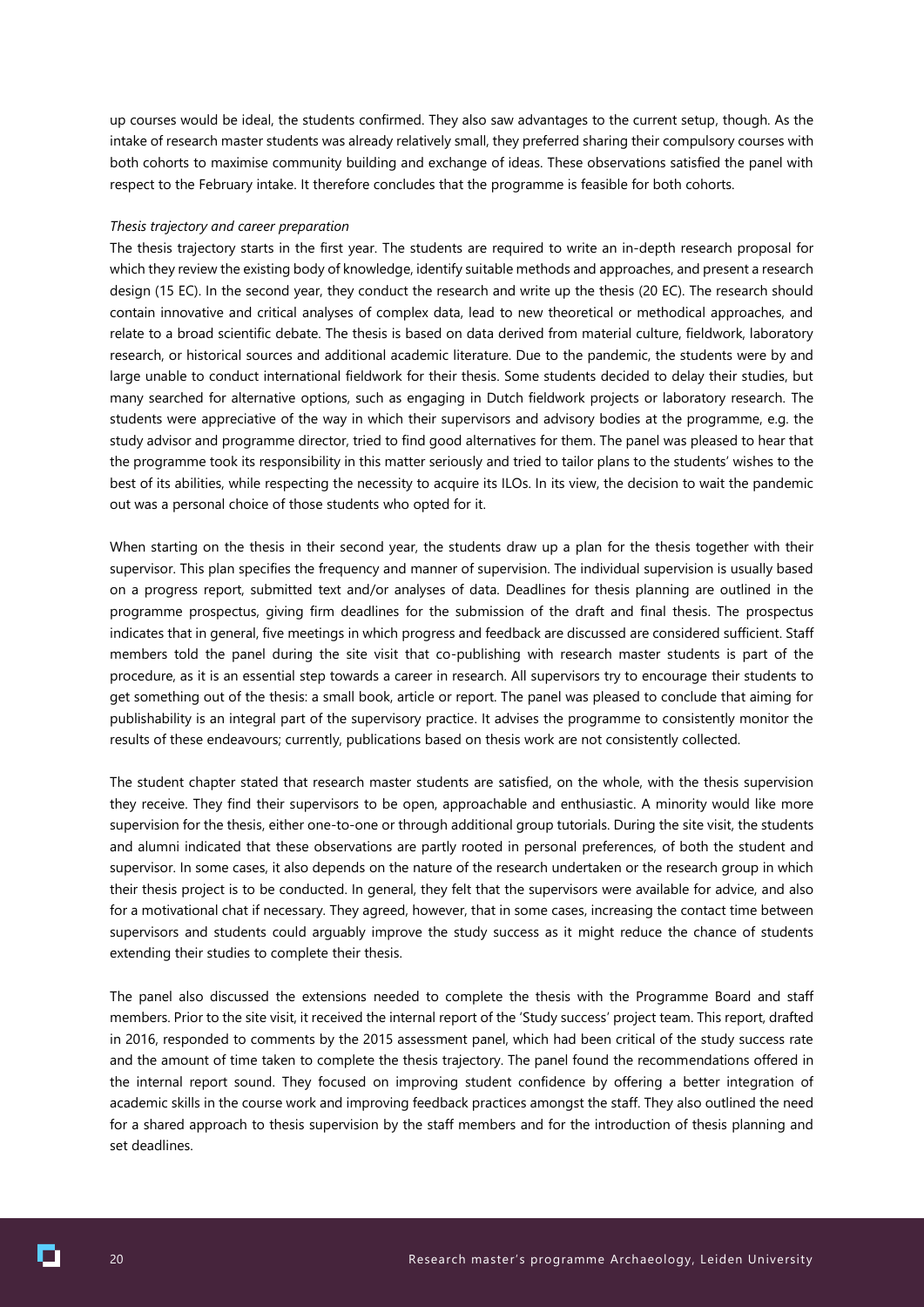The panel could verify that many of these recommendations had been implemented in the new curriculum, such as the integration of academic skills in regular courses and guidelines for the organisation and planning of the thesis, including the introduction of deadlines. The staff confirmed that during the curriculum overhaul, they also had discussed supervisory and feedback practices. The Programme Board has seen improvements in both the students' and supervisors' attitudes towards the need for a timely finish, but the circumstances of the pandemic slightly obscure these findings. To the panel, it seems that the internal mechanisms to respond to recommendations and the will to further improve practices are evident. It feels the programme responded adequately to the recommendations of the 2015 panel. It trusts the Programme Board to monitor the results of these implementations, continue to consult with staff and students regarding their success, and act upon the findings.

The panel appreciates the programme's attention to job market preparation. Already in the induction period, the programme organises sessions in which the students are encouraged to think about their future and reflect on the requirements of any chosen path and on the skills and talents they possess ('Dream & Do sessions'). The University Career Centre, in cooperation with the Faculty of Archaeology, informs students further. It offers Monthly Career Times, a walk-in consultancy on themes such as CV-building and how to improve a LinkedIn profile. In addition, the Faculty organises an annual Leiden Archaeological Network and Career Event (LANCE), in which approximately 20 companies, both archaeological and otherwise, present themselves and provide information on developments in the professional field. Workshops are organised during this event, and alumni may give tips on obtaining a PhD position, for example. ARCHON, the National Research School for Archaeology, also organises some workshops related to career building. In particular, the students mentioned its workshop 'How to become a PhD' in the student report.

#### *Staff, classroom interaction and research environment*

The panel verified that the academic and didactic expertise of the staff meet the needs of the curriculum and are in line with the research-oriented character of the programme. Only associate and full professors are eligible to supervise and teach courses taught exclusively to research master students. All other courses are taught by lecturers with doctoral degrees, who are actively engaged in research. This should allow for sufficient interaction with senior members of the research community at Leiden, in the panel's opinion. It wants to point out, however, that it is important for young researchers to continue to be engaged and active in the programme. The field of Archaeology is rapidly evolving, due to the use of new techniques and the application of new methods of research. Young researchers and their projects accelerate these developments with their innovative ideas and new approaches. As a result, contact with their cutting-edge research is of great importance for the careers of research master students. The panel encourages the programme to continue actively involving more junior researchers, e.g. lecturers and university lecturers. It would be wise to make use of the expertise of postdoctoral researchers with exciting projects to integrate research master students in innovative and creative research, as long as their teaching credentials and didactic skills can be assured. This would widen the intellectual, thematic and methodological scope of the programme and help to cover new trends in the quickly developing field of archaeology.

The teaching staff at the programme is also acknowledged for their research expertise; they have received prestigious prizes, for example the Spinoza Prize and Academy Professor Prize, and have been invited and admitted to various learned societies, such as the Society of Antiquaries in London, the Royal Netherlands Academy of Arts and Sciences, Royal Holland Society of Sciences and Humanities (KHMW) (2015) and Academia Europaea. In the panel's view, their research credentials and honours received confirm the status of the Faculty of Archaeology as one of the most prestigious institutes of research in Archaeology.

The staff's combined research expertise is wide-ranging and covers all the necessary fields and disciplines that fall under the programme's remit. The chairs in Archaeology boost specialism in Near Eastern Archaeology and neolithization; ancient technology, crafts and materials, related to monumental architecture and human ecology in Bronze Age Greece and the East Mediterranean; Archaeometry, focused on the exploitation and use in ancient times of industrial minerals and ores; Archaeological Material Culture and Artefact Studies, with emphasis on prehistoric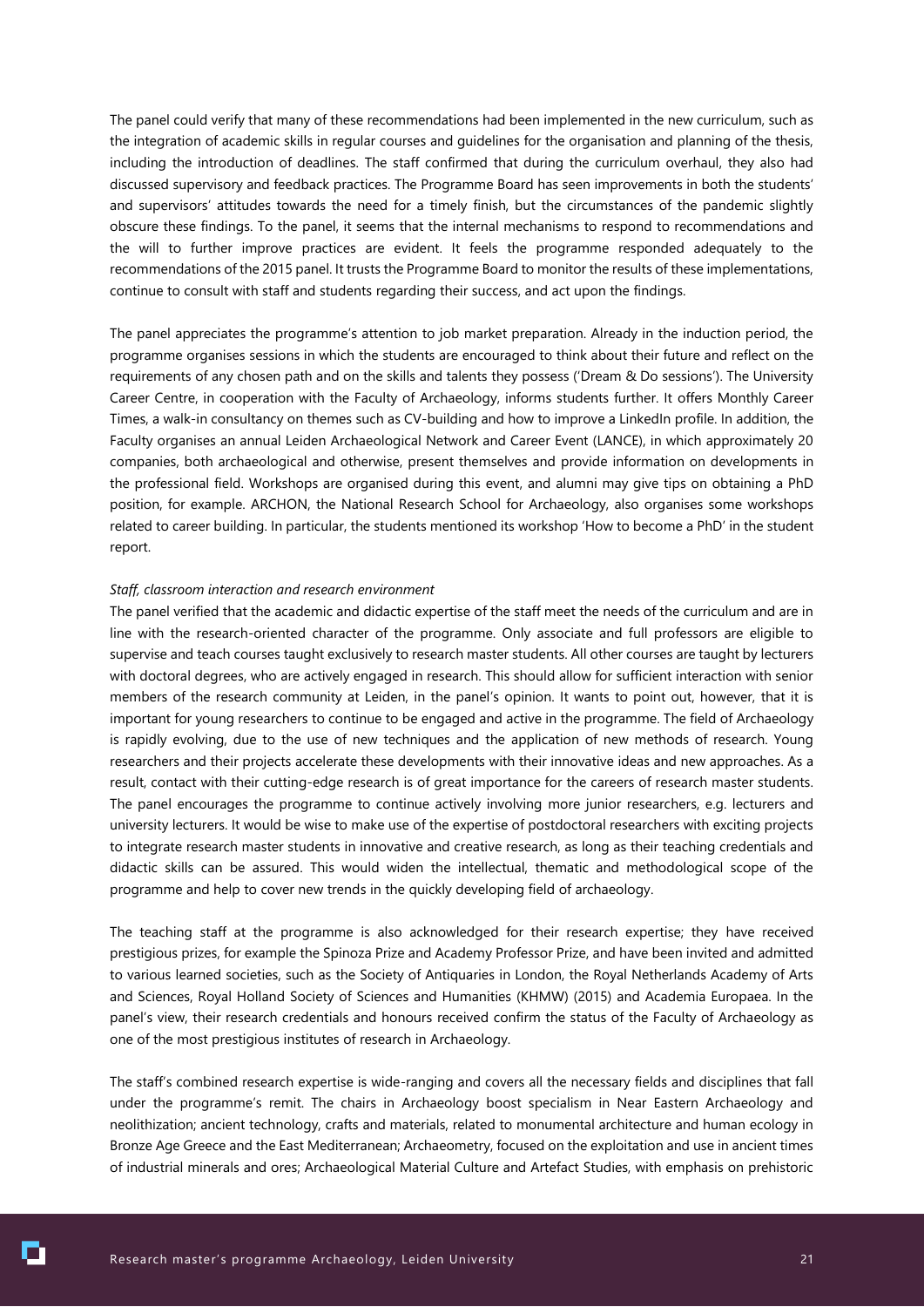technology, microwear analysis, experimental archaeology and the reconstruction of the cultural biography of objects; Archaeology of the Americas, with an emphasis on the deep history of the Caribbean and adjacent areas, settlement archaeology, material culture studies, and community engagement; Archaeology of early Europe, with special attention to the Bronze Age and (early) Iron Age; Landscape Archaeology and Cultural Heritage; Hominin Diversity Archaeology, with emphasis on the Middle Paleolithic, the Early Upper Paleolithic, and application of archaeological sciences to Paleolithic archaeology; Classical and Mediterranean Archaeology, with emphasis on the cultural dynamics of the Hellenistic-Roman world and Medieval and Early Modern Eurasia, specialising in the material culture of the 7th to 19th centuries.

The staff members' didactic qualifications are in line with the requirements. All staff members teaching in the research master's programme have a Basic Teaching Qualification (Basiskwalificatie Onderwijs; BKO) certification. As well as didactic skills, this certificate indicates a sufficient level of English, which must be at least level C1. The staff members also invest in their teaching abilities. One member of staff obtained a Senior Teaching Qualification (Seniorkwalificatie Onderwijs; SKO) certification and is a member of the Leiden Teacher's Academy. Education management courses are offered by the university to staff who manage programmes or complex courses. Eight staff members have followed the Academic Leadership course. In addition, a Teaching Leadership Course is offered each year, in collaboration with Delft University of Technology and Erasmus University, and one of the staff has taken this course.

Staff members also make use of the small teaching grants offered by Leiden University to innovate their teaching practice. For example, three staff members have been awarded a joint grant to make the most vulnerable artefacts available for education, by scanning them in 3D. This allows for an active learning experience in class, while also opening up the unique Leiden collections; these artefacts can now be analysed by a large number of people at the same time, without the risk of damage. The panel appreciates these clear signs of investment in the development of the staff's teaching practices. This positive impression was confirmed during the site visit. The panel met with dedicated and enthusiastic staff members, who were willing to innovate and act upon recommendations.

The Faculty of Archaeology and its research form the stimulating research environment in which the research master students receive their training. In 2018, the Faculty was reviewed according to the Standard Evaluation Protocol and was scored 'very good' (2) on all criteria. For research quality, the overall quality of the research falling within its remit qualifies as 2 (the research unit conducts very good, internationally recognised research) with clear elements of 1 (the research unit has been shown to be one of the most influential research groups in the world in its particular field). The panel finds that the organisational embedding of the programme in the Faculty with its very strong reputation for research is clearly beneficial to the setup of the programme, connecting students with a research environment that in many areas should be considered world-leading. It recommends that the Faculty of Archaeology maintains a regular dialogue with the Faculty of Humanities in order to share good practices, and explores whether extended collaboration between some of the Leiden University research master's programmes that engage with the past and material culture could be beneficial to their students' education.

Classes at the research master's programme are taught in the bespoke building of the Faculty of Archaeology, which opened in 2014. Prior to the assessment, the panel was given a virtual tour of the building and facilities. According to the panel, the facilities for students are absolutely state-of-the-art. Library facilities in Leiden are excellent. For those engaged in digital archaeology, a room of computers with specialised software for 3D modelling or simulations and large digitising tablets is available. The Faculty also houses well-stocked reference collections. These collections include zoological and botanical material and reference collections for Roman and Medieval pottery, flint tools, European flint types, and common rock types, including the main Dutch erratics. For archaeological fieldwork (excavations, prospecting and surveying, drilling research), the Faculty has its own equipment such as total stations, dGPS, handheld GPS, coring sets, drones and excavation sets. Finds can be stored in a closed and conditioned depot. For the processing of material, there are four specialised laboratories which cover Human Osteology, Zooarchaeology, Archaeobotany and Artefact Studies. For isotope and a-DNA studies, the students make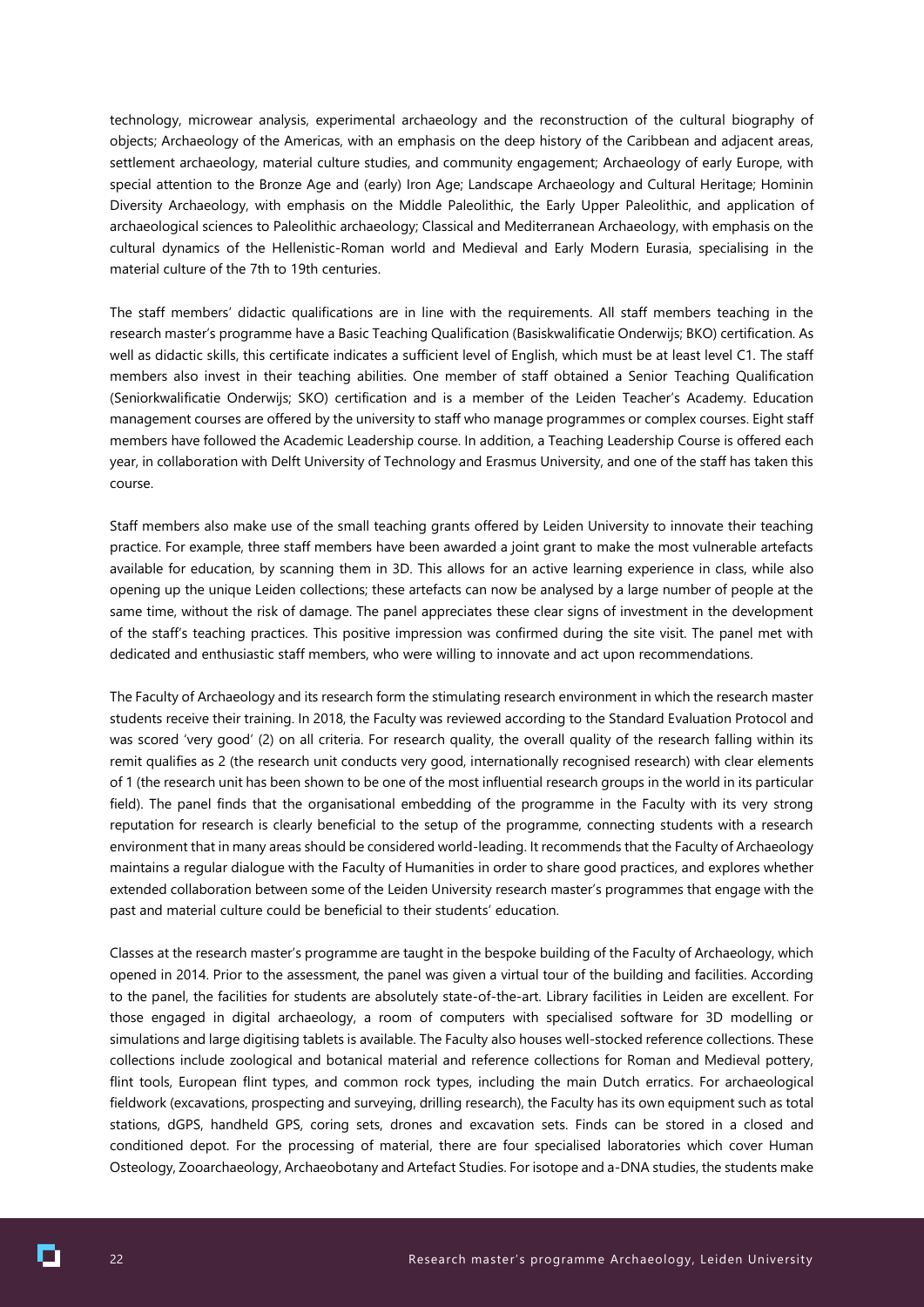use of the facilities of the Vrije Universiteit Amsterdam. All of these laboratories have specialised facilities, such as microscopes, fume cupboards, ovens and work facilities for student projects. There are also splendid, well-equipped spaces for collaboration and discussion amongst students for project and group work.

During the site visit, research master students explained how the various laboratories and collections were used for educational and research purposes. They were enthusiastic about the available options and considered their facilities excellent. They felt appropriately supported and trained, also technically. When asked, they also explained the way in which they were trained to deal with the ethical aspect of archaeological and lab research. Attention was paid to ethics in the reading materials and in class. Special awareness was raised about working with and in other societies/countries with ethical constructs which diverge from the western norms familiar to the students (i.e. native peoples), especially in the preparation of fieldwork. In the laboratories, they were reminded not to carelessly share pictures. To the panel, it seems that research master students fully benefit from the excellent facilities available and make use of them in an appropriate way to conduct research.

Under normal circumstances, the shared workspace at the Faculty of Archaeology creates ample opportunities for interaction and short lines of communication between the staff and students. During the pandemic, the research staff was asked to work from home as much as possible. As a result, the building was less of its usual beehive. Research master students still followed most of their contact hours in class due to their low numbers. In specific cases, hybrid teaching was introduced to meet personal circumstances and/or demands. During the site visit, the students indicated that the faculty members were still easily accessible by digital means, even more so in the pandemic circumstances. There were still plenty of opportunities to discuss informally with staff members, as many talks and events were now organised in a digital setting.

The classroom interaction was generally experienced as highly personal and direct, and the technical and practical support as helpful and accessible. The students felt that they always needed to be well-prepared and eager to contribute. They considered the teaching-learning environment challenging and tailored to their needs and interests. They found the international classroom setting an asset. In general, they found the programme challenging, stimulating, engaging and demanding yet doable, for both the September and February intake. They were generally appreciative of the guidance received in the programme, including from the study advisor and counsellor. They mentioned in the student chapter that access to counselling services was sometimes difficult and could be improved. This was confirmed by the Programme Board during the site visit. The panel heard that these issues are currently being addressed, for example by freeing up more fte for these essential services. During the site visit, the students indicated that they also felt that the Programme Board was responsive to suggestions.

The student chapter also commented on the importance of community. It indicated that half of the students feel part of a community, whether that is their research group, the study association L.A.S. Terra, the Faculty as a whole, a community outside the Faculty, or a combination of them. For others, there is a need to do more to engage with the different communities in the Faculty. The panel learnt that the Faculty tries to organise many events to engage students, ranging from the Introduction period held twice a year for students enrolling in September and February, career events, talks, informal meet-ups, etc. During the site visit, the students indicated that they generally felt very involved and engaged with the programme and the academic community. They added to the reflection in the student chapter that feelings of disconnection may partly be the result of a communication problem. They considered the programme's organisational communication occasionally flawed. The panel encourages the Programme Board to look into the matter of communication and follow-up. It also strongly advises taking the background into account of those students who expressed feeling disconnected, which is currently unknown. It heard that many attempts are undertaken to include the February cohort and international students in the academic community, but the panel would like to be assured that students starting later in the year or coming from abroad do not have a disadvantage compared to their peers in this respect.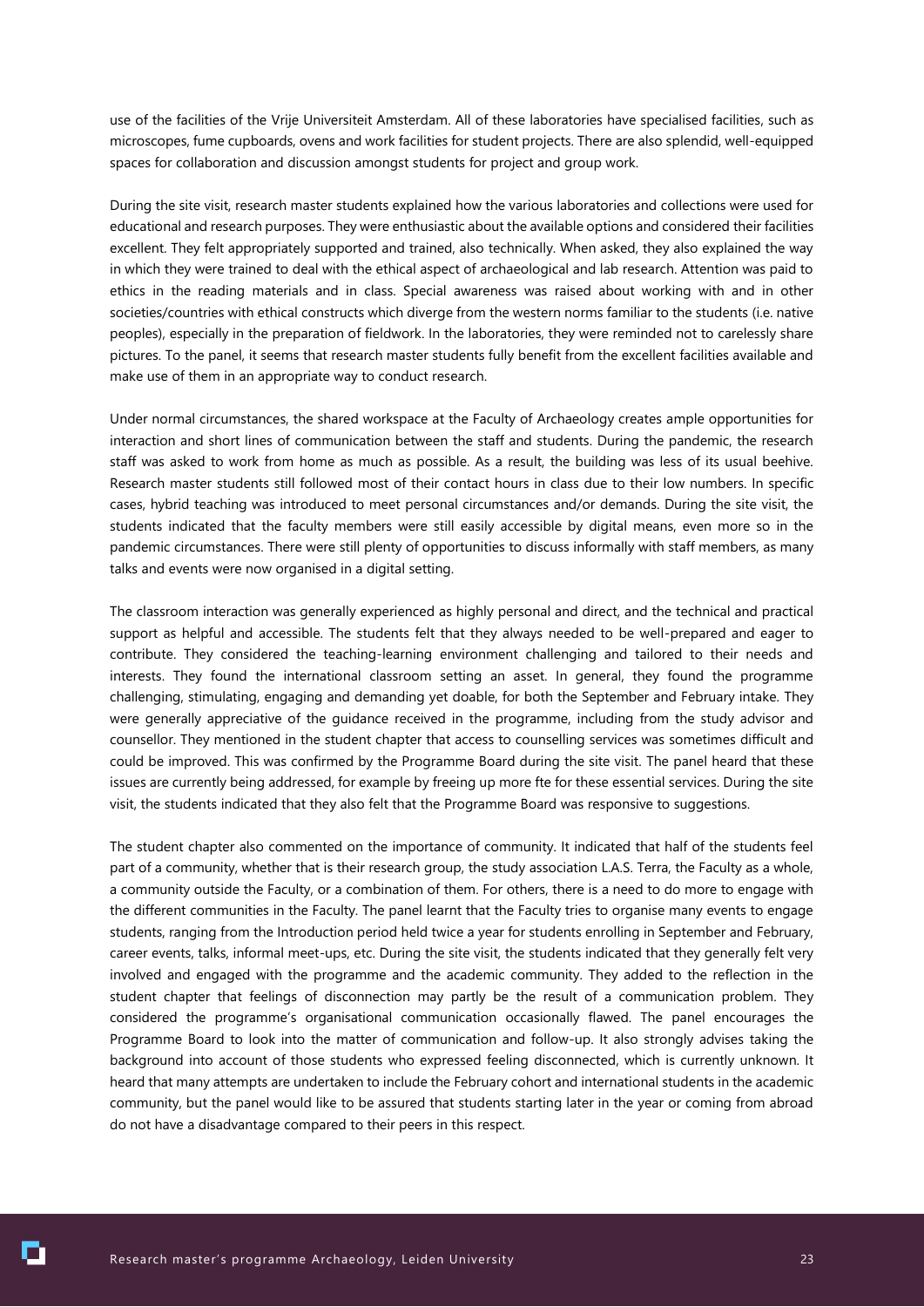The panel met a positive attitude and 'can do' mentality among students and staff members in reaction to the situation caused by the pandemic, which it considered a credit to the programme. Research master students may still use the laboratories and research facilities necessary to conduct their thesis research as much as possible. They sometimes needed to adjust parts of their research, but felt that they were encouraged and supported in trying to find fitting solutions that both matched their ambitions, honoured the restrictions and met the ILOs. One of the regrets was that under the restrictions due to the pandemic, it was less common to collaborate with other universities and specialised labs, especially medically. Practical courses are still being held. To facilitate the necessary distance rules, groups have been split up and doubled up. In the laboratories, the students are assigned their own microscopes to avoid contamination and limit mobility in class. They felt very pleased with these adjustment rules that still allowed them to get as much access as possible to the facilities needed. They praised their staff members, who went out of their way to double up courses. The panel shares their acclaim for the staff's extraordinary dedication to their students.

#### **Considerations**

Based on its findings, the panel concluded that the research master's programme Archaeology offers its students a high-quality research environment with excellent facilities and good access to resources and staff. In its opinion, it seems that research master students fully benefit from the excellent facilities available and make use of them in an appropriate way to conduct research. The new curriculum introduced in 2018 is of the required standard for a research master's degree programme: it offers a coherent design, and the contents pay attention to interdisciplinary and transdisciplinary approaches, including recent trends in the research field. According to the panel, the programme's curriculum strikes a good balance between individual freedom of choice and directed learning that is in line with the requirements of a research master's degree with this design. Ethics, methodology and skills training are incorporated as integral parts of the students' training and also appropriately addressed in the relevant laboratory settings and in preparation for fieldwork, if applicable. The students complete a fully independent research cycle in their thesis trajectories.

As with all completely revised curricula, some teething problems are apparent. The panel verified that the programme is aware of student concerns regarding shared courses and is in the process of addressing them. It fully trusts the programme to continue improving its curriculum, also based on its findings. In its opinion, it seems that the internal mechanisms to respond to recommendations and the will to change practices are evident. It feels the programme responded adequately to the recommendations of the 2015 panel, notably with respect to the concern raised regarding the time spent on the thesis trajectory. Deadlines and guidelines have been introduced alongside raising awareness amongst staff and students of the need to complete it within the set time constraints.

The panel thinks the existing selection and admittance criteria strike the right balance. They aim to attract candidates with a strong academic record while also allowing for diversification of the intake. To the panel, diversity of intake is key for the creation of a rich teaching-learning environment. Hence, the choice of English as the language of instruction and an English programme name are considered appropriate and of added value. The staff members are adequately trained, in terms of both their teaching qualifications and language skills, to provide the necessary quality for establishing such a multicultural and international teaching-learning environment. The programme also benefits from their up-to-date research expertise and experience. The staff's diverse multidisciplinary and interdisciplinary research projects and interests feed into the curriculum and offer a challenging environment for students to realise the intended learning outcomes. The staff members are highly committed and easily accessible for students, offering valuable guidance and good support throughout their studies.

The panel appreciates the clear signs of investment in the development of the staff's teaching practices. This positive impression was also confirmed during the site visit. The panel met with dedicated and enthusiastic staff members, who were also willing to innovate and act upon recommendations. It wants to encourage the programme to continue diversifying its teaching staff in line with the quick developments in the field of Archaeology, including the involvement of young researchers alongside established senior members of staff. This would widen the intellectual, thematic and methodological scope of the programme and help to cover new trends in the quickly developing field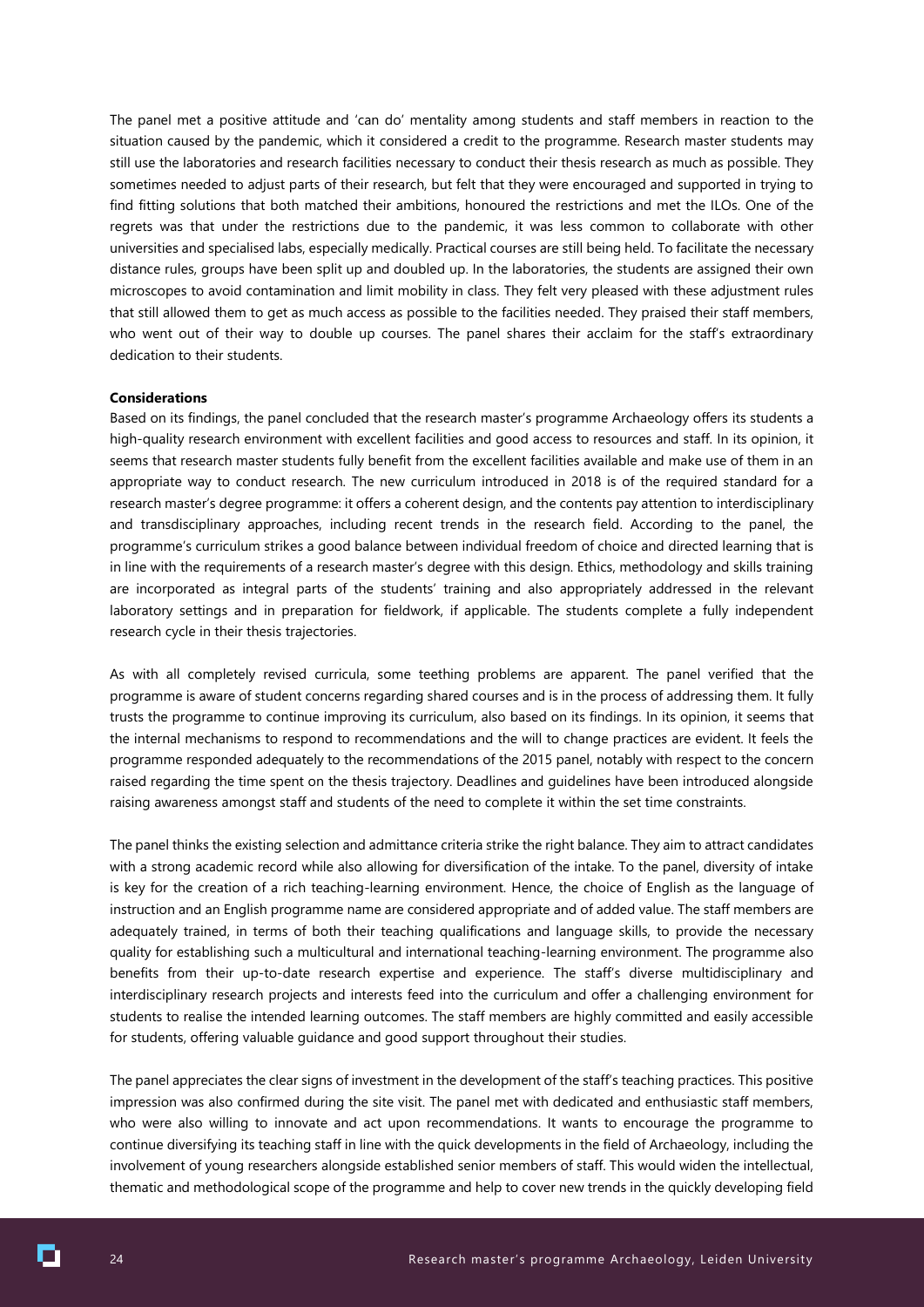of archaeology. The panel ascertained that the programme rose to the challenges presented by the Covid-19 pandemic. It met a positive attitude and 'can do' mentality among the students and staff members in reaction to the situation, which it found a credit to the programme.

The panel verified that the programme is feasible for students starting in September or February. Good guidance and study planning lie at the heart of this success. The panel was pleased to hear that the Admissions Committee is trying to identify students wishing to go abroad, allowing for an integral planning and taking the students' wishes with respect to exchange seriously. Semi-formal collaborations with like-minded and research-oriented programmes, within both the Netherlands and Europe, may also be a good step forward to create an additional exchange of ideas and would help the programme to keep up with the trend towards specialisation and diversification in archaeology. To cater to collaborations like these, the programme schedule may need to offer some added flexibility to the students. The panel wants to offer two additional points of advice. First, the students commented on a frail sense of community amongst some of them. At the moment, it is unclear whether these unconnected students form a recognizable group (for example, international students or the February intake). The panel is convinced the programme tries to form a lively and supportive research community and noted many good initiatives to try to create and maintain a sense of community. It may be helpful to map those falling off the radar better in order to improve communication or target those groups. Second, the panel recommends listing publications based on thesis research to make the achieved level of publishability more visible.

#### **Conclusion**

*Research master's programme Archaeology*: the panel assesses Standard 2 as 'meets the standard'.

#### **Standard 3: Student assessment**

The programme has an adequate system of student assessment in place.

#### **Findings**

Assessment at the research master's programme Archaeology is regulated by Faculty policy, which is formulated for all educational programmes offered at the Faculty of Archaeology. This policy complies with the Teaching and Examination Regulations and the Rules and Guidelines of the Board of Examiners for the programme and includes transparent rules on academic misconduct. The examination policy is elaborated in an assessment plan for the programme, and test matrices and model answers are available, where relevant.

The panel studied these documents, spoke to representatives of the programme staff and students and with the Board of Examiners. In general, it gained a positive impression of the way in which assessment and quality assurance of assessment within the programme are organised. At the course level, the teachers are assigned a central role in assuring the quality of assessment; as content experts, they know the requirements of the relevant fields. Assessment is based on some leading principles that guarantee that every module is assessed and tested using multiple assignments or exams, preferably with different assessment forms. The panel verified that constructive alignment is realised throughout the testing methods, at both the course and programme level.

The panel found that the scheduling of assessments, the circumstances under which retakes are allowed and assignment deadlines are well-regulated, monitored and observed, as are compensation practices (if applicable). The panel was told during the site visit with the BoE that no cases of academic misconduct were reported for the research master's programme in the period of assessment. It verified that the procedures for monitoring and addressing potential cases are in order and regularly updated. In this way, a point raised by the 2015 assessment panel has been adequately addressed.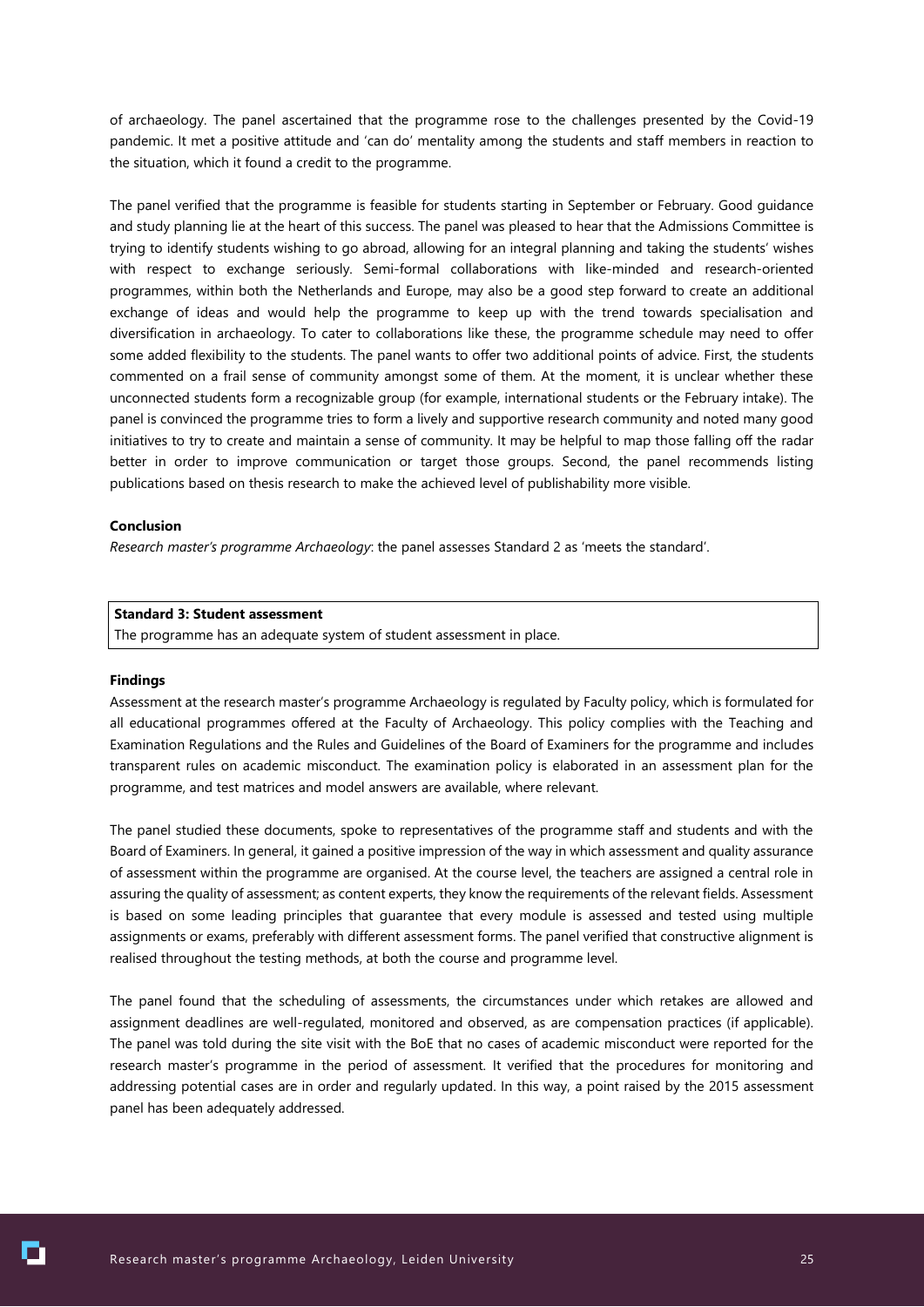A variety of testing methods is used, for example group work, written exams and papers. These testing methods are considered suitable for the various course objectives. The programme shares one compulsory course (5 EC), four modular courses (20 EC) and two electives (10 EC) with the one-year master's programme. Only the electives share their course ILOs and assessment method. ILOs and assessment methods for the other courses differ, taking into account the difference of orientation of the two master programmes. This seems appropriate to the panel. It verified that the testing methods honour the aims of a research master's programme: in addition to essays and reports, discussion and presentation are included as forms of testing, in which the students are asked to present and defend their findings, based on evidence-based arguments. These testing methods are fitting to test their academic and research skills level, while also giving them the opportunity to demonstrate their abilities to express themselves independently, to present original ideas and showcase their analytic research skills and critical attitude. During the Covid-19 pandemic, assessment and feedback practices at the programme did not fundamentally change due to the relatively small-scale nature of the programme. In some cases, alternative facilities needed to be sought or group presentations needed to be given in an online setting, but these changes did not fundamentally change the way in which the assignments were assessed.

Staff members share good practices, and assignments, tests and model answers are reviewed by multiple staff members prior to being set as an examination. A 'Tips for Testing' manual, developed by the Faculty of Humanities, is available to examiners within the Faculty of Archaeology to aid testing design. Calibration sessions are organised regularly throughout the year, and module assessment is structurally reviewed annually at the programme level. The students considered the assessment fair, the policies and regulations transparent, and the employed testing methods suitable. Communication regarding the testing methods is well organised: the e-study guide clearly outlines all course aims and testing methods. At the start of a new module, the teachers draw attention to the testing methods, assignments and deadlines. The students indicated that they are pleased with the oral and written feedback received. They praised the staff members for their constructive advice based on the submitted work.

#### *Thesis assessment*

The criteria for thesis assessment are transparent, the panel concluded. Assessment includes research and contentrelated criteria, formal aspects and the learning process. Content-related criteria are the research design, the methodology, the presentation of the data, the analysis and interpretation of findings, and the argumentation and conclusions. The formal aspects include the structure of the thesis, language proficiency and layout, including tables and figures. The learning process looks at the degree of the student's independence, the way in which comments and remarks are processed, and the time frame in which the student has written the thesis. These criteria form the basis of the assessment form that is used to grade the thesis. The Board of Examiners has developed benchmarks that weigh the various aspects of a thesis, ensuring consistency of practice.

Every thesis is assessed by two examiners independently. The first examiner is the student's supervisor. The second examiner is appointed by the Board of Examiners and is always based in a different research group from the first examiner. The second examiner is not involved during the thesis writing process. Both examiners fill in their respective forms independently from each other and have no contact whilst assessing the thesis. The secretary of the BoE collects these forms to create a record of the independent assessments. Afterwards, the examiners discuss their assessments and together decide upon the final assessment and thesis grade, which is reported on a third form. This third form is shared with the student and is the basis for an oral feedback session. According to the panel, these procedures ensure independence of assessment. The assessment forms reflect this pragmatic approach; they reflect all aspects and criteria and give a calibration scale, resulting in a final grade.

The panel concluded that in general, these criteria and procedures result in solid and reliable assessments in terms of the assigned final grade. Based on its evaluation of the thesis sample, it found that the final assessments were in line with its own assessments. The transparency of assessment was not always obvious, however. The panel noted that some assessments seemed to be based primarily on formal aspects, when qualitative feedback was scarce. In many cases the assessments of the first and second examiner differed, with usually the first examiner being more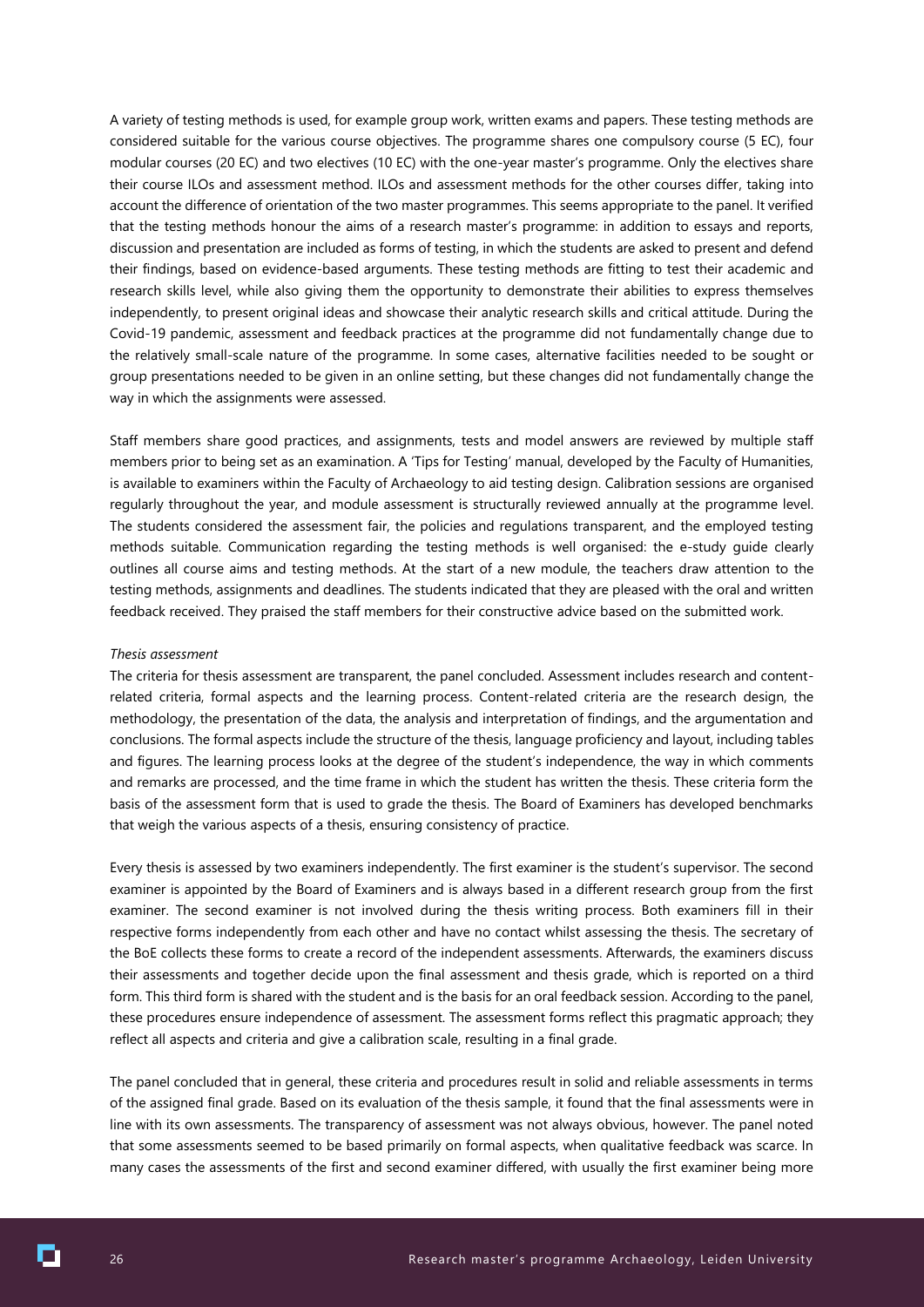positive. In some cases, there was a greater than 1.0 point grade difference; studying the full list of available theses for the period of assessment revealed that this was the case in 10 out of 42 theses. To the panel, this seemed a high number. The BoE is aware of this situation and told the panel that they always looked into grades that differed by more than 1.0 point. They explained that their investigation had shown that the difference was partly the result of the fact that the learning process was part of the assessment. As the second examiner was not involved in the thesis supervisory trajectory, (s)he would be unable to take this element truly into account in the assessment. This is also the reason why an informed discussion underlies the setting of the final grade, allowing the two examiners to divert from simple averaging of their individual assessments; the procedures allow the two examiners to compare notes and discuss the way in which the learning process affects the final assessment. To the BoE, the fact that the panel in its review for the assessment agreed with the final grades again confirms that the informed discussions between the examiners have the desired effect. The panel concurred with this observation.

In addition, the BoE said that the assessment practices had been extensively discussed over the last years, resulting in more and more shared practices amongst examiners and continuous adjustments to both the grading criteria and procedures. More detailed marking criteria had been created and calibration sessions organised in reaction to recommendations formulated by the 2015 assessment committee. According to the BoE, the effects were visible, and large grade differences were becoming increasingly rare; in 2018, 90% of grade differences between the first and second examiner were within the 1.0 point limit. The BoE explanation reassured the panel. It indicates that the BoE closely monitors grade discrepancies and takes the necessary actions to minimize any unwanted differences in grading practices.

The students and alumni indicated that the oral feedback helped them to understand their final grades. To increase the transparency for external parties and the students, it may be helpful to pay attention to the way in which the third assessment form is designed and filled in by the two examiners. In some cases in the sample, the third form contained a rationale and justification for the final assessment. These were considered very helpful by the panel and represent a best practice in its view. It recommends allowing for more free text evaluation on the current form, to justify the grade given in more detail – especially on the contents and argumentation of the thesis as the current form tends to entail a focus on formal aspects. The panel recommends that the Faculty of Archaeology collaborate with the Faculty of Humanities in this respect, and learn from each other's practices. A concrete suggestion for the third form is to introduce a qualitative reflection on the publishability of all or parts of the thesis, potentially suggesting suitable media or platforms, to highlight to the students which part of their research is most promising or most likely to serve as a basis for publication.

The panel noted during the site visit that there seems to be some internal confusion about the 30,000 word limit for theses. The students seem to think that a thesis should be at least 30,000 words, the course description for the theses implies that this should be considered a maximum limit, and the BoE suggested to the panel that the 30,000 word limit is foremost a guideline – as practices within the various disciplines differ. The panel understands this last argument and agrees that quality should always be the basis for any assessment. It is still in favour of a 30,000 word limit. Such a limit would allow for a strict criterion for grading (with a stringently defined allowance for overrunning) and, potentially, awarding distinctions. Enforcing a word limit may encourage the students to finish in time, which increases their chances for a PhD position in an international setting. Moreover, a word limit will, in many cases, force the students to write more succinctly and improve the presentation of their findings. The panel leaves it to the Faculty of Archaeology to negotiate its position in this matter.

The panel has a concrete suggestion regarding the use of the grade descriptors and the grading scale. It suggests adjusting the current grade description for the highest grade of 10.0. Currently, a 10.0 is awarded when a work is 'more than excellent'. To the panel, this seems unclear and raises the question of who could be the judge of this level, which also may explain why this grade is never used by examiners. It would like to encourage the staff to make use of the full range of the grading scale in awarding grades, including the highest grade; first-class work may in exceptional cases be awarded the highest possible grade, as is common in international grading practice. This is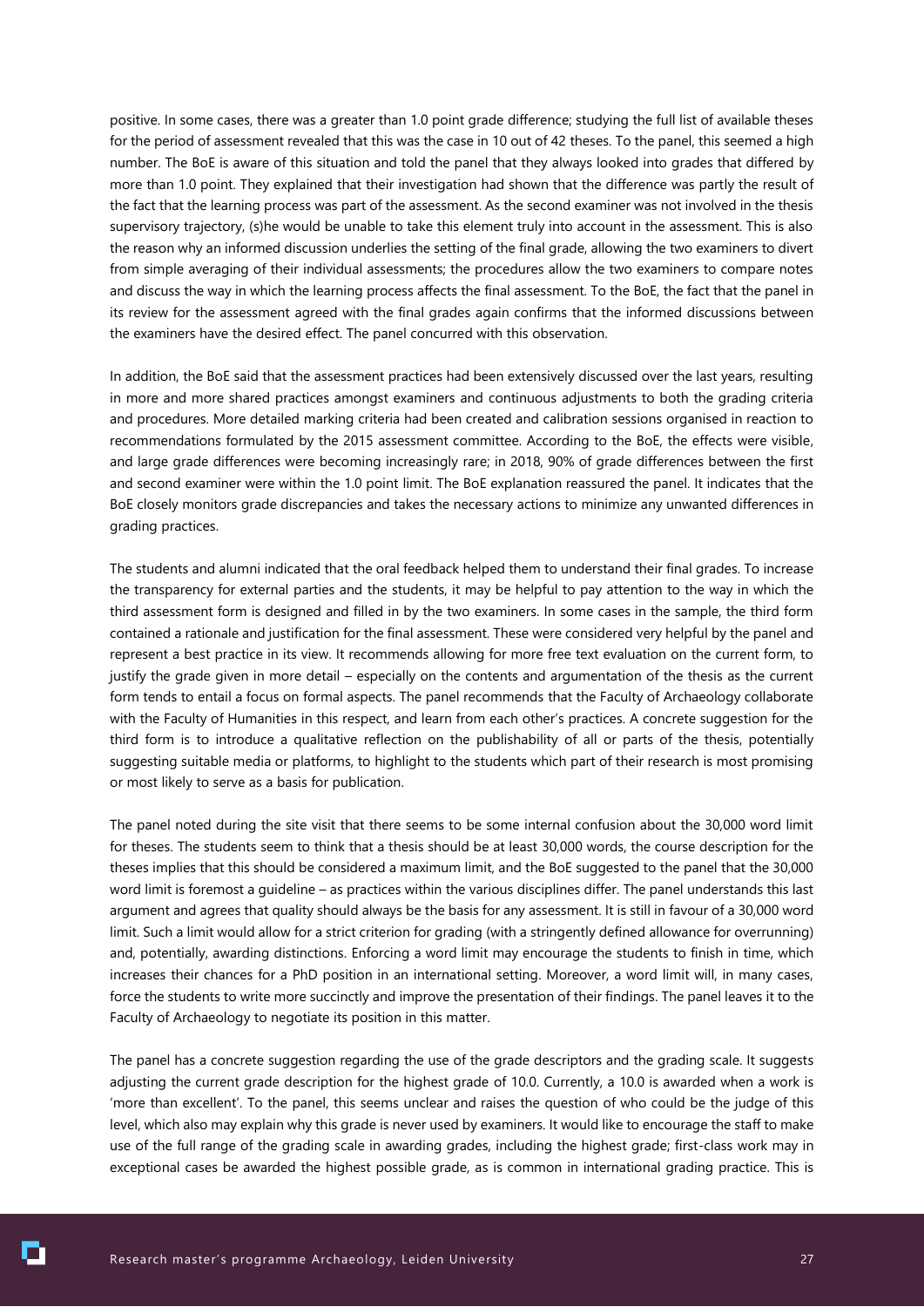relevant for research master students, as they need to compete internationally for PhD positions. The BoE indicated that staff members are aware of this last argument. It will continue to raise the matter in staff meetings.

#### *Boards of Examiners*

Assessment in the programme takes place under the supervision of the Board of Examiners (BoE) for the bachelor, one-year master and research master programmes in Archaeology. The BoE consists of five members, four experienced examiners with a permanent position within the Faculty, and one external member who is also an assessment expert. It is supported by a secretary and works according to closely observed procedures. It meets at least every six weeks to discuss cases of doubt and non-routine requests. The panel heard that the BoE is visible within the educational organisation, for example, through explanations provided during the introduction period, the appointment of examiners for each course, and its analyses of assessment forms and grades. In general, the BoE feels acknowledged and rewarded for its work. Its members pointed out that the secretary for the BoE was highly valued by all of them. She is considered essential for their smooth operation. The BoE felt that she is currently not fairly compensated in time for the ever-increasing workload and asked for further compensation for the secretary. The panel supports this request and was pleased to hear that the Faculty of Archaeology was already reviewing it.

The panel is positive about the work of the BoE, which has a positive effect on the quality of assessment within the programme. Since the 2015 assessment, the Faculty has invested in the professionalisation of its assessment and quality assurance systems. The BoE fully embraced this improvement-oriented direction. It invested in its own members' assessment credentials by urging them to follow courses on quality assurance and assessment practices. These members now take the lead in discussions with staff members regarding assessment and the need for a quality culture. This attention has had the required effects, the panel noted with appreciation. Many procedures have been revised, and guidelines set up, and the staff seems fully on board with the direction taken.

The panel verified that the BoE adequately handles its legally mandated tasks, including regularly reviewing courses and their assessments in their entirety. Additionally, it approves fieldwork, internships and individual study projects, assigns thesis supervisors and second (and third) examiners, organises calibration sessions with the staff for thesis grading, and checks graded theses and regular papers. It also carefully checks every student's individual programme prior to awarding the appropriate degree: either a research master's degree as Master of Arts (MA) or as Master of Science (MSc). Its practices and rules related to academic misconduct are in line with common standards as regulated in Faculty policy. It also closely monitored assessment during the circumstances caused by the Covid-19 pandemic, although no major changes were needed within the relatively small-scale programme setting of the research master's programme.

#### **Considerations**

The panel noted that over the period of assessment, the Faculty of Archaeology professionalised in terms of its system of assessment and assessment practices. It was pleased to note that in this process the Faculty adopted guidelines such as the 'Tips for Testing' manual provided by the Faculty of Humanities, a sharing of information that indicates a raised awareness of the need for a shared quality culture within the university. The Board of Examiners has been key in taking the lead in the professionalisation of the assessment culture at the Faculty. The panel verified that the BoE fulfils its role in the quality assurance of assessment very well, and has the checks and balances in place to monitor and assure the quality of the assessment and the degree level. It supports the BoE's request for added time compensation for the Board's secretary. It concludes that the programme has a sound assessment system, which enables a verifiable way of guaranteeing a good fit between the module objectives, testing methods and degree level. It praises the solid implementation of constructive alignment within the programme, which ensures that all ILOs are assessed within the curriculum. The variety of assessment methods used in the programme is in line with the aims and orientation of a research master's degree.

The thesis assessment procedure is well-designed, employing two academic examiners who assess the thesis independently and seek consensus afterwards. These procedures and the existing thesis assessment forms, which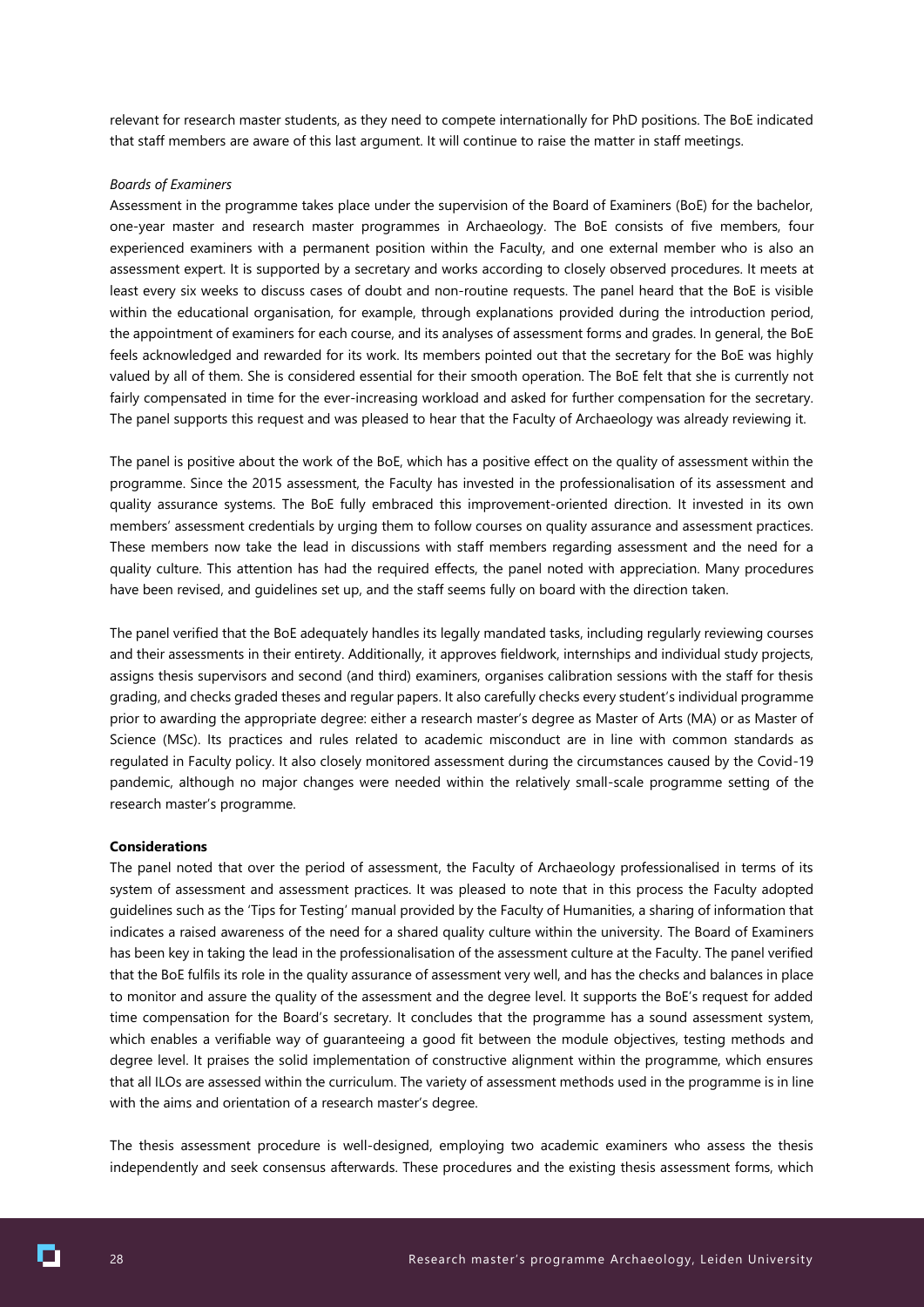make use of detailed grading criteria, seem to function well. The panel suggests two adjustments to the current third assessment form, which is shared with the students. The first is to increase the transparency of the assessment by including some additional free text, which ideally should contain the arguments for the justification of the grade. The second is to include a comment on the publishability of all or parts of the thesis. In addition, the programme is advised to communicate more clearly to students about what is intended by the current thesis word count, and encouraged to consider a strict application of the word limit. The use of the full range of the grading scale may be explored. The panel insists on adjusting the current grade descriptor for the highest grade, as the current level aimed for is unfeasible.

#### **Conclusion**

*Research master's programme Archaeology:* the panel assesses Standard 3 as 'meets the standard'.

## **Standard 4: Achieved learning outcomes**

The programme demonstrates that the intended learning outcomes are achieved.

#### **Findings**

To assess the quality of the level achieved in the research master's programme Archaeology, the panel studied a sample of seventeen theses. Fifteen were selected from a list containing all finished projects by students who graduated between 2016 and 2019. Two recent theses were added to this selection to represent the work produced by graduates who finished in 2020 during the Corona pandemic. For more information on the selection, see appendix 4.

Within the selection, the panel tried to cover all research within Archaeology as offered to research master students. Although the programme no longer has any official specialisations in the new curriculum, all theses in the sample were still written within the context of the old curriculum with seven specialisations. Therefore, the panel took care to assure that all former specialisations were represented in the sample, met the ILOs and made sure that all the research foci of the Faculty were represented. As a result, the sample differed greatly in terms of chosen method, region of study, time period and approach, showing the wide variety of approaches pursued at the Faculty and the richness of the available research strands. Subjects included, for example, isotopic analyses to identify migration streams in southern Italy in the 6th-5th century BC, a study of spatial patterns and ceramic finds to study the agricultural settlements in the Late Islamic period (1500-1950), a study of Early Medieval cremation burials in their context, and research into the conceptualisation of the Caribbean archaeological record.

The panel recognised in these topics and research angles the uniquely wide research expertise available in Leiden at the Faculty of Archaeology, and also found that the theses fitted the Faculty's research themes. In its view, the variety of topics and approaches bears witness to the inspiring research environment available to the students. The sample convincingly demonstrated that they live up to the ambitions outlined in the intended learning outcomes: graduates have acquired advanced knowledge at the master's level in the necessary disciplines which provide the theoretical, methodological and practical aspects of research in archaeology. Theses written by recent graduates embody all elements of the research cycle: from the formulation of a research question to the output of a written report that offers sufficient grounds for publication upon reworking into a suitable format. The panel found that the research projects are generally well-designed, but noted that the weaker theses in the sample lacked focus in the formulation of the research question and the execution of the chosen research method. This seems amendable as part of the supervision process, as suggested above (see Standard 2).

The panel concluded that the graduates have amply proven that they can master an independent research project of good academic quality and are able to convey their findings in a suitable manner at the level expected for a research master's programme. This demonstrates that the programme realises a good fit between the students'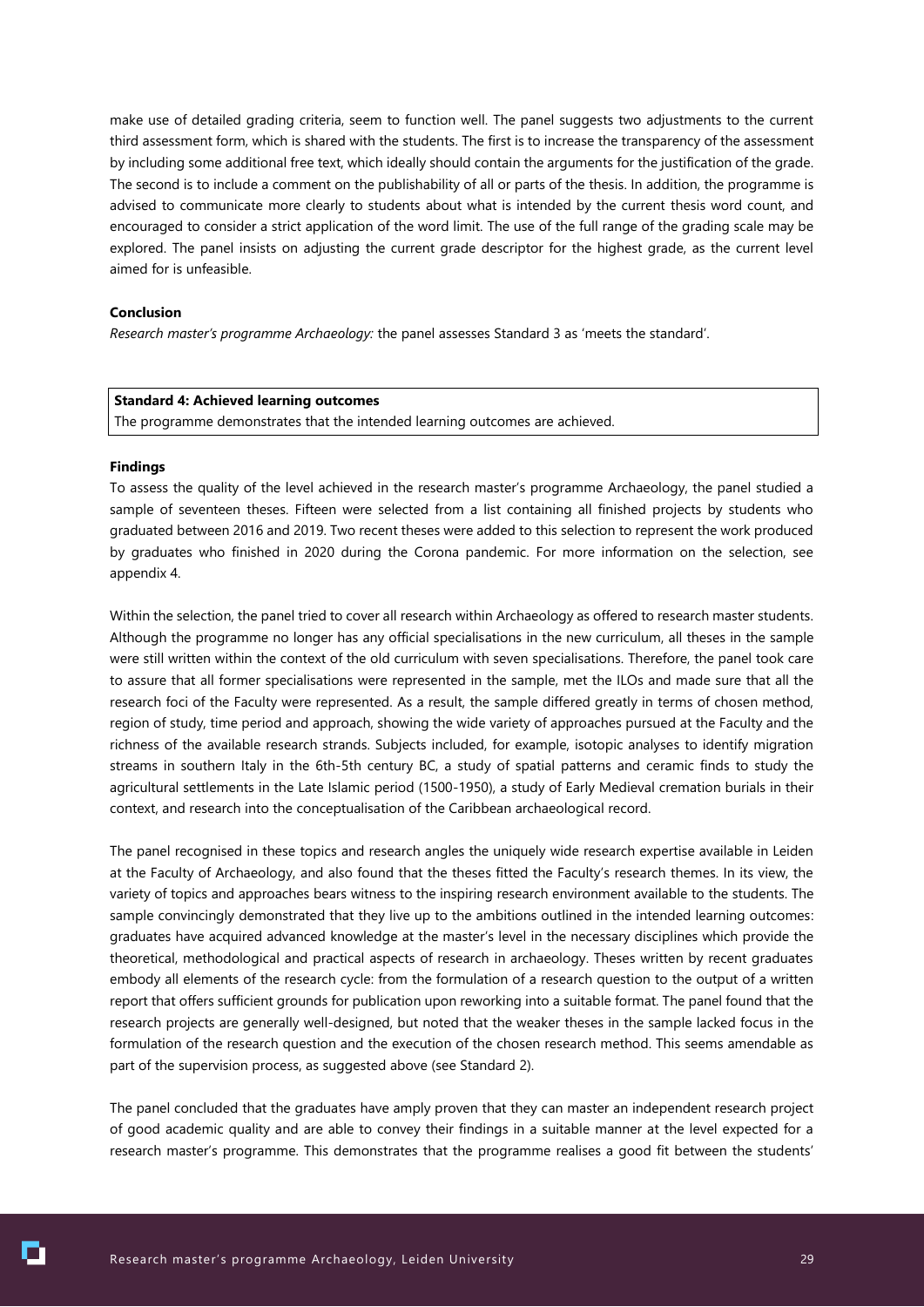qualities and its aims. The panel verified that many of the best theses offer a good foundation for further research at the postgraduate level, offering new perspectives and intelligent, refreshing research. The publication record of the graduates confirmed this conclusion: the research presented in the master theses resulted in publications in international journals, such as *Heritage, World Archaeology* and the *Journal of Archaeological Science: Reports*, and to contributions in edited volumes.

The panel's positive impression of the achievement level is also confirmed by the performance of the programme's alumni. Graduates typically find a job in line with their degree. From the Faculty's extensive and very informative alumni data, the panel learnt that a high proportion of all graduates (on average 65%) find a PhD position; this shows that the programme meets its claim that it trains the next generation of researchers in Archaeology. Graduates who did not continue in academia found positions in a wide range of fields. Notably, many opted for a career as an heritage consultant or continued in a relevant traineeship. Alumni praised the programme and the skills acquired for the advancement of their careers, and also commended the support received from staff members. They found the acquired skills relevant for their current occupations, notably their ability to work independently and their time-keeping and planning skills. They think that the programme provided them with the necessary knowledge and skills to be successful, both in academia and in a professional career. Alumni who continued in academia compared their skills favourably to those of their peers.

#### **Considerations**

Graduates of the research master's programme Archaeology successfully achieve the ILOs at the intended level. The panel concluded that they have acquired advanced knowledge at the master's level in the necessary disciplines and complete the full research cycle in an independent manner. In this way, the graduates convincingly meet the additional criteria for a research master's programme. To the panel, this demonstrates that the programme realises a good fit between the students' qualities and its aims. Alumni are in demand and find suitable employment. In particular, the high percentage of students continuing in PhD positions (65%) is notable; those who did not continue in academic research often pursued a career as a heritage consultant or were hired in a traineeship. Alumni consider their training beneficial for their current work environment. These testimonies strengthen the panel's positive impression of the programme's achievement level. It considers the high employability rate in academia as well as the positive attitude of students and alumni regarding the skills acquired additional evidence of the programme's good success rate, fitting for a research master's degree.

#### **Conclusion**

*Research master's programme Archaeology*: the panel assesses Standard 4 as 'meets the standard'.

## <span id="page-29-0"></span>GENERAL CONCLUSION

The panel assessed standards 1, 2, 3, and 4 of the research master's programme Archaeology as 'meets the standard'. It hereby took into account the additional aspects for research master's programmes as included in the *Specification of Additional Criteria for Research Master's Programmes*. Based on the NVAO decision rules regarding limited programme assessments, it therefore assesses the programme as 'positive'.

### **Conclusion**

The panel assesses the *research master's programme Archaeology* as 'positive'.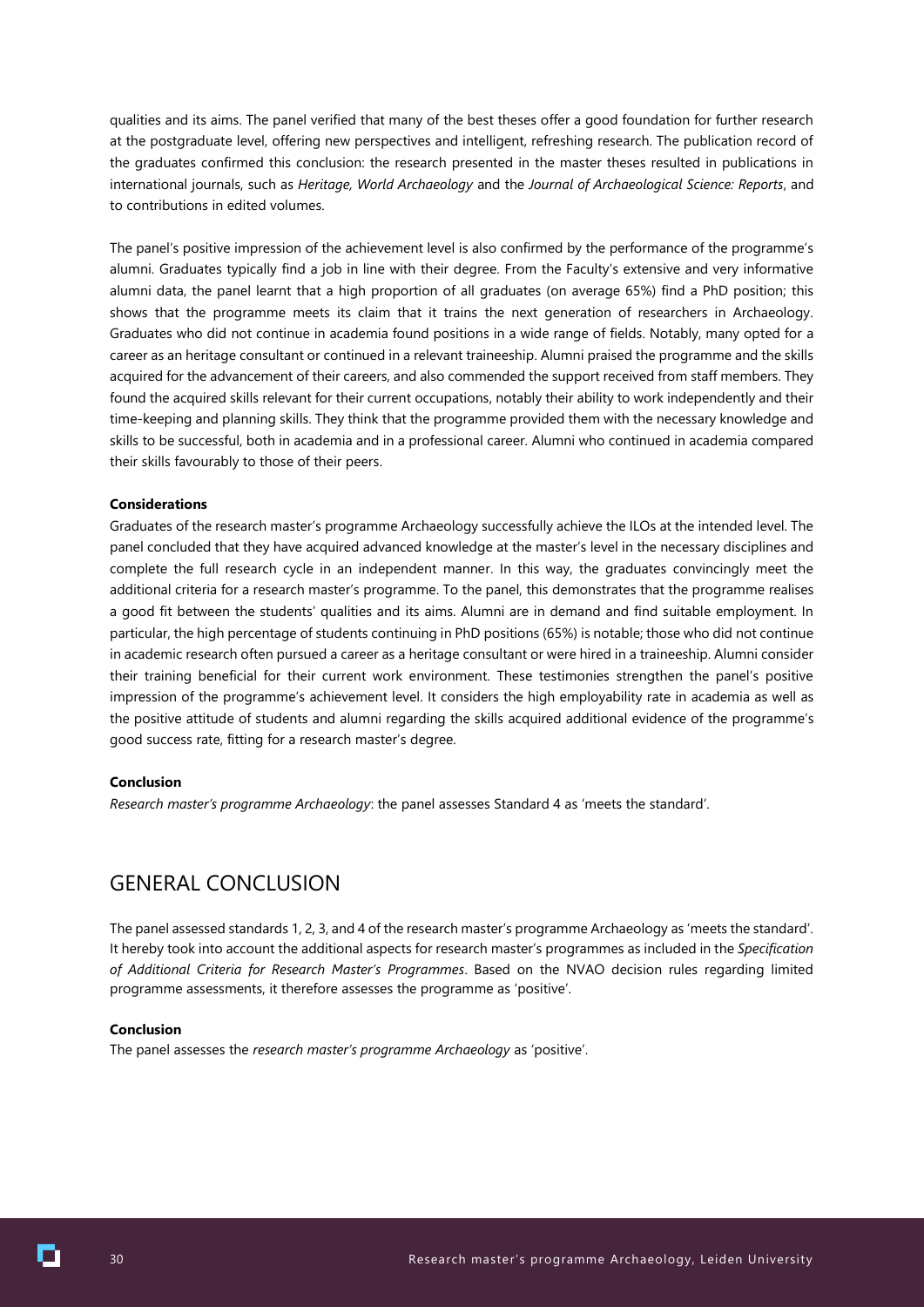# <span id="page-30-0"></span>**APPENDICES**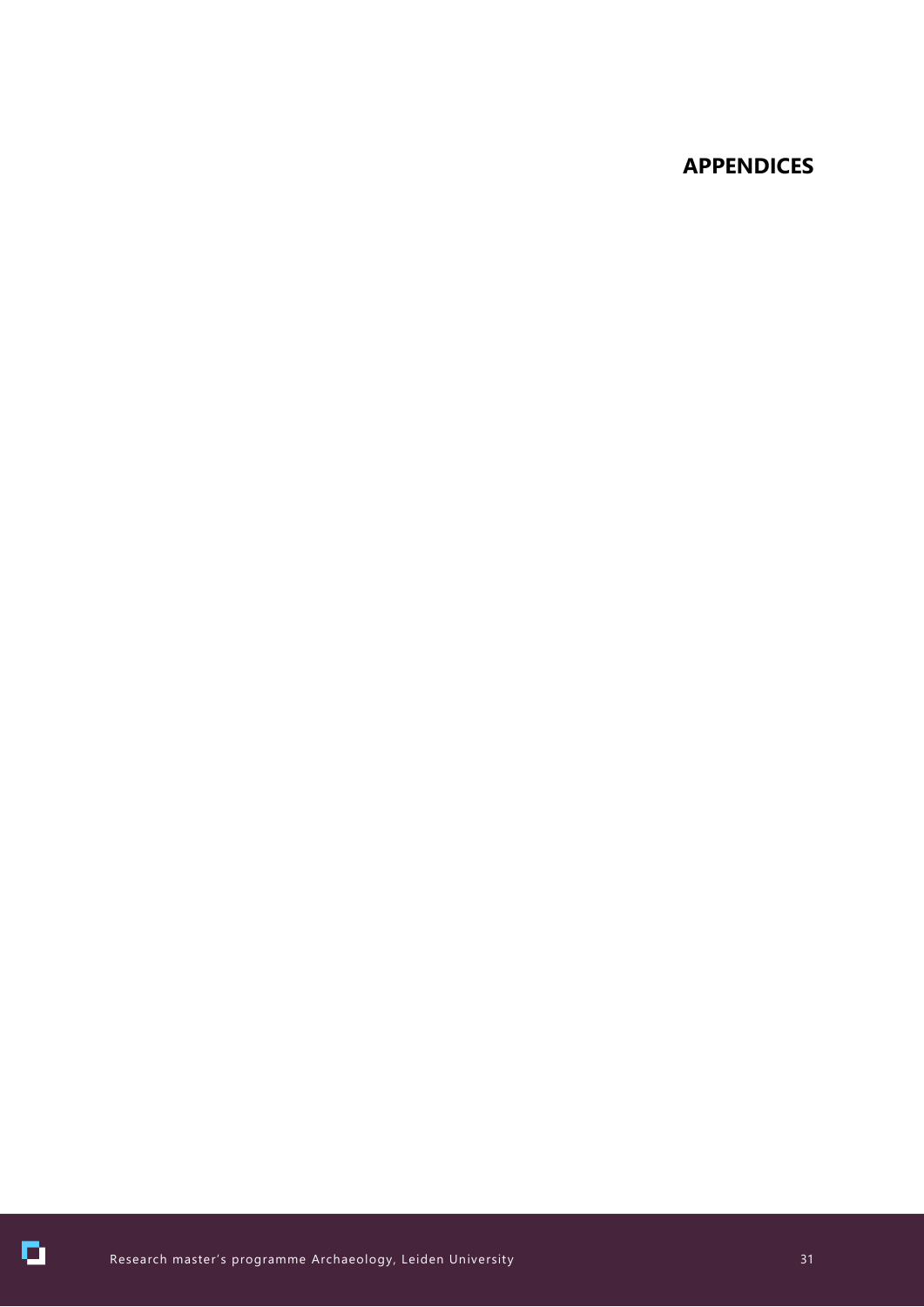<span id="page-31-0"></span>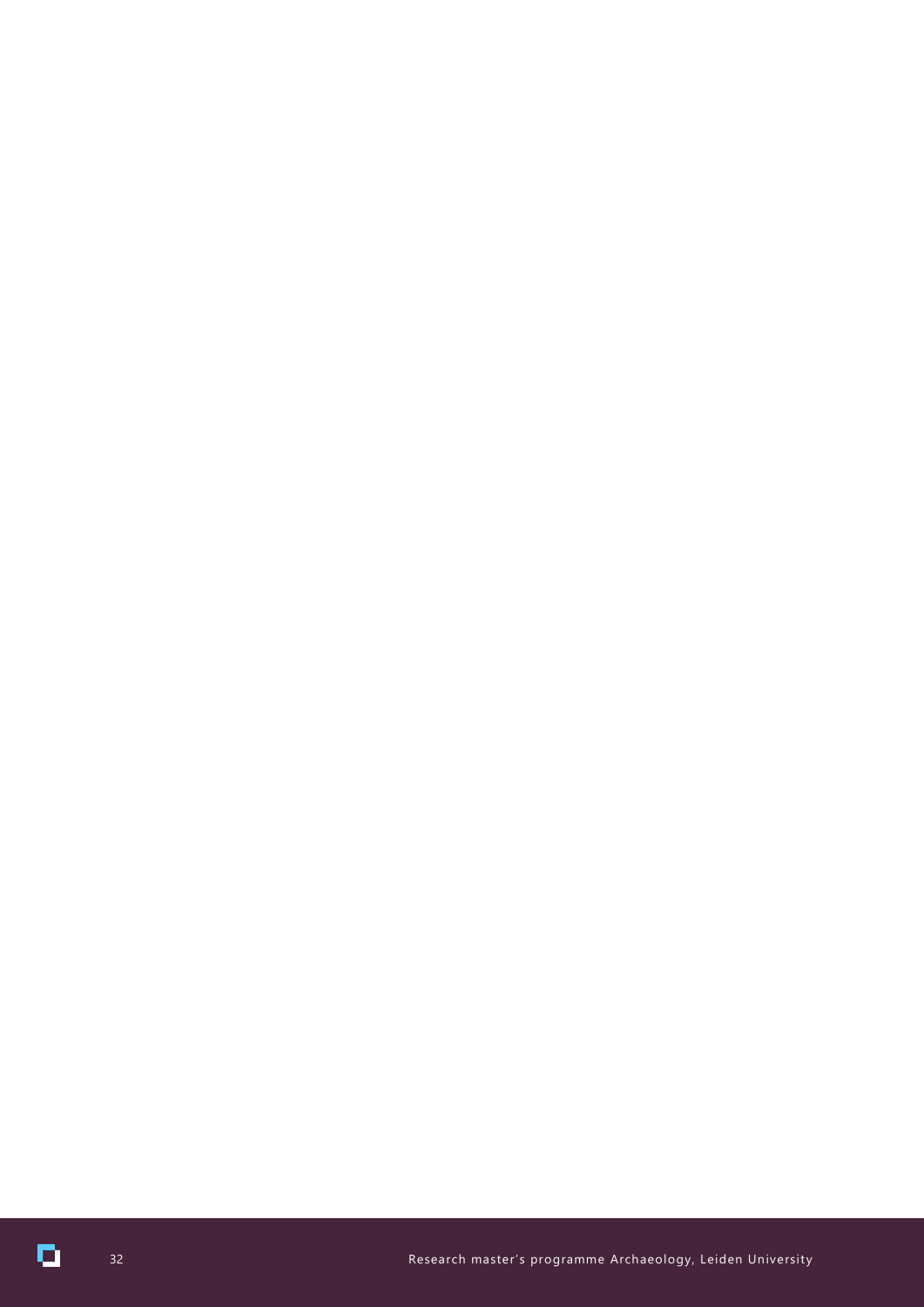# APPENDIX 1: INTENDED LEARNING OUTCOMES

#### **Learning Outcomes of the Research Master Program in Archaeology of Leiden University**

Graduates of the programme have attained the following learning outcomes:

#### *The theoretical context*

The graduate:

- 1. is, like the Master Archaeology, well aware of the current research problems and themes, and their history;
- 2. is, like the Master, within their chosen track as well as on a more general archaeological level, capable of placing research questions and relevant related archaeological data within a scientific, philosophical and theoretical framework and reflect critically upon it;
- 3. in addition, is capable of applying theories and methods in a broader discipline transcending academic framework and in new, multidisciplinary contexts.

#### *Occupation specific knowledge and understanding*

The graduate:

1. possesses, like the Master, thorough knowledge and understanding of the theories and methods used in their chosen track and as such is able to interpret any relevant archaeological data.

#### *Applied archaeological skills and methods*

The graduate:

- 1. possesses, like the Master, thorough knowledge and understanding of the methods and techniques required for field and laboratory research for their chosen track and has the analytical skills to process data obtained from fieldwork;
- 2. in addition, is capable of developing and applying original, creative ideas within their own archaeological research;
- 3. in addition, is capable of independently planning and executing this research/fieldwork with an original component within their own track, including adequately managing organizational, legal, logistical, social and administrative aspects, and efficiently using available time and resources.

#### *Multidisciplinary skills*

The graduate:

1. is, like the Master, capable of critically considering developments in adjoining alpha-, beta-and gamma disciplines regarding possible applications within their chosen specialization hence placing their own research/fieldwork within a multidisciplinary framework and is, in addition, capable of stepping out of the box of their own track to combine alpha-, beta- and gamma applications in a creative and confident way.

#### *Academic skills*

The graduate:

- 1. is, like the Master, capable of gathering literature on a particular archaeological subject or topic using both traditional and modern (digital) techniques and selecting this literature on the basis of relevance and quality;
- 2. is, like the Master, capable of analysing archaeological literature in terms of data- and/or artefact interpretation and arguments and conclusions, and of assessing the interpretative and argumentative merits of said literature;
- 3. is, like the Master, capable of analysing and interpreting archaeological data using modern (digital) techniques and instruments;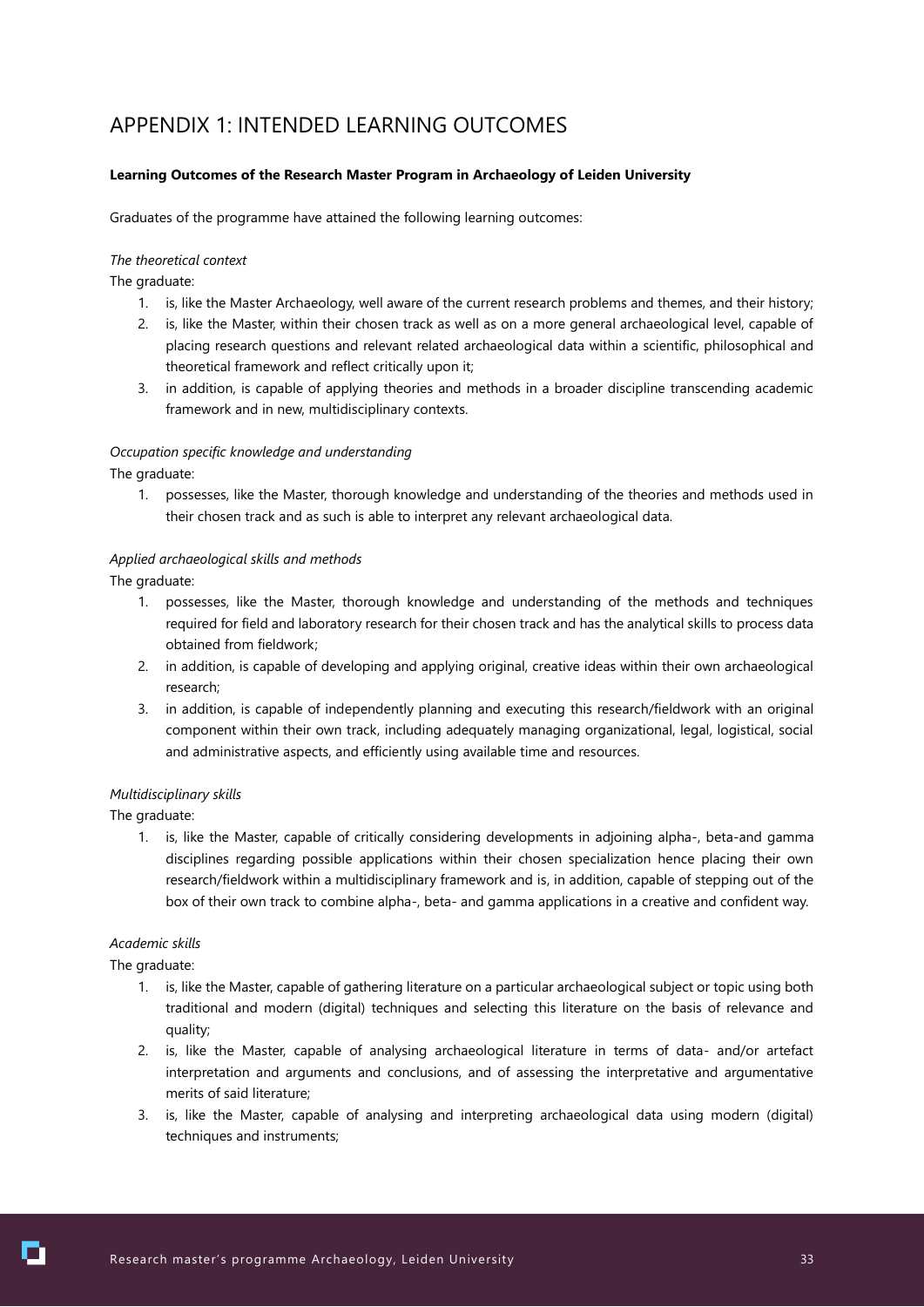- 4. is, like the Master, capable of adequately applying and integrating graphical footage into a presentation so as to clarify and/or strengthen their argumentation (and vice versa);
- 5. is, like the Master, capable of taking criticism in a constructive and business-like manner and where necessary to revise their own previous position and is, in addition, capable of criticizing the research of others in the same way;
- 6. in addition, is capable of writing an academic report on their own research/fieldwork in academic English or another relevant language within the specialization, ultimately culminating in a substantiated personal position and recommendations for further research, with the potential of being published;
- 7. in addition, is capable of presenting a clear oral report to a public of international specialists and peers, in at least academic English or another relevant language within the specialization;
- 8. in addition, is capable of functioning independently in academic networks or teams.

## *Social orientation*

The graduate:

- 1. like the Master, has the ability to convey research data and -interpretations together with corresponding theoretical and methodological approaches to an audience of non-specialists, both orally and in writing;
- 2. in addition, is capable to reflect on the ethical-social aspects of Archaeology and is able to debate the latest archaeological developments and their significance to society, the field of Archaeology and their own research, and can communicate and discuss this from an international globalizing perspective;
- 3. in addition, is capable of assisting archaeological education at Bachelor level, under supervision of the lecturer and primarily in the education of academic and study skills (tutorship).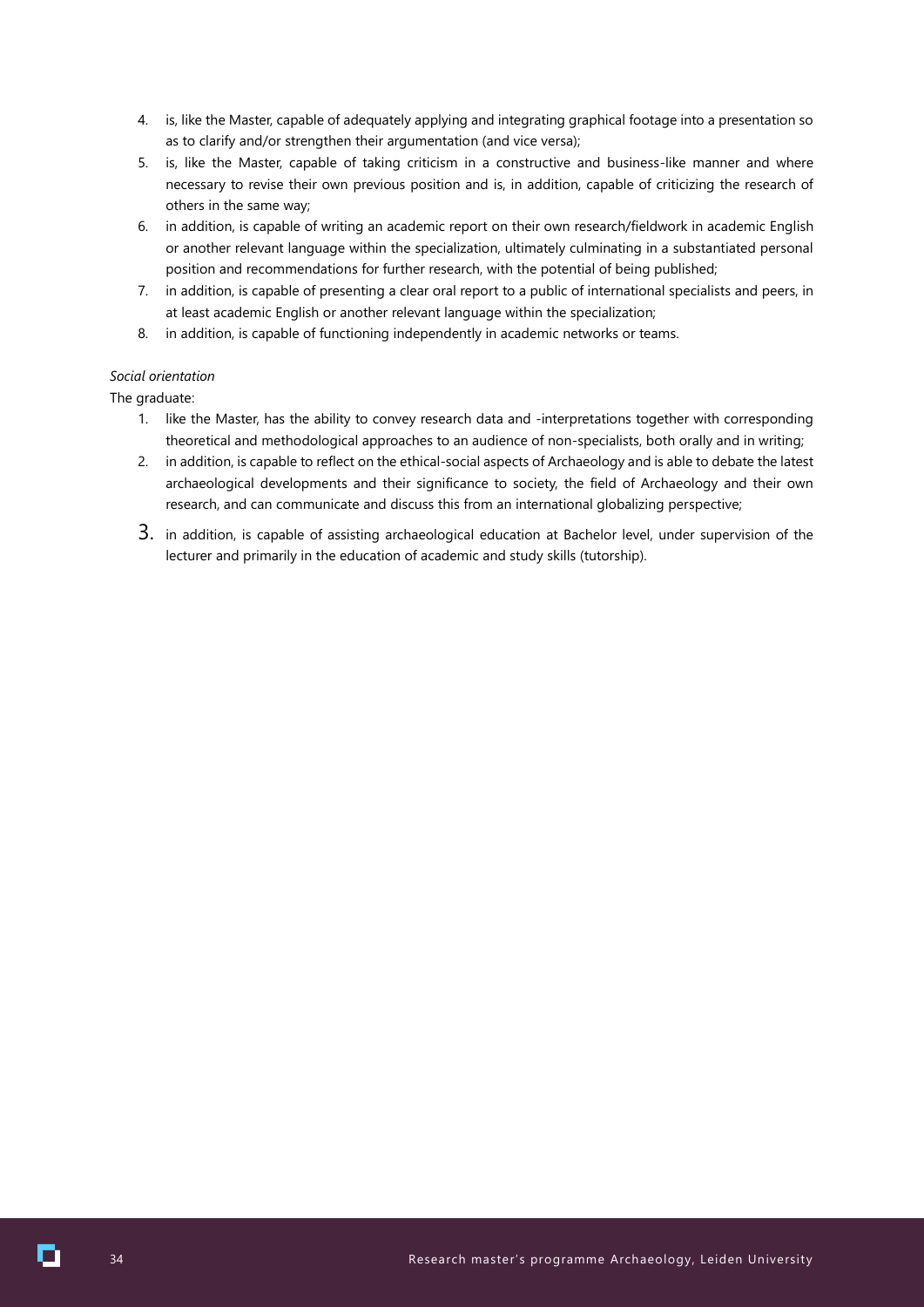# <span id="page-34-0"></span>APPENDIX 2: OVERVIEW OF THE CURRICULUM

## Year 1

| Advanced Archaeological Theory                      | compulsory |    |
|-----------------------------------------------------|------------|----|
| RMA Thematic course: Advanced Themes in Archaeology | compulsory |    |
| Research seminar 1: general                         | compulsory | 10 |
| Conferences and Workshops ARCHON                    |            |    |
| <b>Teaching Assistance 1</b>                        | compulsory |    |
| RMA Thesis Archaeology year 1 proposal              |            |    |
| Modular course 1, pick from list                    |            |    |
| Modular course 2, pick from list                    |            |    |
| Elective                                            |            |    |

## Year 2

| RMA Thesis Second Year thesis                               |            | 20 |
|-------------------------------------------------------------|------------|----|
| Epistemology of Archaeology                                 | compulsory |    |
| <b>Teaching Assistance 2</b>                                | compulsory |    |
| Conferences and external workshops (e.g. offered by ARCHON) |            |    |
| Research seminar 2, this year we offer:                     |            | 10 |
| Heritage and Museum Studies                                 |            |    |
| Archaeology of Hominin Diversity                            |            |    |
| The Deep History of European Societies                      |            |    |
| Archaeology of Marginal Landscapes                          |            |    |
| Modular course 3 pick from list                             |            | 5  |
| Modular course 4 pick from list                             |            |    |
| Elective                                                    |            |    |

## **Electives:**

D

| Advanced Masterclass: The Classical Body                  |    |
|-----------------------------------------------------------|----|
| Internship: relevant fieldwork or lab work                |    |
| Any course from a master programme (internal or external) |    |
| Optional (extra) Leiden Leadership Programme              | 20 |

## MA courses offered as modular course

| Advanced studies on the Human Planet                                                               |
|----------------------------------------------------------------------------------------------------|
| Advanced Studies in How Deep History Shaped the Human World                                        |
| Advanced Studies in How globalization shaped the human world                                       |
| Advanced Studies in Key Developments in European Prehistory                                        |
| Advanced Studies in Neolithisation in the Near East                                                |
| Advanced Archaeology of Early Roman Imperialism                                                    |
| Advanced Studies in Mobility, Interaction and Colonialism in the Americas                          |
| Advanced Urban Archaeology                                                                         |
| Advanced Current Issues in the Archaeology of the Frontier Regions of the Roman Empire             |
| Advanced Studies in the Archaeology of the Assyrian Empire                                         |
| Advanced Archaeology of the Crusades                                                               |
| Advanced Studies in Diversities of Doing Greek: 'Hellenisation' and 'Hellenism' in Ancient Eurasia |
| Advanced Current Issues in the Archaeology of the Americas                                         |
| <b>Advanced Critical Museology</b>                                                                 |
| Advanced Community Heritage and Global Challenges                                                  |
| Advanced Archaeological Site Management                                                            |
| Advanced current Issues in Archaeological Science                                                  |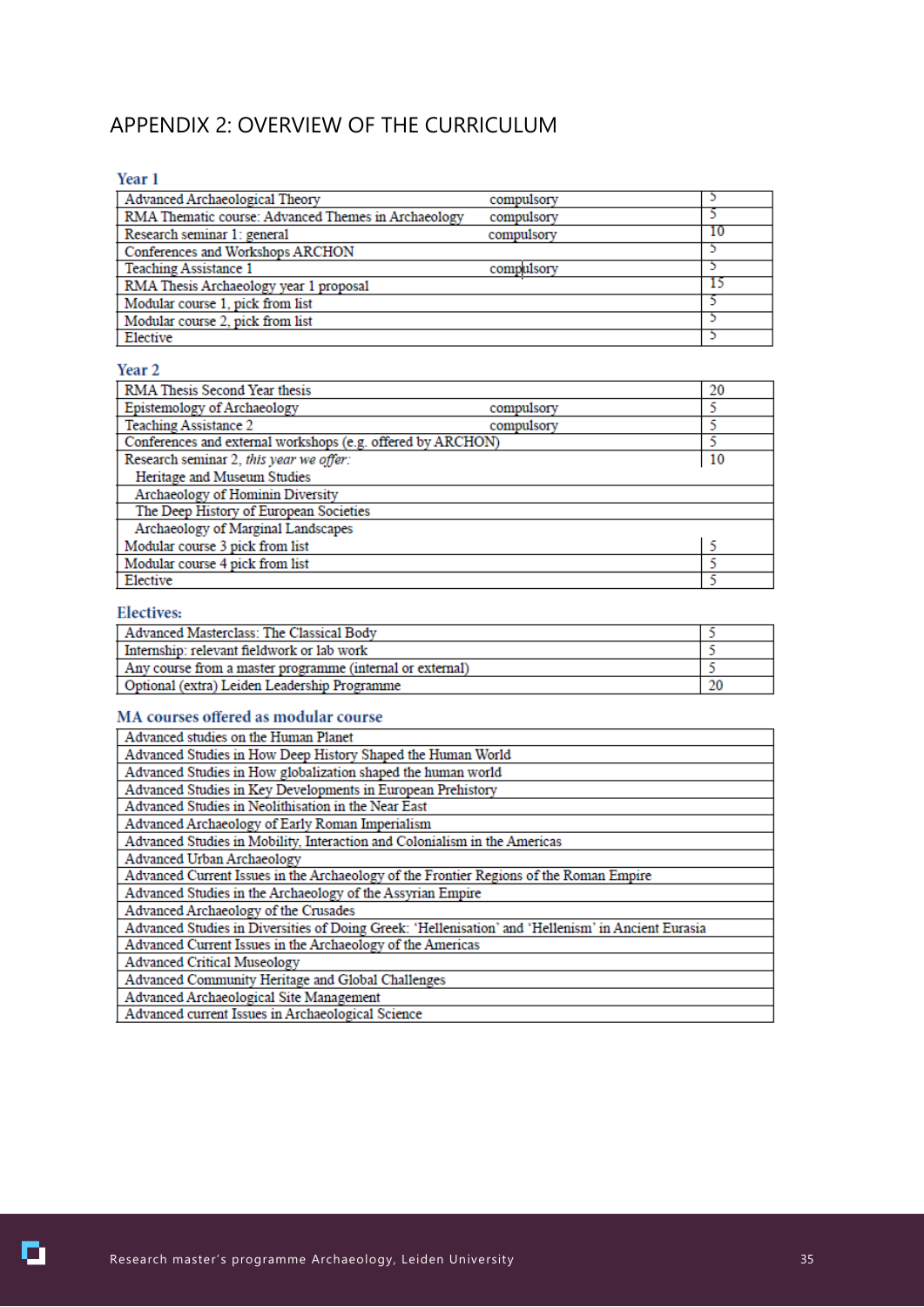<span id="page-35-0"></span>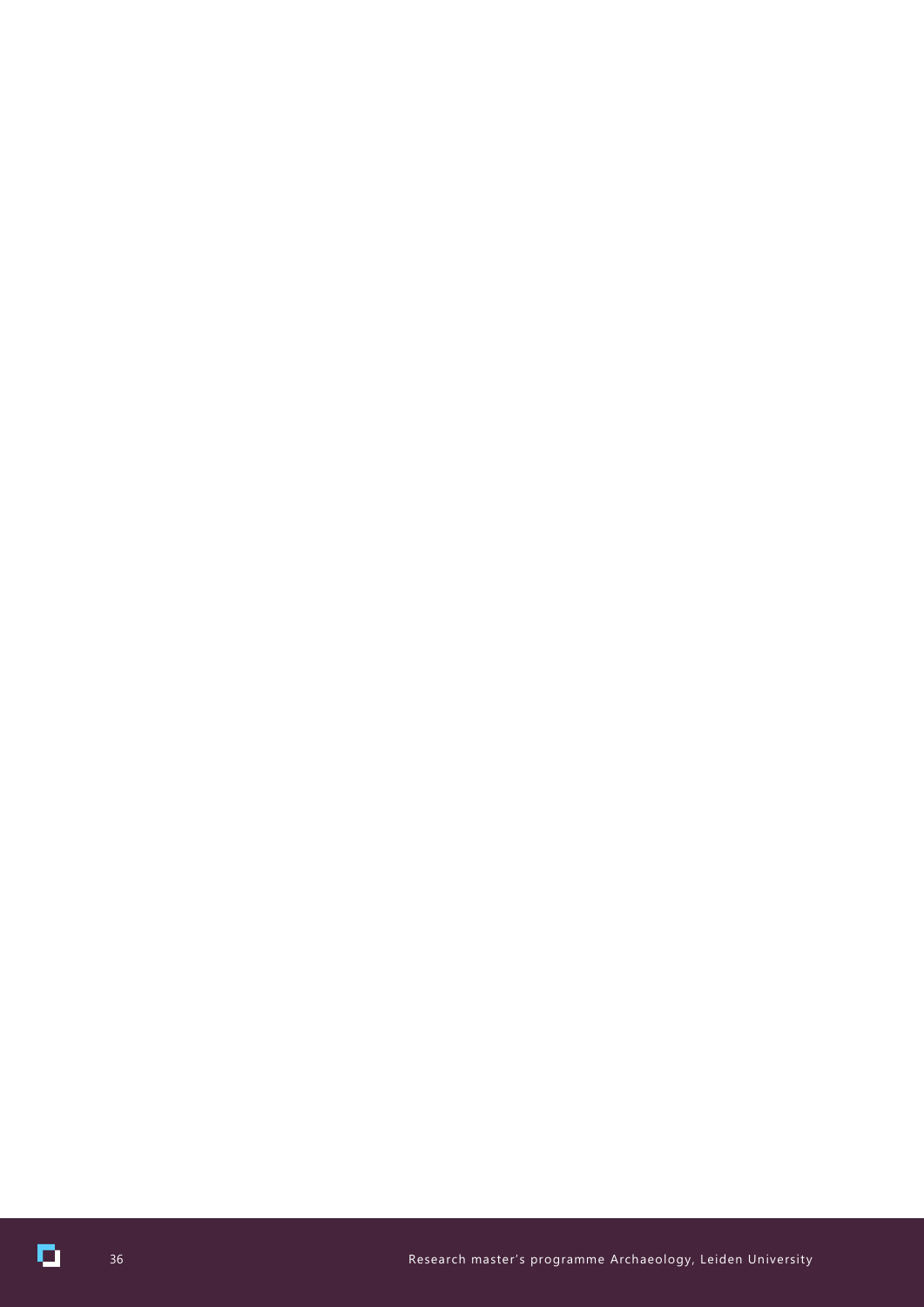# APPENDIX 3: PROGRAMME OF THE ONLINE VISIT

| AS.        | Asian Studies                            |
|------------|------------------------------------------|
| <b>MES</b> | Middle Eastern Studies                   |
| CAC        | <b>Classics and Ancient Civlizations</b> |
| <b>LAS</b> | Latin American Studies                   |
| AfS        | Africa Studies                           |

| <b>Dates</b>     | <b>Preparatory meetings</b>                                    | <b>Participants</b> |
|------------------|----------------------------------------------------------------|---------------------|
| 10 December 2020 | Preparatory panel meeting (15:30-17:00)                        | Full panel          |
| 18 January 2021  | Preparatory panel meeting (10:00-12:00; including office hour) | Full panel          |

## **Day 1: Wednesday, February 3**

## **Area Studies & Classics and Ancient Civilizations, Faculty of Humanities**

| <b>Starts at</b> | <b>Ends at</b> | <b>Activity</b>                                                                                                                                                                                                                                               |                                                                                                                                                                                                          | <b>Participants</b>  |
|------------------|----------------|---------------------------------------------------------------------------------------------------------------------------------------------------------------------------------------------------------------------------------------------------------------|----------------------------------------------------------------------------------------------------------------------------------------------------------------------------------------------------------|----------------------|
| 08:30            | 09:45          | Internal panel meeting (panel only)                                                                                                                                                                                                                           |                                                                                                                                                                                                          | Full panel           |
| 09:45            | 10:00          | <b>Break</b>                                                                                                                                                                                                                                                  |                                                                                                                                                                                                          |                      |
| 10:00            | 10:30          | Meeting with Faculty Board Humanities                                                                                                                                                                                                                         |                                                                                                                                                                                                          | Full panel           |
| 10:30            | 11:00          | Meeting with programme chairs FGW                                                                                                                                                                                                                             |                                                                                                                                                                                                          | Full panel           |
| 11:00            | 11:15          | <b>Break</b>                                                                                                                                                                                                                                                  |                                                                                                                                                                                                          |                      |
| 11:15            | 11:45          | Meeting with Programme Board AS and<br><b>MES</b><br>Panel:<br>Prof.dr. Jens-Uwe Hartmann (Munich)<br>Dr. Gerhard Anders (Edinburgh)<br>Prof.dr. Thomas Meier (Heidelberg)<br>Prof.dr. Helena Houvenaghel (Utrecht)<br>Notulist:<br>Dr. Irene Conradie (Qanu) | Meeting with Programme Board CAC<br>Panel:<br>Prof.dr. Kristoffel Demoen (Ghent)<br>Em.Prof.dr. John Healey<br>(Manchester)<br>Yannick de Raaff, MA (Groningen)<br>Secretary:<br>Dr. Els Schröder (Qanu) | Parallel<br>sessions |
| 11:45            | 12:15          | Internal panel meeting (panel only)                                                                                                                                                                                                                           |                                                                                                                                                                                                          | Full panel           |
| 12:15            | 13:15          | Lunch                                                                                                                                                                                                                                                         |                                                                                                                                                                                                          |                      |
| 13:15            | 13:30          | Internal panel meeting (panel only)                                                                                                                                                                                                                           |                                                                                                                                                                                                          | Full panel           |
| 13:30            | 14:15          | Meeting with staff AS and MES<br>Panel:<br>Prof.dr. Jens-Uwe Hartmann (Munich)<br>Em.Prof.dr. John Healey (Manchester)<br>Prof.dr. Thomas Meier (Heidelberg)<br>Prof.dr. Helena Houvenaghel (Utrecht)<br>Notulist:<br>Dr. Irene Conradie (Qanu)               | Meeting with students CAC<br>Panel:<br>Prof.dr. Kristoffel Demoen (Ghent)<br>Prof.dr. Thomas Meier (Heidelberg)<br>Yannick de Raaff, MA (Groningen)<br>Secretary:<br>Dr. Els Schröder (Qanu)             | Parallel<br>sessions |
| 14:15            | 14:30          | Internal panel meeting (panel only)                                                                                                                                                                                                                           |                                                                                                                                                                                                          |                      |

D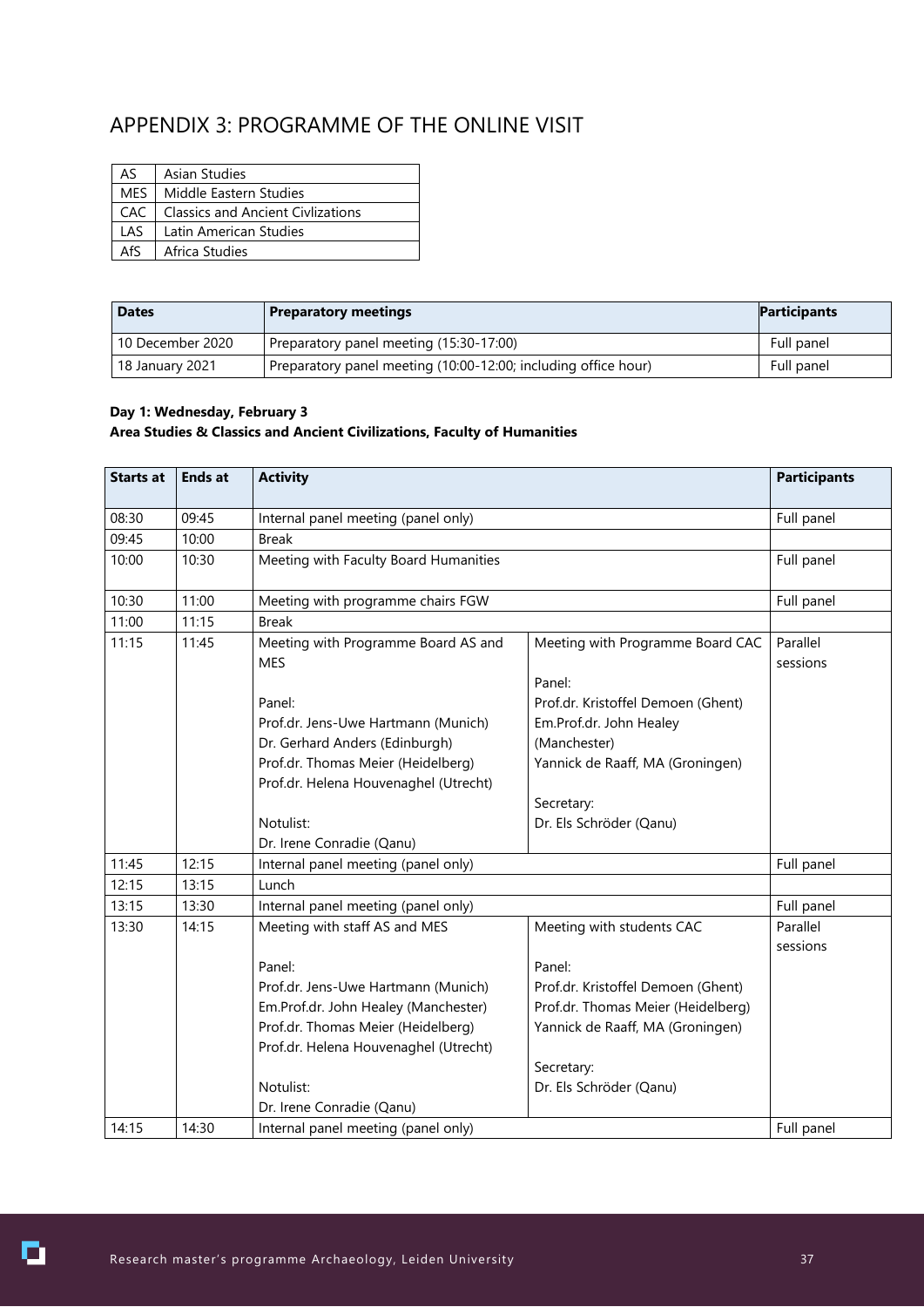| 14:30 | 15:15 | Meeting with students AS and MES                                    | Meeting with staff CAC             | Parallel   |
|-------|-------|---------------------------------------------------------------------|------------------------------------|------------|
|       |       |                                                                     |                                    | sessions   |
|       |       | Panel:                                                              | Panel:                             |            |
|       |       | Prof.dr. Jens-Uwe Hartmann (Munich)                                 | Prof.dr. Kristoffel Demoen (Ghent) |            |
|       |       | Dr. Gerhard Anders (Edinburgh)                                      | Em.Prof.dr. John Healey            |            |
|       |       | Yannick de Raaff, MA (Groningen)                                    | (Manchester)                       |            |
|       |       |                                                                     | Prof.dr. Thomas Meier (Heidelberg) |            |
|       |       | Notulist:                                                           |                                    |            |
|       |       | Dr. Irene Conradie (Qanu)                                           | Secretary:                         |            |
|       |       |                                                                     | Dr. Els Schröder (Qanu)            |            |
|       |       |                                                                     |                                    |            |
| 15:15 | 15:30 | <b>Break</b>                                                        |                                    |            |
| 15:30 | 17:00 | Internal panel meeting AS, MES, CAC (panel only)                    |                                    | Full panel |
| 17:00 | 17:45 | Alumni AS, MES, CAC                                                 |                                    | Full panel |
| 17:45 | 18:15 | Internal panel meeting wrap up day 1/preparation day 2 (panel only) |                                    | Full panel |

## **Day 2: Thursday, February 4 Latin American Studies & African Studies, Faculty of Humanities**

| <b>Starts at</b> | <b>Ends at</b> | <b>Activity</b>                       |                                     | <b>Participants</b> |
|------------------|----------------|---------------------------------------|-------------------------------------|---------------------|
|                  |                |                                       |                                     |                     |
| 09:00            | 09:15          | Internal panel meeting (panel only)   |                                     | Full panel          |
| 09:15            | 09:45          | Meeting with Programme Board LAS      | Meeting with Programme Board AfS    | Parallel sessions   |
|                  |                |                                       |                                     |                     |
|                  |                | Panel:                                | Panel:                              |                     |
|                  |                | Prof.dr. Helena Houvenaghel (Utrecht) | Dr. Gerhard Anders (Edinburgh)      |                     |
|                  |                | Prof.dr. Kristoffel Demoen (Ghent)    | Prof.dr. Jens-Uwe Hartmann (Munich) |                     |
|                  |                | Em.Prof.dr. John Healey (Manchester)  | Prof.dr. Thomas Meier (Heidelberg)  |                     |
|                  |                | Yannick de Raaff, MA (Groningen)      |                                     |                     |
|                  |                |                                       | Secretary:                          |                     |
|                  |                | Notulist:                             | Dr. Els Schröder (Qanu)             |                     |
|                  |                | Dr. Irene Conradie (Qanu)             |                                     |                     |
| 09:45            | 10:00          | Internal panel meeting (panel only)   |                                     |                     |
| 10:00            | 10:45          | Meeting with students LAS             | Meeting with staff AfS              | Parallel sessions   |
|                  |                |                                       |                                     |                     |
|                  |                | Panel:                                | Panel:                              |                     |
|                  |                | Prof.dr. Helena Houvenaghel (Utrecht) | Dr. Gerhard Anders (Edinburgh)      |                     |
|                  |                | Prof.dr. Kristoffel Demoen (Ghent)    | Prof.dr. Jens-Uwe Hartmann (Munich) |                     |
|                  |                | Em.Prof.dr. John Healey (Manchester)  | Prof.dr. Thomas Meier (Heidelberg)  |                     |
|                  |                | Yannick de Raaff, MA (Groningen)      |                                     |                     |
|                  |                |                                       | Secretary:                          |                     |
|                  |                |                                       | Dr. Els Schröder (Qanu)             |                     |
|                  |                | Notulist:                             |                                     |                     |
|                  |                | Dr. Irene Conradie (Qanu)             |                                     |                     |
| 10:45            | 11:00          | <b>Break</b>                          |                                     |                     |
| 11:00            | 11:15          | Internal panel meeting (panel only)   |                                     |                     |
| 11:15            | 12:00          | Meeting with staff LAS                | Meeting with students AfS           | Parallel sessions   |
|                  |                |                                       |                                     |                     |
|                  |                | Panel:                                | Panel:                              |                     |
|                  |                | Prof.dr. Helena Houvenaghel (Utrecht) | Dr. Gerhard Anders (Edinburgh)      |                     |
|                  |                | Prof.dr. Kristoffel Demoen (Ghent)    | Prof.dr. Jens-Uwe Hartmann (Munich) |                     |
|                  |                | Em.Prof.dr. John Healey (Manchester)  | Prof.dr. Thomas Meier (Heidelberg)  |                     |
|                  |                |                                       | Yannick de Raaff, MA (Groningen)    |                     |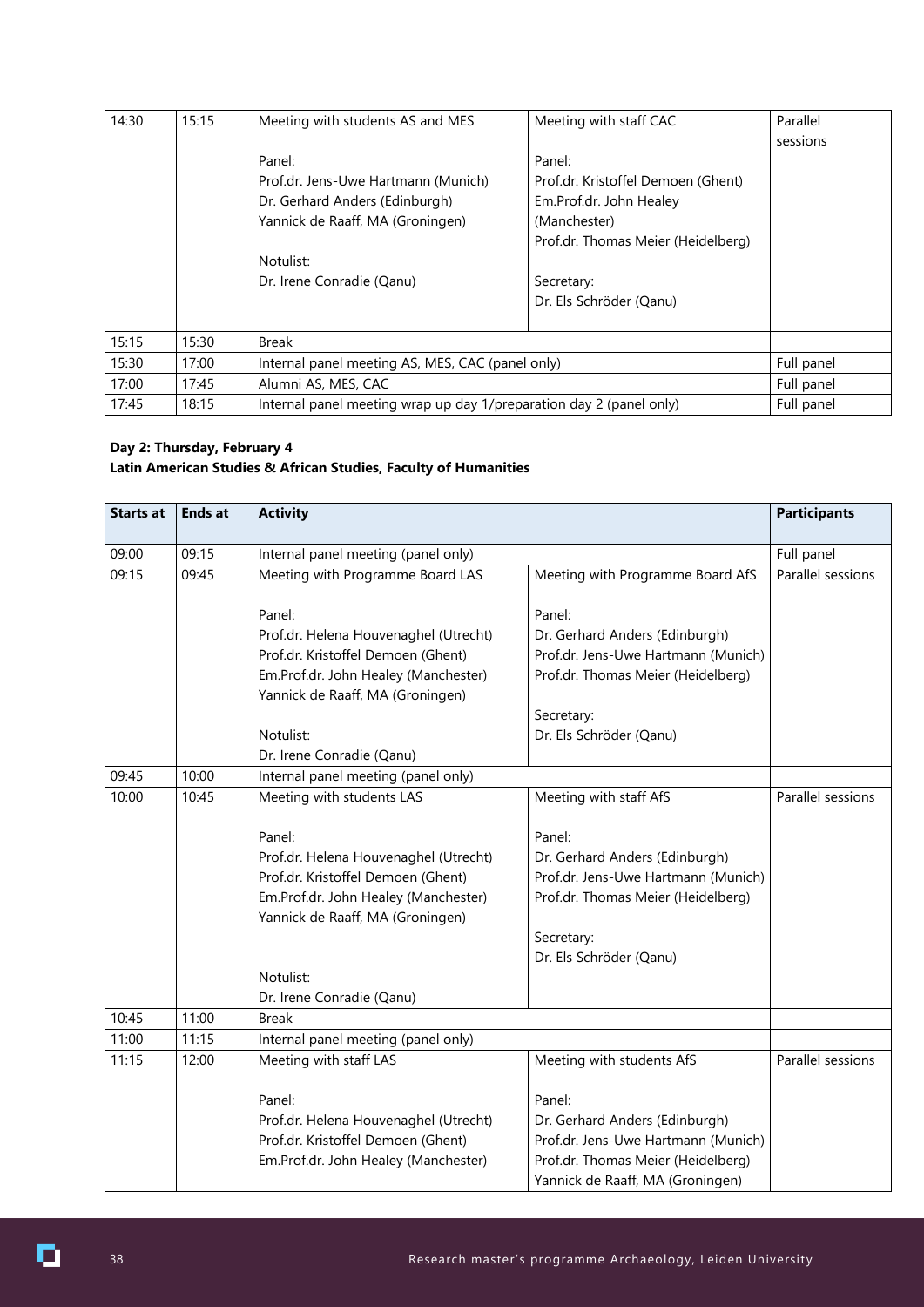|       |       | Notulist:                                                    |                                      |                   |
|-------|-------|--------------------------------------------------------------|--------------------------------------|-------------------|
|       |       | Dr. Irene Conradie (Qanu)                                    | Secretary:                           |                   |
|       |       |                                                              | Dr. Els Schröder (Qanu)              |                   |
| 12:00 | 12:15 | Internal panel meeting (panel only)                          |                                      |                   |
| 12:15 | 13:15 | Lunch                                                        |                                      |                   |
| 13:15 | 14:00 | Internal panel meeting (panel only)                          |                                      | Full panel        |
| 14:00 | 14:20 | Meeting with all chairs + representatives BoE FGW            |                                      | Full panel        |
|       |       | - Fraud procedures                                           |                                      |                   |
|       |       | - Faculty support                                            |                                      |                   |
|       |       | - Quality assurance policies                                 |                                      |                   |
| 14:20 | 14:30 | Internal deliberation (panel only)                           |                                      | Full panel        |
| 14:30 | 14:50 | <b>BoE AS and MES</b>                                        | <b>BoE CAC</b>                       | Parallel sessions |
|       |       | - Assessment strategies                                      | - Assessment strategies              |                   |
|       |       | - Improvements/Changes                                       | - Improvements/Changes               |                   |
|       |       | - Appointment examiners                                      | - Appointment examiners              |                   |
|       |       | - Final check diploma                                        | - Final check diploma                |                   |
|       |       |                                                              |                                      |                   |
|       |       | Panel:                                                       | Panel:                               |                   |
|       |       | Prof.dr. Jens-Uwe Hartmann (Munich)                          | Prof.dr. Kristoffel Demoen (Ghent)   |                   |
|       |       | Dr. Gerhard Anders (Edinburgh)                               | Em.Prof.dr. John Healey (Manchester) |                   |
|       |       | Prof.dr. Thomas Meier (Heidelberg)                           | Yannick de Raaff, MA (Groningen)     |                   |
|       |       | Prof.dr. Helena Houvenaghel (Utrecht)                        |                                      |                   |
|       |       |                                                              | Secretary:                           |                   |
|       |       | Notulist:                                                    | Dr. Els Schröder (Qanu)              |                   |
|       |       | Dr. Irene Conradie (Qanu                                     |                                      |                   |
| 14:50 | 15:10 | <b>BoE LAS</b>                                               | <b>BoE AfS</b>                       | Parallel sessions |
|       |       | - Assessment strategies                                      | - Assessment strategies              |                   |
|       |       | - Improvements/Changes                                       | - Improvements/Changes               |                   |
|       |       | - Appointment examiners                                      | - Appointment examiners              |                   |
|       |       | - Final check diploma                                        | - Final check diploma                |                   |
|       |       |                                                              |                                      |                   |
|       |       | Panel:                                                       | Panel:                               |                   |
|       |       | Prof.dr. Helena Houvenaghel (Utrecht)                        | Prof.dr. Kristoffel Demoen (Ghent),  |                   |
|       |       | Em.Prof.dr. John Healey (Manchester)                         | Dr. Gerhard Anders (Edinburgh)       |                   |
|       |       | Yannick de Raaff, MA (Groningen)                             | Prof.dr. Jens-Uwe Hartmann (Munich)  |                   |
|       |       | Notulist:                                                    | Prof.dr. Thomas Meier (Heidelberg)   |                   |
|       |       | Dr. Irene Conradie (Qanu)                                    | Secretary:                           |                   |
|       |       |                                                              | Dr. Els Schröder (Qanu)              |                   |
| 15:10 | 15:30 | <b>Break</b>                                                 |                                      |                   |
| 15:30 | 16:00 | Internal panel meeting BoEs (panel only)                     |                                      | Full panel        |
| 16:00 | 16:45 | Alumni LAS and AfS                                           |                                      | Full panel        |
| 16:45 | 18:00 | Internal panel meeting LAS, AfS (wrap up day 2) (panel only) |                                      | Full panel        |

## **Day 3: Friday, February 5 Archaeology, Faculty of Archaeology**

| <b>Starts at</b> | l Ends at | <b>Activity</b>                                                         | <b>Participants</b> |
|------------------|-----------|-------------------------------------------------------------------------|---------------------|
| 09:00            | 09:30     | Final interview with management all programs / Faculty Board / academic | Full panel          |
|                  |           | directors of institutes FGW                                             |                     |
| 09:30            | 10:00     | Internal panel meeting (panel only)                                     | Full panel          |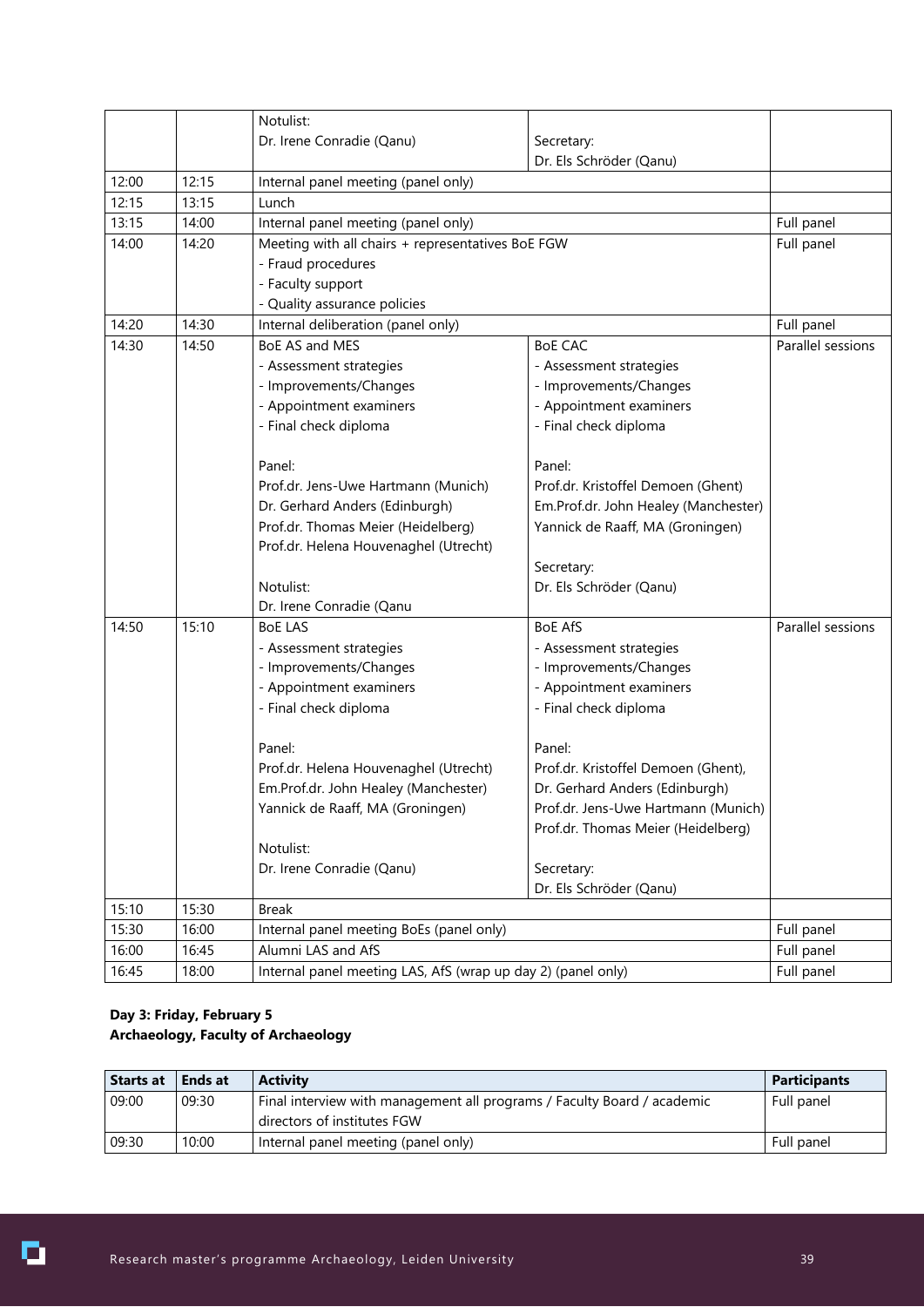| 10:00 | 10:45 | Meeting with faculty management Archaeology + Programme Board + chair        |                                                | Full panel        |
|-------|-------|------------------------------------------------------------------------------|------------------------------------------------|-------------------|
|       |       | admission board and coordinator of studies                                   |                                                |                   |
| 10:45 | 11:00 | <b>Break</b>                                                                 |                                                |                   |
| 11:00 | 11:30 | Meeting with students Archaeology                                            |                                                | Full panel        |
| 11:30 | 11:45 | Internal panel meeting (panel only)                                          |                                                | Full panel        |
| 11:45 | 12:15 | Meeting with staff Archaeology                                               | Meeting with Board of<br>Examiners Archaeology | Parallel sessions |
|       |       | Panel:                                                                       |                                                |                   |
|       |       | Prof.dr. Kristoffel Demoen (Ghent),                                          | Panel:                                         |                   |
|       |       | Prof.dr. Thomas Meier (Heidelberg),                                          | Prof.dr. Helena Houvenaghel                    |                   |
|       |       | Prof.dr. Jens-Uwe Hartmann (Em.Prof.dr. John                                 | (Utrecht)                                      |                   |
|       |       | Healey (Manchester)                                                          | Dr. Gerhard Anders                             |                   |
|       |       | Munich)                                                                      | (Edinburgh)                                    |                   |
|       |       |                                                                              | Yannick de Raaff, MA                           |                   |
|       |       | Notulist:                                                                    | (Groningen)                                    |                   |
|       |       | Victor van Kleef, MA (Qanu)                                                  |                                                |                   |
|       |       |                                                                              | Secretary:                                     |                   |
|       |       |                                                                              | Dr. Els Schröder (Qanu)                        |                   |
| 12:15 | 12:30 | Internal panel meeting (panel only)                                          |                                                | Full panel        |
| 12:30 | 13:30 | Lunch                                                                        |                                                |                   |
| 13:30 | 14:00 | Presentation facilities/research opportunities                               | Alumni Archaeology                             | Parallel sessions |
|       |       | Preparation: Film 3D tour FdA                                                |                                                |                   |
|       |       |                                                                              | Panel:                                         |                   |
|       |       | https://www.youtube.com/watch?v=5IL4bnpS4qo                                  | Prof.dr. Kristoffel Demoen                     |                   |
|       |       |                                                                              | (Ghent)                                        |                   |
|       |       | Panel:                                                                       | Prof.dr. Helena Houvenaghel                    |                   |
|       |       | Prof.dr. Thomas Meier (Heidelberg)                                           | (Utrecht)                                      |                   |
|       |       | Em.Prof.dr. John Healey (Manchester)                                         | Dr. Gerhard Anders                             |                   |
|       |       | Prof.dr. Jens-Uwe Hartmann (Munich)                                          | (Edinburgh)                                    |                   |
|       |       | Yannick de Raaff, MA (Groningen)                                             |                                                |                   |
|       |       |                                                                              | Secretary:                                     |                   |
|       |       | Notulist:                                                                    | Dr. Els Schröder (Qanu)                        |                   |
|       |       | Victor van Kleef, MA (Qanu)                                                  |                                                |                   |
| 14:00 | 15:00 | Internal panel meeting Archaeology (wrap up) (panel only)                    |                                                | Full panel        |
| 15:00 | 15:15 | <b>Break</b>                                                                 |                                                |                   |
| 15:15 | 15:45 | Preparations final interview (panel only)                                    |                                                | Full panel        |
| 15:45 | 16:15 | Final interview with Faculty management and programme FA                     |                                                | Full panel        |
| 16:15 | 16:30 | <b>Break</b>                                                                 |                                                |                   |
| 16:30 | 17:30 | Deliberations panel, formulating preliminary findings and conclusions (panel |                                                | Full panel        |
|       |       | only)                                                                        |                                                |                   |
| 17:30 | 18:00 | Feedback of preliminary findings FA / FGW                                    |                                                | Full panel        |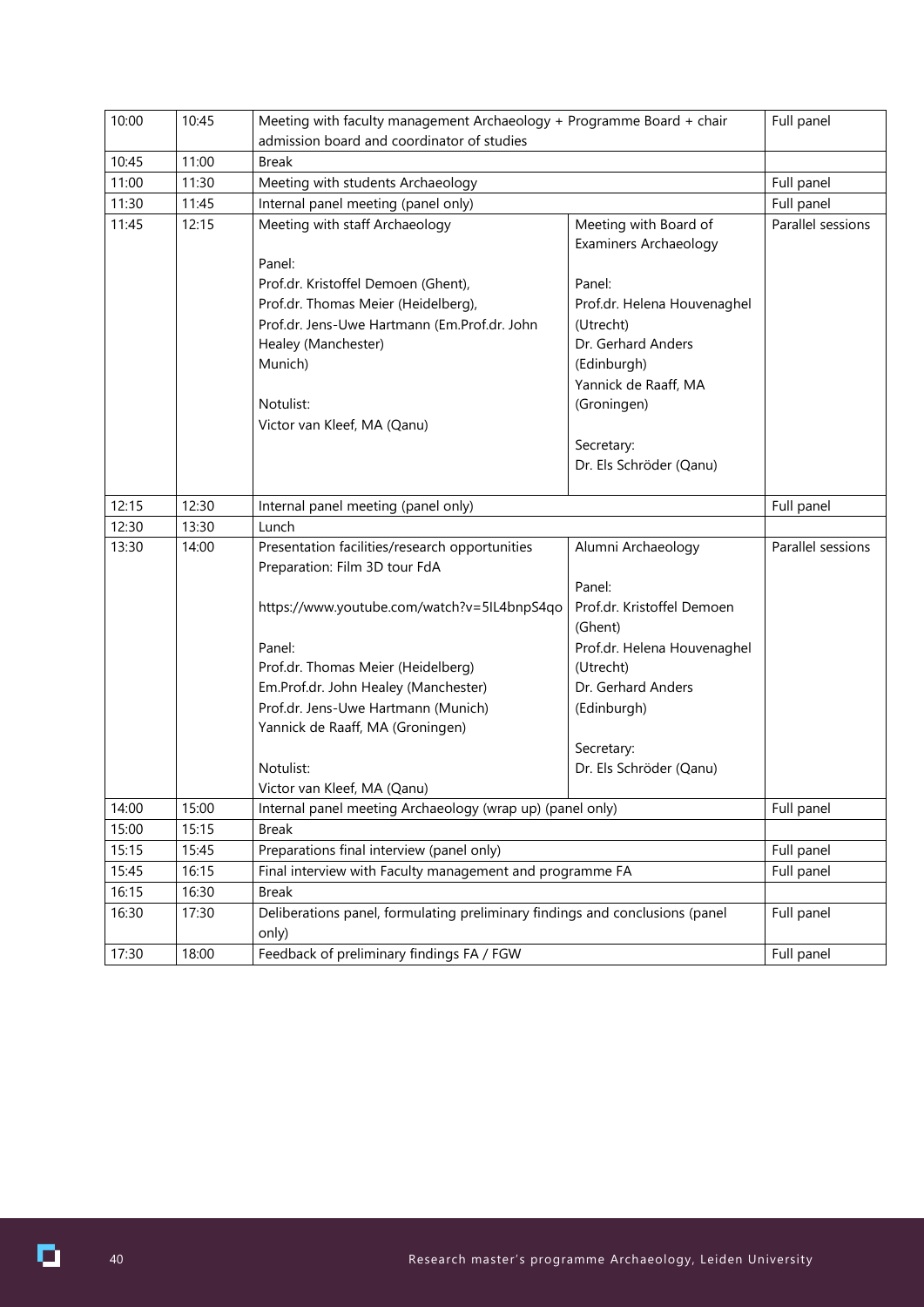# <span id="page-40-0"></span>APPENDIX 4: THESES AND DOCUMENTS STUDIED BY THE PANEL

#### **Thesis selection**

To assess the quality of the level achieved in the research master's programme Archaeology, the panel studied a sample of seventeen theses. Fifteen were selected from a list containing all finished projects by students who graduated between 2016 and 2019. Two recent theses were added to this selection to represent the work produced by graduates who finished in 2020 during the Corona pandemic.

Although the programme has no longer any official specialisations, all theses in the sample were still written within the context of the old curriculum with seven specialisations. Therefore, the panel took care to assure that all former specialisations were represented in the sample, met the ILOs and made sure that all the research foci of the Faculty were represented. As a result, the sample differed greatly in chosen method, region of study, time period and approach, showing the wide variety of approaches pursued at the Faculty and the richness of available research strands. Various examiners were included in the selection. The project manager and panel chair assured that the distribution of grades in the selection matched the distribution of grades of all available theses.

| Former track/variant                                           | <b>Total theses</b> | <b>Thesis selection</b> |
|----------------------------------------------------------------|---------------------|-------------------------|
| Transformation of the Roman World                              | 3                   | 2                       |
| Archaeological Heritage in a Globalising World                 | 7                   | 2                       |
| Religion and Society of Native American Cultures               | 6                   | 2                       |
| Prehistoric Farming Communities in Northwest Europe            | 5                   | 2                       |
| Bioarchaeology                                                 | 13                  | 3                       |
| Town and Country in the Mediterranean Region and the Near East | 12                  | 3                       |
| Human Origins                                                  | 5                   | 3                       |
| Total                                                          | 51                  | 17                      |

Further information on the selected theses is available from QANU upon request.

#### **Other documents**

During the online site visit, the panel studied, among other things, the following documents (partly as hard copies, partly via the institute's electronic learning environment):

*Frameworks and documents pertaining earlier assessments*

- NVAO Accreditation Framework 2018;
- Additional Criteria Research Master 2016;
- Assessment reports and Decisions NVAO for Research master's programmes Classics and Ancient Civilizations (2015), Middle Eastern Studies (2015), Asian Studies (2015), Archaeology (2015), Latin America Studies (2015 and 2017) and African Studies (2016).
- Review reports according to the Standard Evaluation Reports for the review period 2012-2017 for the African Studies Centre Leiden (ASCL), Leiden Institute for Area Studies (LIAS), Leiden University Centre for the Arts in Society (LUCAS), Leiden University Centre for Linguistics (LUCL), Leiden University Institute for History (LUIH), Leiden University Institute for Philosophy (LUIP) and the Faculty of Archaeology.